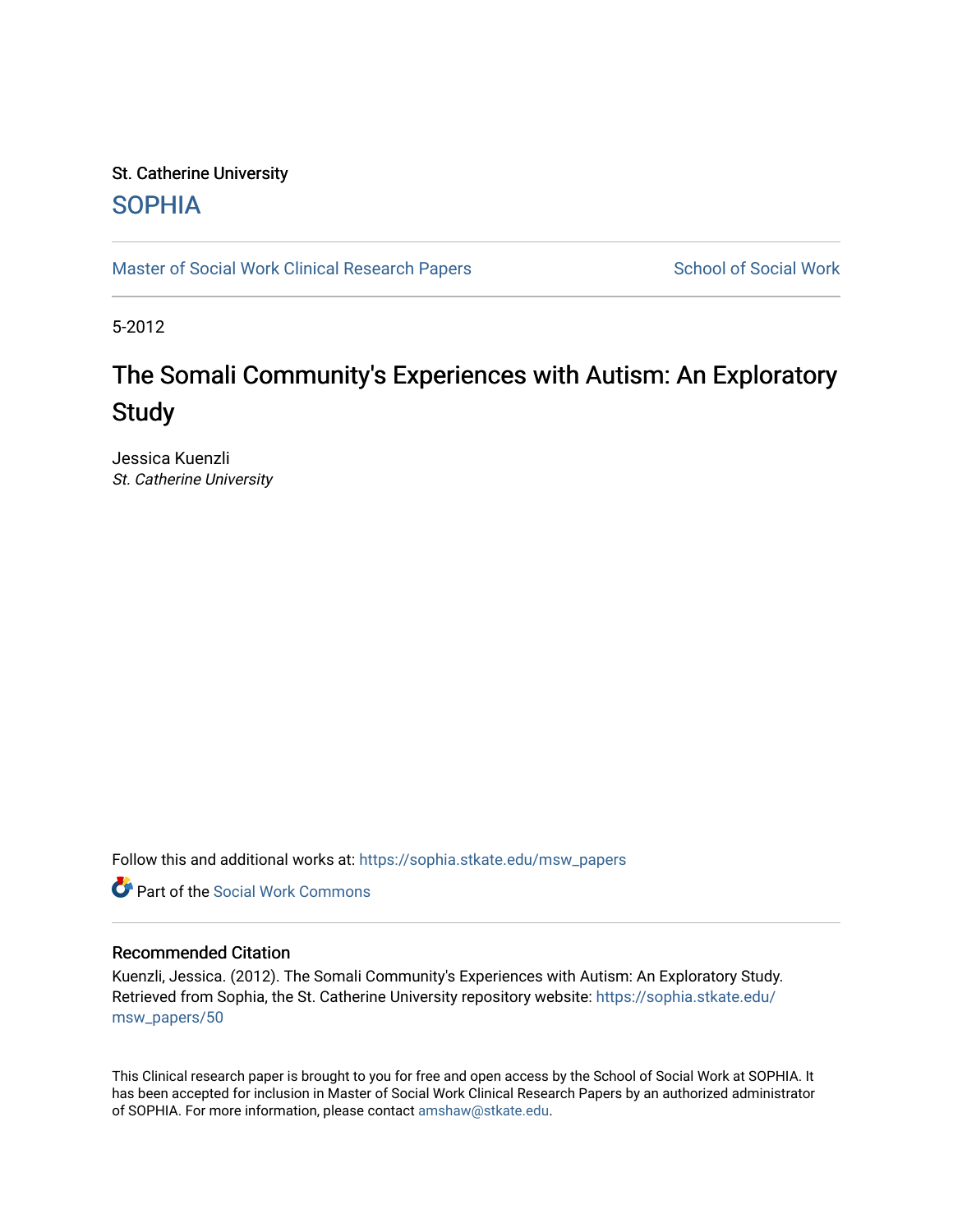# SOMALI COMMUNITY'S EXPERIENCES WITH AUTISM

The Somali Community's Experiences with Autism: An Exploratory Study

> Submitted by Jessica Kuenzli May, 2012

## MSW Clinical Research Paper

The Clinical Research Project is a graduation requirement for MSW students at St. Catherine University/University of St. Thomas School of Social Work in St. Paul, Minnesota and is conducted within a nine-month time frame to demonstrate facility with basic social research methods. Students must independently conceptualize a research problem, formulate a research design that is approved by a research committee and the university Institutional Review Board, implement the project, and publicly present their findings. This project is neither a Master's thesis nor a dissertation.

> School of Social Work St. Catherine University & University of St. Thomas St. Paul, Minnesota

Committee Members: Sarah Ferguson, MSW, MA, P.hD., LISW (Chair) David Holewinski, MSW, LICSW, CBIS Christina Krol, MSW, LGSW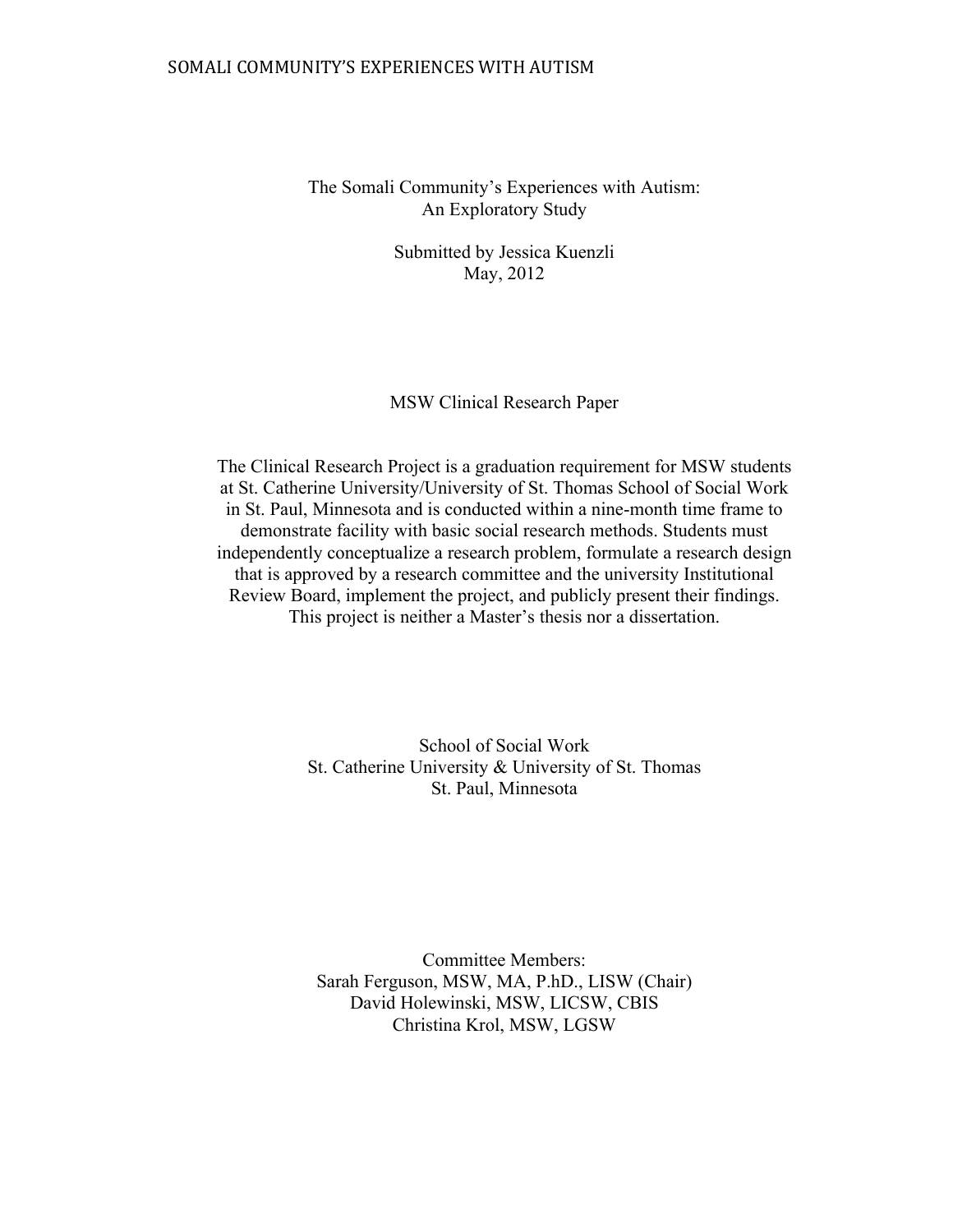#### **Abstract**

Recent studies indicate that children of immigrants are up to four times more likely to have an autism diagnosis than the general population (Barnevik-Olsson, Gillbert, & Fernell, 2008). Emerging research demonstrates that Somali immigrants are one of the immigrant groups disproportionally affected by the condition (Minnesota Department of Health, 2009). The purpose of this study was to explore how the Somali community experiences and perceives the condition of autism. The study consisted of interviews with community professionals who work with Somali families affected by autism. The findings of this research indicate that autism is a new concept for many Somali immigrants. The study found that the differences in views of childhood development between Somali and American cultures contribute to how Somali immigrant parents perceive autism. The study also found that Somali parents experience several barriers when accessing the service system. The findings of this study support the need for further autism education and outreach efforts to this population.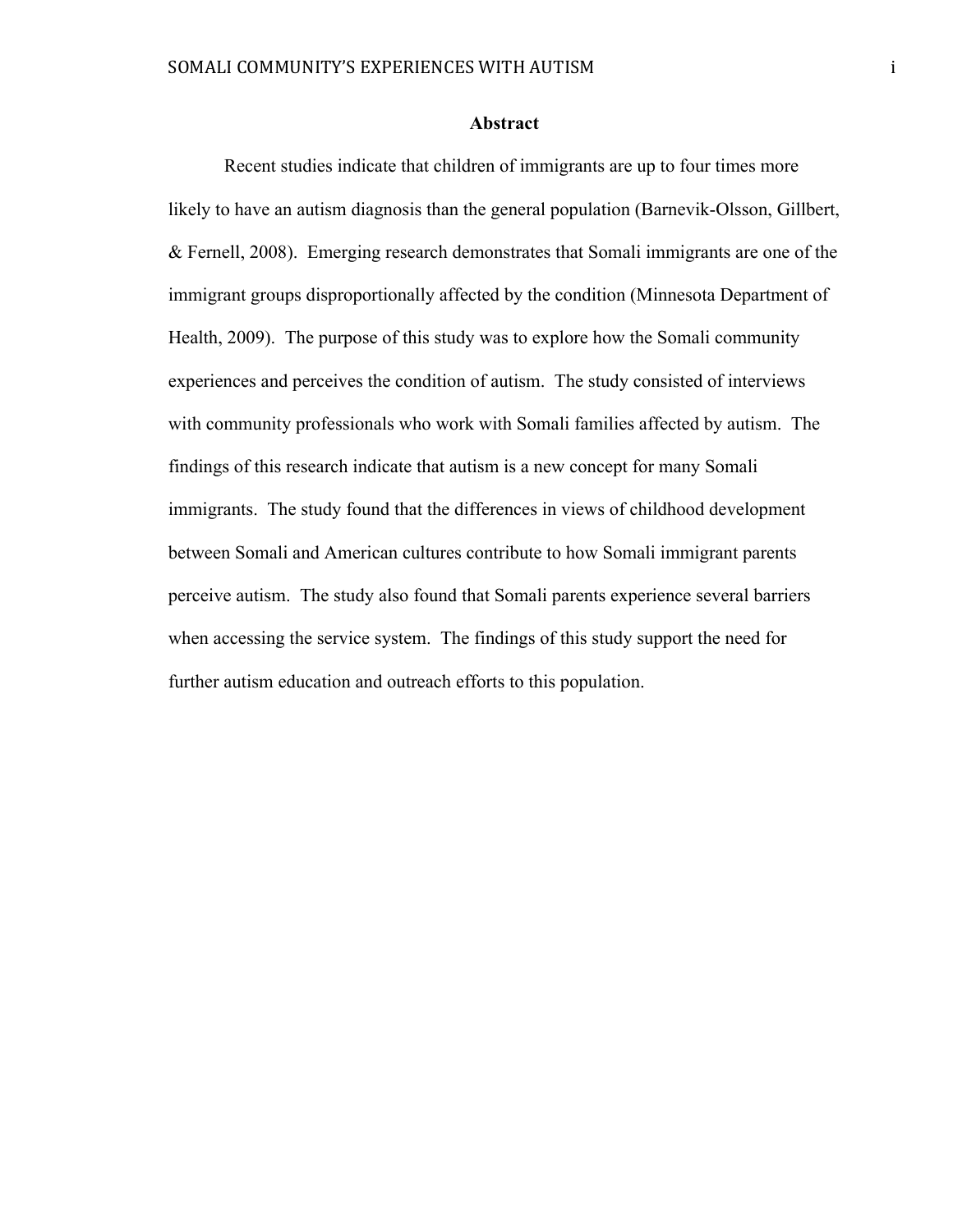#### **Acknowledgements**

I would like to thank Dr. Sarah Ferguson at the University of Saint Thomas/Saint Catherine University School of Social Work for her guidance, instruction, and support on this project. She provided a voice of reason and was a source of encouragement to me. I would also like express my gratitude to my research committee members, David Holewinski and Christina Krol, for their guidance and suggestions in the development of this research. I appreciate the time they spent reading and revising my paper as well as the support they provided me. I would also like to thank everyone who took the time to participate and contribute to this study. This research would not have been possible without you.

I would also like to thank my friends and family for their love, encouragement, and support during my graduate program. A special thanks to Nicole Oman for literally being at my side during every moment and milestone in this program. Last but not least, thank you to my husband Joe for his unending patience, support, and encouragement.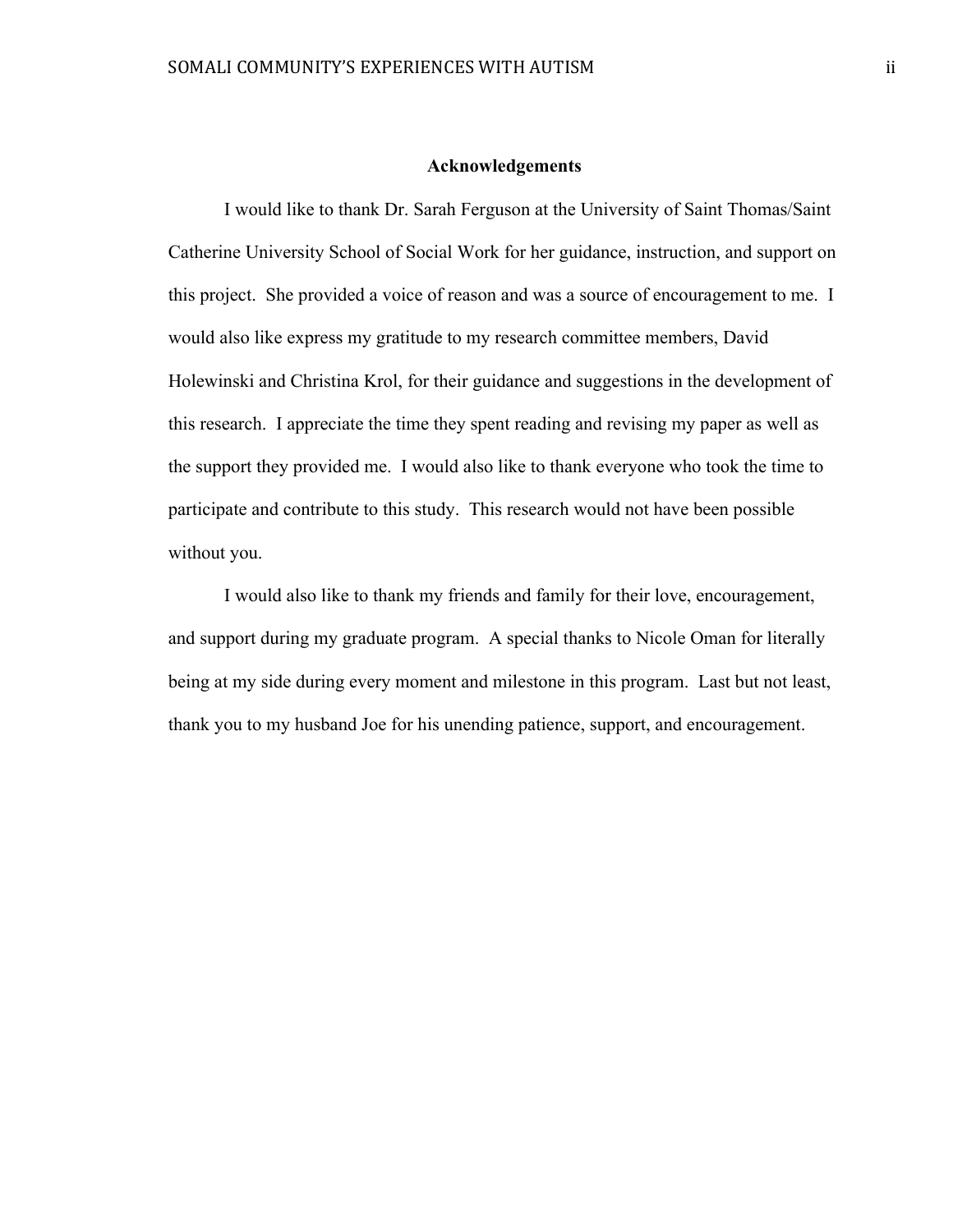# **Table of Contents**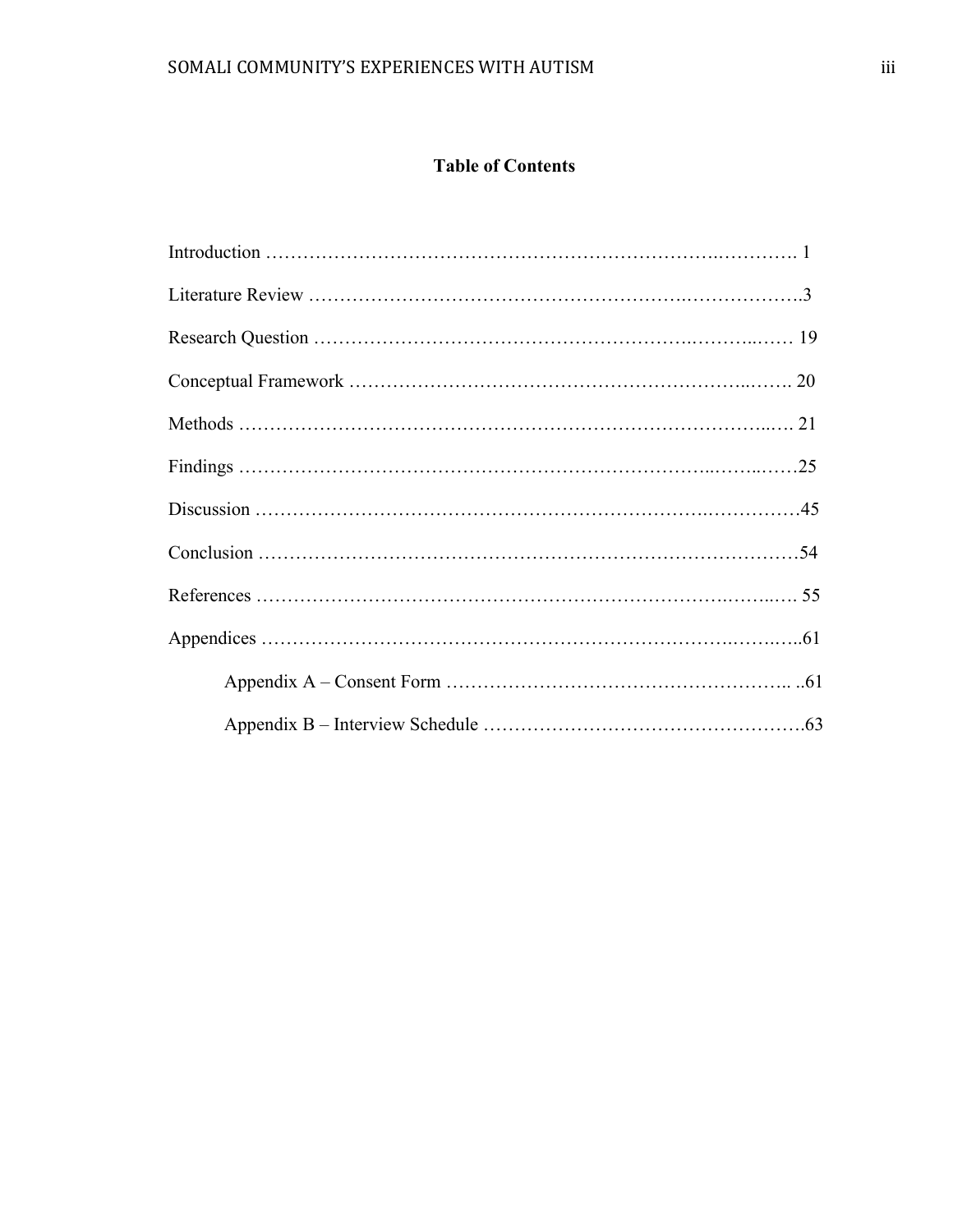#### **Introduction**

Autistic disorder, also known as autism, is a neuro-developmental disorder first apparent in infancy or early childhood. Key characteristics of the disorder include impaired development in social interaction, impaired ability to communicate, and a restricted repertoire of interests and activities (American Psychiatric Association, 2000; Black & Andreasen, 2011). Individuals with autism may exhibit a range of behavioral symptoms including hyperactivity, impulsivity, abnormal responses to sensory stimuli, and abnormalities in mood and affect (*DSM-IV-TR*, 2000). The DSM-IV-TR (2000) includes autistic disorder, along with four other conditions known as "Autism Spectrum Disorders" (ASD) in the broader category of pervasive developmental disorders. Of the disorders in this category, autism is considered the most serious and disabling.

The condition was first identified in the 1940s by Austrian psychiatrist Leo Kanner. Kanner termed "classical autism" as an "unusual condition characterized by social aloofness, impaired social interactions, disturbances in language development, and rigidity and problems with change" (Phetrasuwan, Miles, & Mesibov, 2009, p. 206). Over the next few decades, terminology for autism evolved to include names such as infantile autism, childhood schizophrenia, and autism psychoses (Phetrasuwan et al., 2009). Although understanding of the disorder increased during that time, it was not until 1980 that the American Psychiatric Association included the first clinical definition of autism in the DSM.

Autism was originally considered a rare condition, but researchers have noted increasing prevalence rates for several years. Autism now has a prevalence rate of about 10-15 cases per 10,000 individuals (Black & Andreasen, 2011), up from only four cases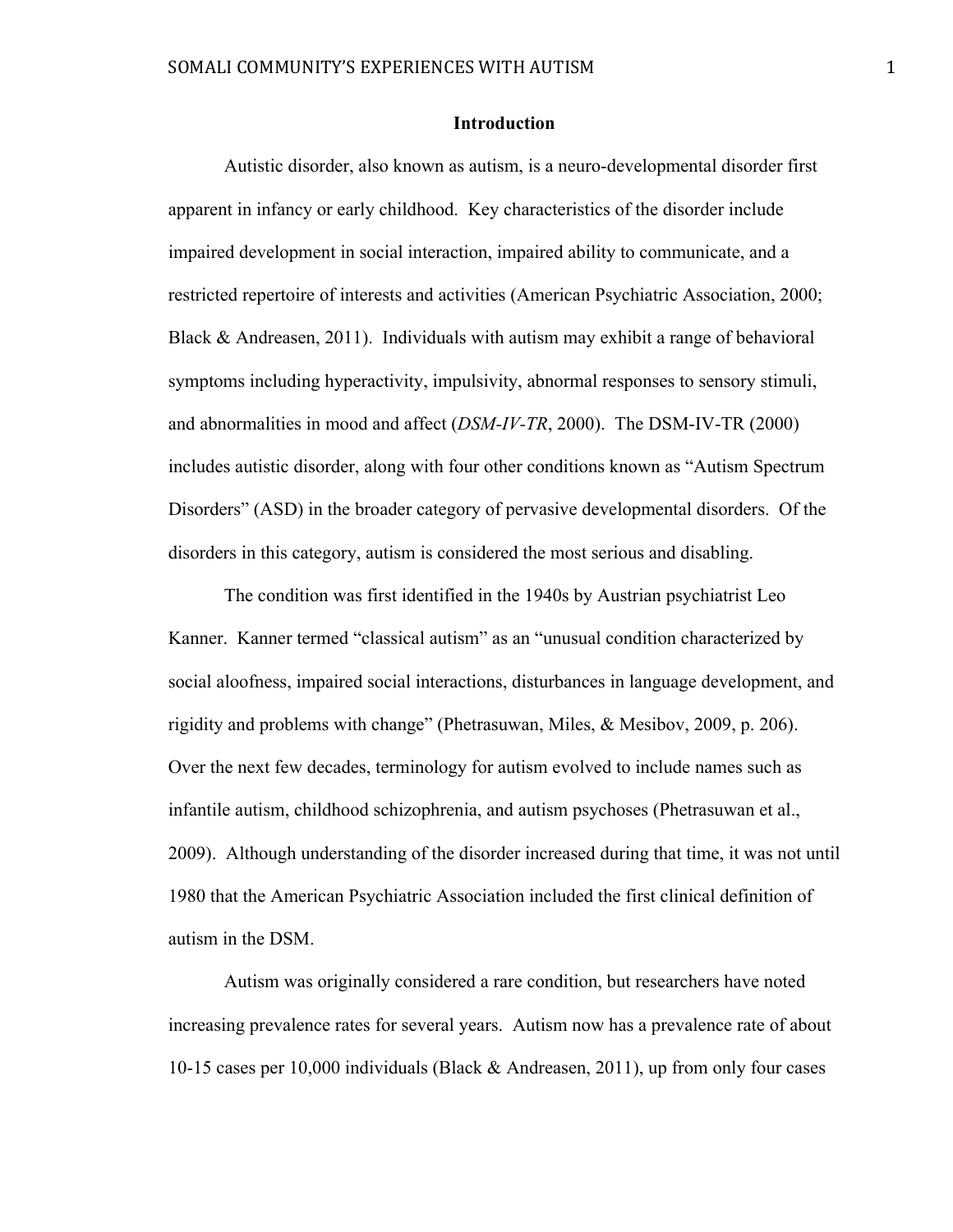per 10,000 individuals in the 1960s (Croen, Grether, & Selvin, 2002). The prevalence rate for all autism-spectrum disorders has been estimated as high as 110 cases per 10,000 individuals (Matson & Kozlowski, 2011). While the reasons for the increasing prevalence of autism are yet unknown, researchers have suggested that changing diagnostic criteria and better recognition of the disorder may be factors (Black  $\&$ Andreasen, 2011). Nonetheless, the increasing rates of autism diagnosis have resulted in public health concern (Levy, Mandell, & Schutlz, 2009).

Autism is found in all races and social classes (Corcoran & Walsh 2009). Some recent studies have indicated, however, that children of immigrants are at an increased risk for the condition. Somali immigrants are one of the specific population groups recently found to have a higher prevalence over the general population. This trend has been established in the Somali population in Sweden for several years but was just recently established in the research in Somali immigrants in Minnesota, as well (Minnesota Department of Health, 2009).

The Somali began arriving in Minneapolis in the early 1990s as a result of civil war and political unrest in their home country of Somalia. Refugees from their East-African homeland, the Somali began fleeing their country in 1993, often spending years in refugee camps in Kenya before immigrating to North America and Europe (Kirby, 2008). Many Somali refugees eventually ended up settling in Minnesota, which now houses the largest Somali population outside of East Africa (Kirby, 2008). There are an estimated 30,000 to 60,000 Somali residing in Minnesota today (McNeil, 2009).

Several years ago, concern arose regarding the apparent disproportional rate of autism within the Somali population in Minnesota. Somali parents were especially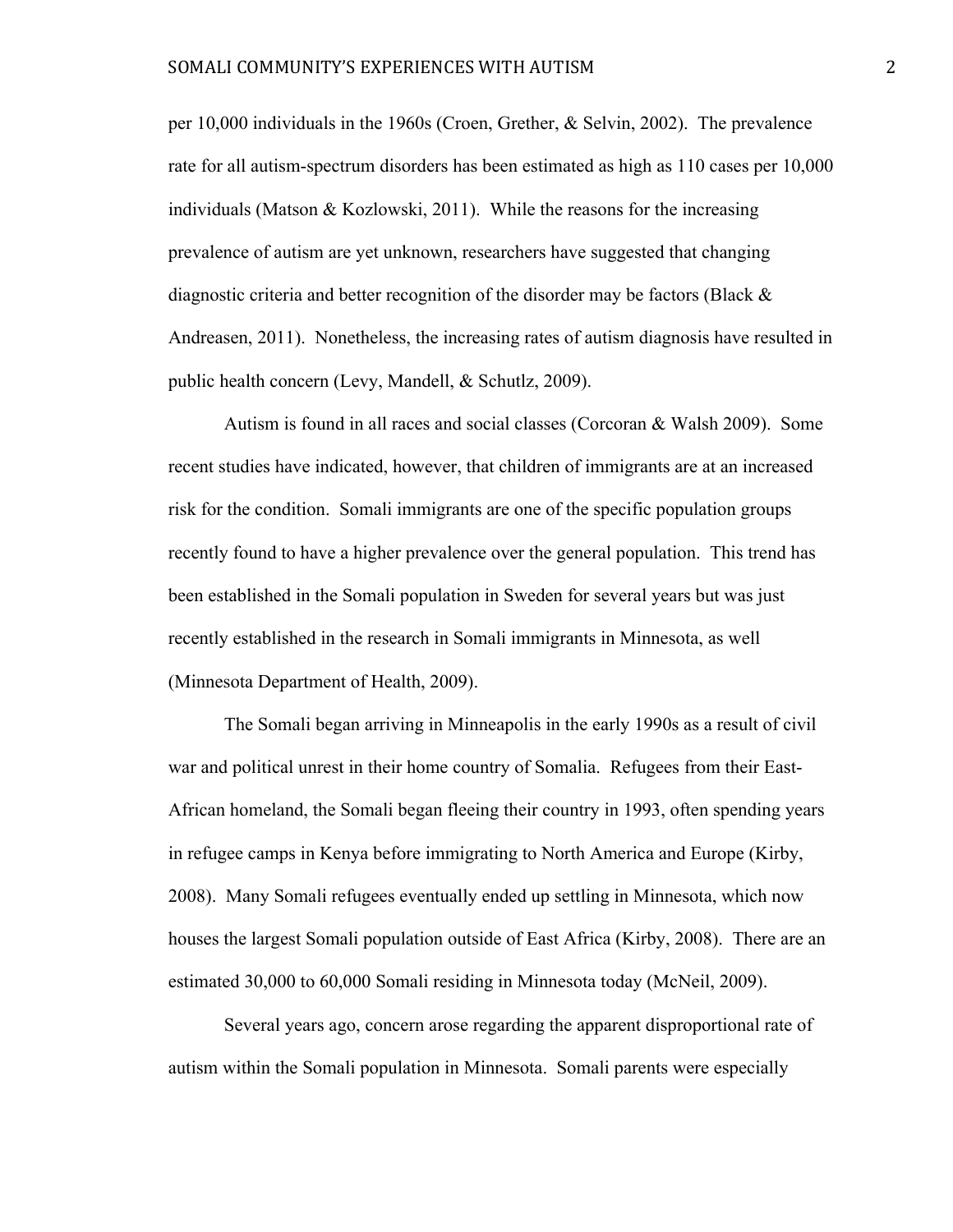alarmed, as many had never heard of autism before. One parent, Hassan Samantar, as quoted to the *New York Times*, reported "there was no word for this in Somalia. People are calling it 'otismo' or 'the American disease'" (McNeil, 2009). Similarly, the Somali population in Sweden refers to autism as "the Swedish disease" (Fernell, Barnevik-Olsson, Bågenholm, Gillberg, Gustafsson, & Sääf, 2010). The Somali community's concern is not only about the prevalence of autism, it is also about the severity. Many feel that the form of autism occurring in Somali children is on the severe end of the autism spectrum – more "classic autism" as opposed to milder forms such as Asperger's syndrome (Gorman, 2008). As a result of the growing concern, the state of Minnesota conducted a study confirming the disproportional prevalence of autism within the Somali student community in Minneapolis schools (Minnesota Department of Health, 2009). Despite this trend, however, very little is known about the connection between autism and the Somali population. Research has not explored the effect that autism has had on the Somali population, nor has it thoroughly explored what the Somali people's perceptions and experiences are with the condition. This research, therefore, attempts to bridge this gap in the literature with an exploration of the way Somali immigrants experience and perceive autism.

#### **Literature Review**

#### **General Risk Factors for Autism**

While the causes of autism are yet unknown, several risk factors for the disorder have been established through prior research. The range of risk factors, as they will be described below, suggest that the cause may be multi-factorial, with the potential for both genetic and environmental factors involved.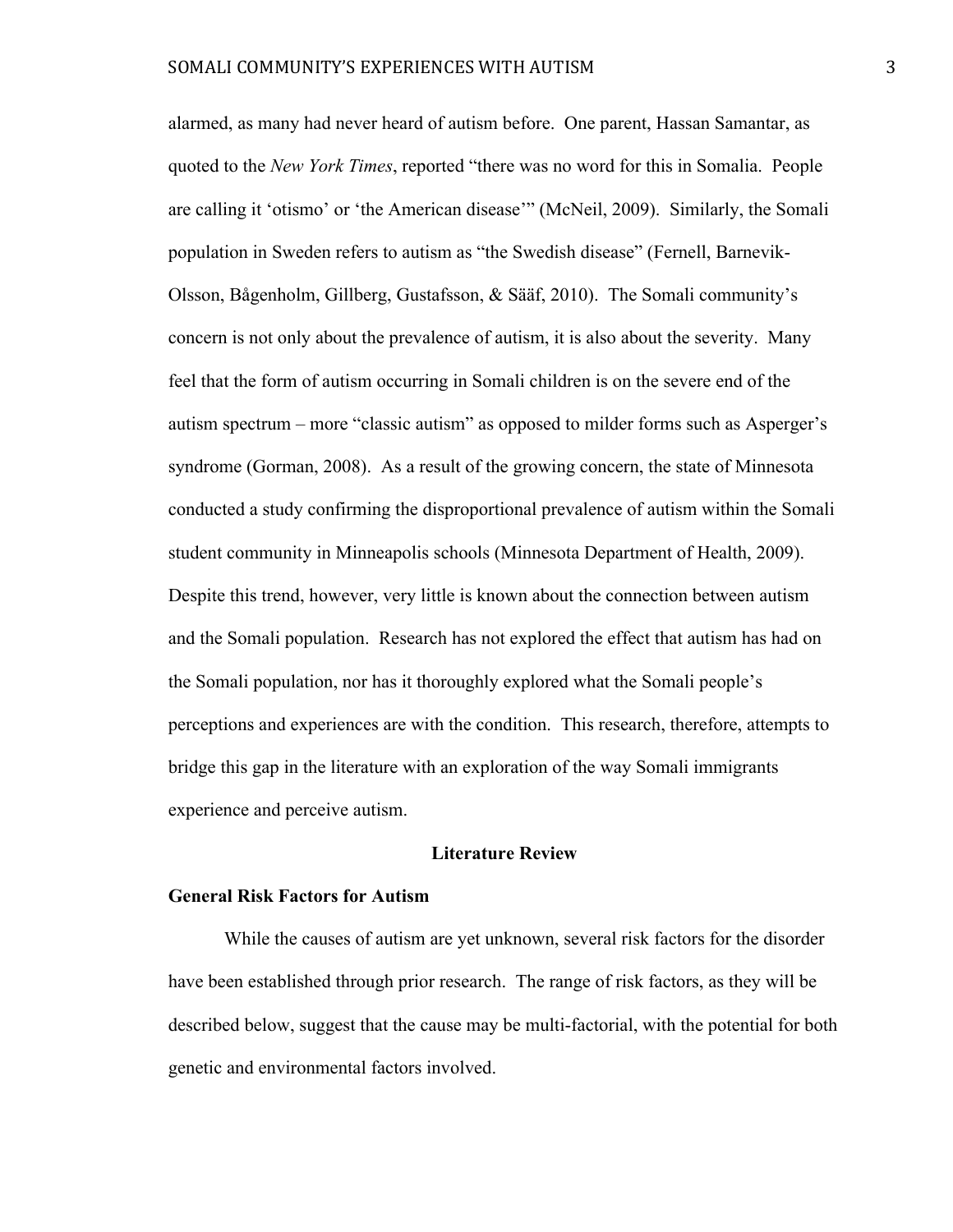#### SOMALI COMMUNITY'S EXPERIENCES WITH AUTISM  $4\,$

**Gender***.* Male gender has been established as one of the greatest risk factors for autism. Autism is diagnosed in males nearly three times as often as in females (Williams, Helmer, Duncan, Peat, & Mellis, 2008; Lauritsen, Pedersen, & Mortensen, 2005; Haglund & Källén, 2010). The DSM-IV-TR reports the risk of autism in males is as much as five times higher than in females. Furthermore, while males are more likely to be diagnosed with autism, females diagnosed with the disorder are more likely to exhibit characteristics of severe mental retardation (DSM-IV-TR).

**Perinatal factors.** Children with certain perinatal characteristics have also been determined to have an increased risk for autism. Several researchers have noted premature birth as a risk factor. For example, increased levels of autism were found in children who were born prior to 37 gestational weeks, as well as in children having a low Apgar score, low birth weight, and birth by elective caesarean (Williams et al, 2008; Haglund & Källén, 2010). The latter factors, by contrast, were only indicated as risk factors for autism and showed no associated risk for the related condition Asperger's syndrome (Haglund & Källén, 2010).

**Parental age**. Age of the mother at birth of child has been also been established as a risk factor for autism. However, it has been disputed at what age the risk begins. Haglund & Källen (2010) found maternal age over 40 to be a risk factor, while maternal age as young as 35 was found by Williams, Helmer, Duncan, Peat, & Mellis (2008). Paternal age has not been researched as much, however, one study found that paternal age over 35 was found to be a risk factor while but maternal age was not (Lauritsen, Pedersen, & Mortensen, 2005).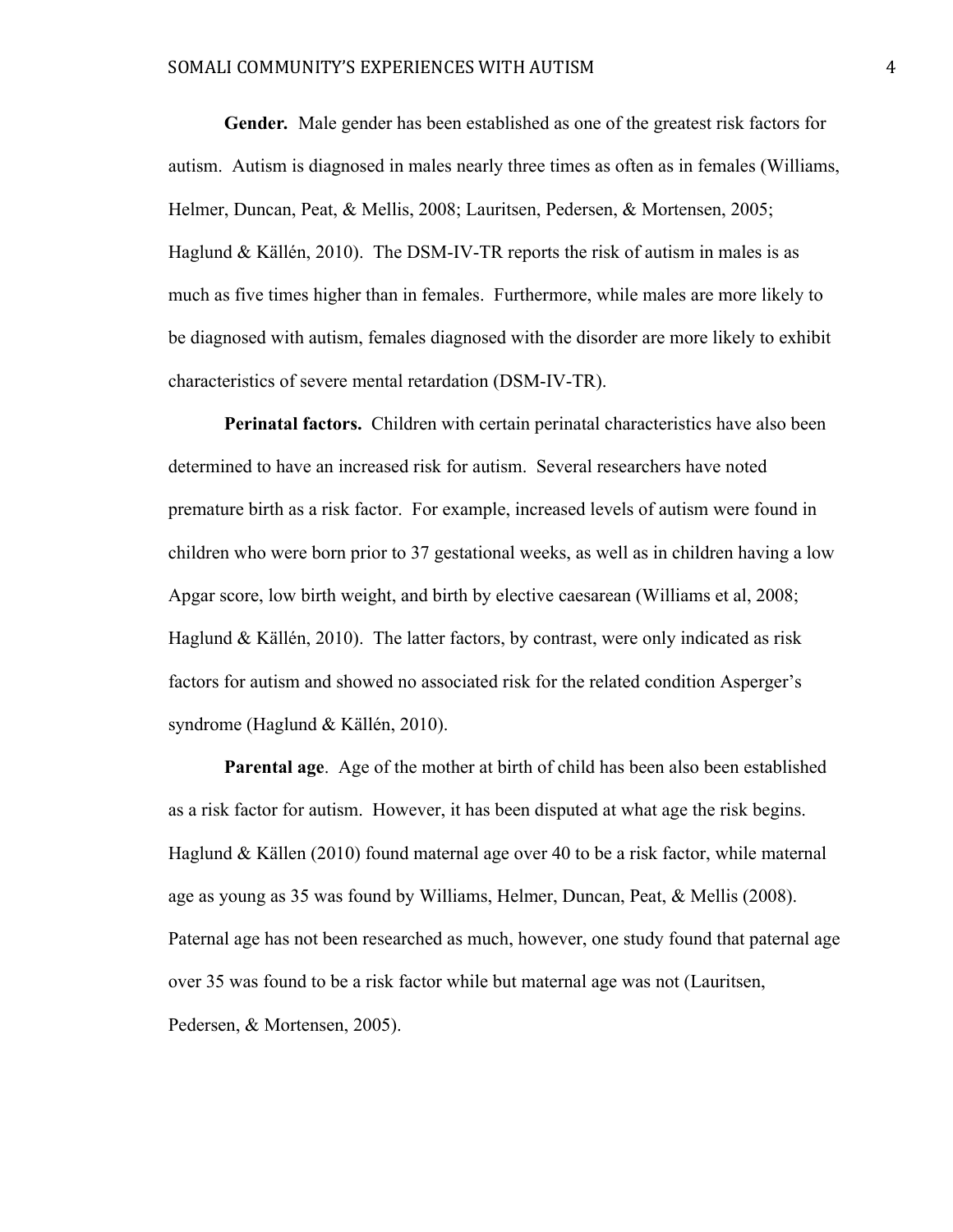**Family history.** Children with a family history of autism are also at an increased risk for the disorder. Lauritsen, Pedersen, & Mortensen (2005) conducted a population study on 943,664 children, born in Denmark between 1984 and 1995, to determine risk factors for autism. Of the children in the sample, 818 were diagnosed with autism during the study's timeframe. While the authors identified several risk factors in that study, the highest risk was found for children with a sibling diagnosed with autism – 22 times the risk than for children without an autistic sibling. The risk for autism increased by 13 times when the sibling was diagnosed with a broader autism spectrum disorder. Another study (Minnesota Department of Health, 2009) reported that autism has a recurrence rate of between two and eight percent in siblings of children with autism – nearly 50 times the rate when compared to the general population.

**Urbanization risk.** Several studies have identified urban residency as a risk factor for autism. A study conducted in Denmark found that the risk for autism nearly doubled for children born in a capital city or suburb, compared to other areas of birth (Lauritsen, Pedersen, & Mortensen, 2005). The urbanization risk has also been associated with immigrant populations (Gillberg, Steffenburg, Bôrjesson, & Andersson, 1987). Of the 20 urban autistic children included in the study's population sample, six (30%) had immigrant parents. None of the 15 rural children with autism included in the study had immigrant parents. The results should be taken with caution, however. The urbanization and parental immigration link could simply be due to the fact that immigrants are more likely to settle in urban areas for economic, social, and housing supports.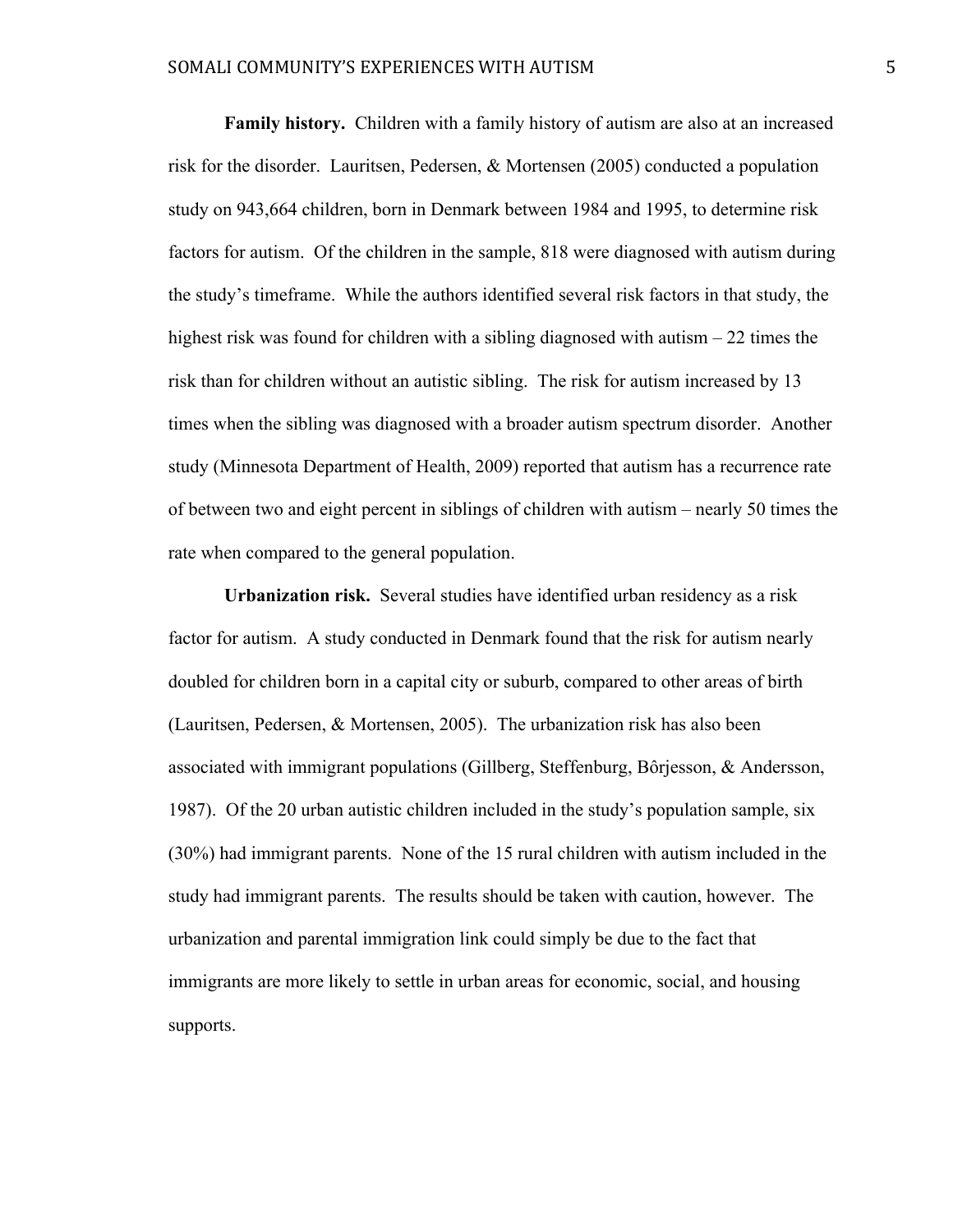**Parental immigration.** A multitude of studies have shown that children of immigrant parents show disproportionate rates of autism in comparison to children in the general population. A higher prevalence of autism found in immigrant populations was noted as far back as 1980 (Wing). This trend has been established in immigrant populations residing in many countries, including Sweden, the United Kingdom, Denmark, Australia, and Minnesota. Although a few studies establish immigration by either parent as a risk factor (Gillberg & Gillberg, 1996; Gillberg, Steffenburg, Bôrjesson, & Andersson, 1987), most link autism risk specifically to maternal immigration (Gillberg, Schaumann, & Gillberg, 1995; Haglund & Källén, 2010; Keen, Reid, & Arnone 2010; Williams, Helmer, Duncan, Peat, & Mellis, 2008). An increased risk has also been noted when both parents were immigrants from different countries (Lauritsen, Pedersen, & Mortensen, 2005).

The majority of research done on the prevalence of autism in immigrant populations has been conducted in Nordic countries, primarily Sweden. Several studies done in the urban area of Göteburg, Sweden, suggest that maternal immigration is a risk factor for autism. Gillberg, Steffenburg, Bôrjesson, & Andersson (1987) conducted one such study and found that, of the 20 autistic children studied, six (30%) had immigrant parents. While that study did not focus on a specific immigrant population, a later study focused specifically on children of Ugandan mothers in Göteburg. Gillberg, Schaumann, and Gillberg (1995) found an increased prevalence of autism in Göteburg children born to mothers who emigrated from Uganda. The overall population of Ugandan immigrants in Sweden is small, and the prevalence of autism in the general Swedish population low. Within the timeframe of the study, 20 children were born to mothers who emigrated to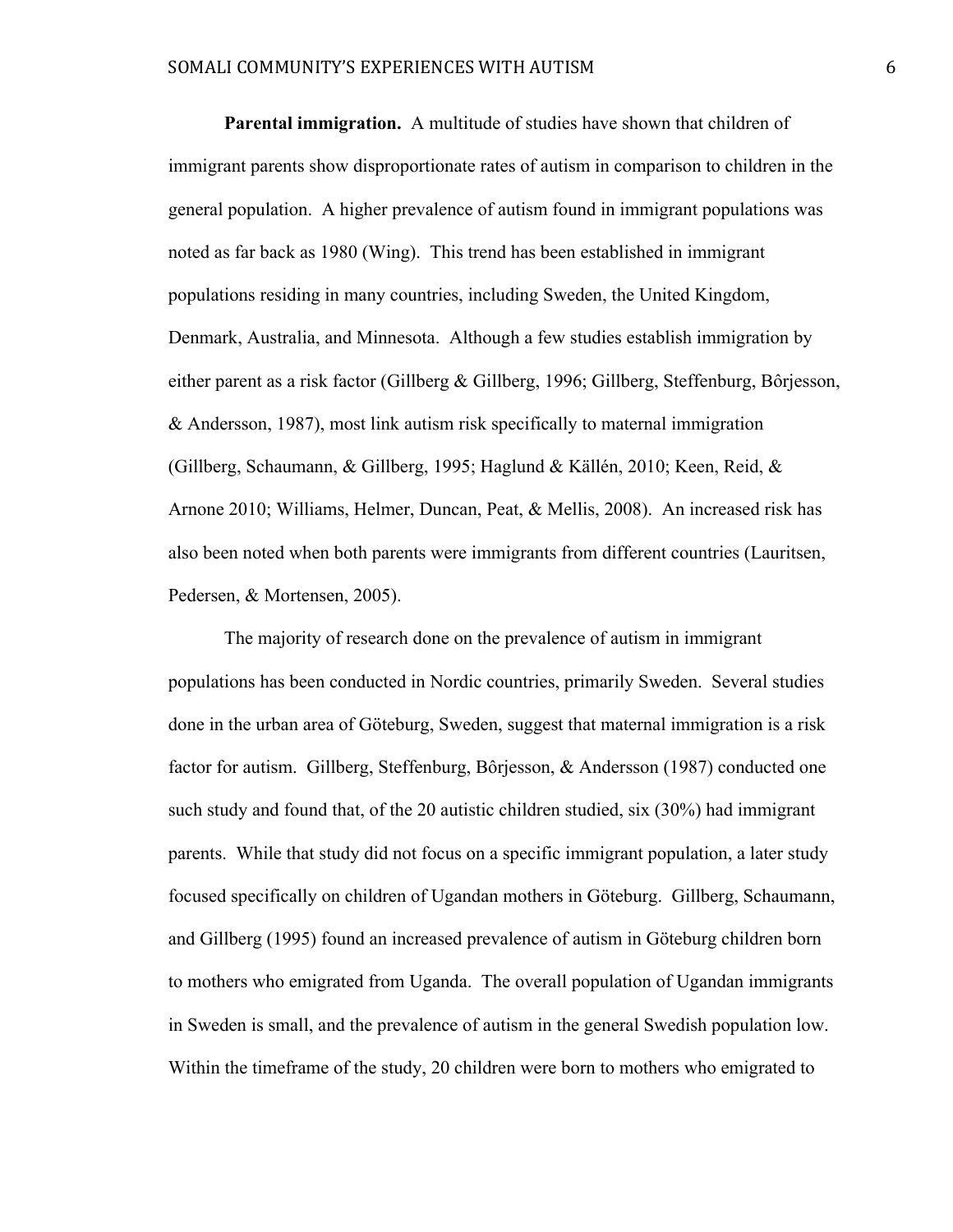Göteburg from Uganda, three of whom were diagnosed with autism. The study, therefore, found a prevalence of autism in 15% of the Göteburg children with Ugandan mothers. The prevalence of autism in the general population at that time was 0.08% (Gillberg, Steffenburg, & Schaumann, 1991). Considering the small Ugandan population in Sweden, combined with the low prevalence of autism in that country, the results are noteworthy. However, the extremely small sample size should be noted as a limitation of the validity of this study.

The increased prevalence in immigrant groups was also found outside of Göteburg. Haglund & Källén (2010) conducted a study in Malmoe, Sweden, that found a strong positive association between autism and maternal foreign birth. Interestingly, while the immigration factor was found to correlate to the condition of autism, a significant negative relationship was found between maternal immigration and Asperger's syndrome. The study also took paternal immigration into consideration, which, unlike maternal immigration, was not found to be a risk factor.

A Danish population study of children born between 1984 and 1995 also found that paternal place of birth, by itself, was not a risk factor for autism, but was a risk factor when combined with maternal place of birth. The risk for autism increased by 1.36 times for children who had both parents born outside of Europe, in comparison to children who had both parents born in Europe (Lauritsen, Pedersen, & Mortensen, 2005). Maternal place of birth had a significant role as the risk of autism increased by 1.42 times if the mother was born outside of Europe.

The risk of autism within children born to immigrant parents has also been noted in countries outside of the Nordic region, such as Australia and the United Kingdom.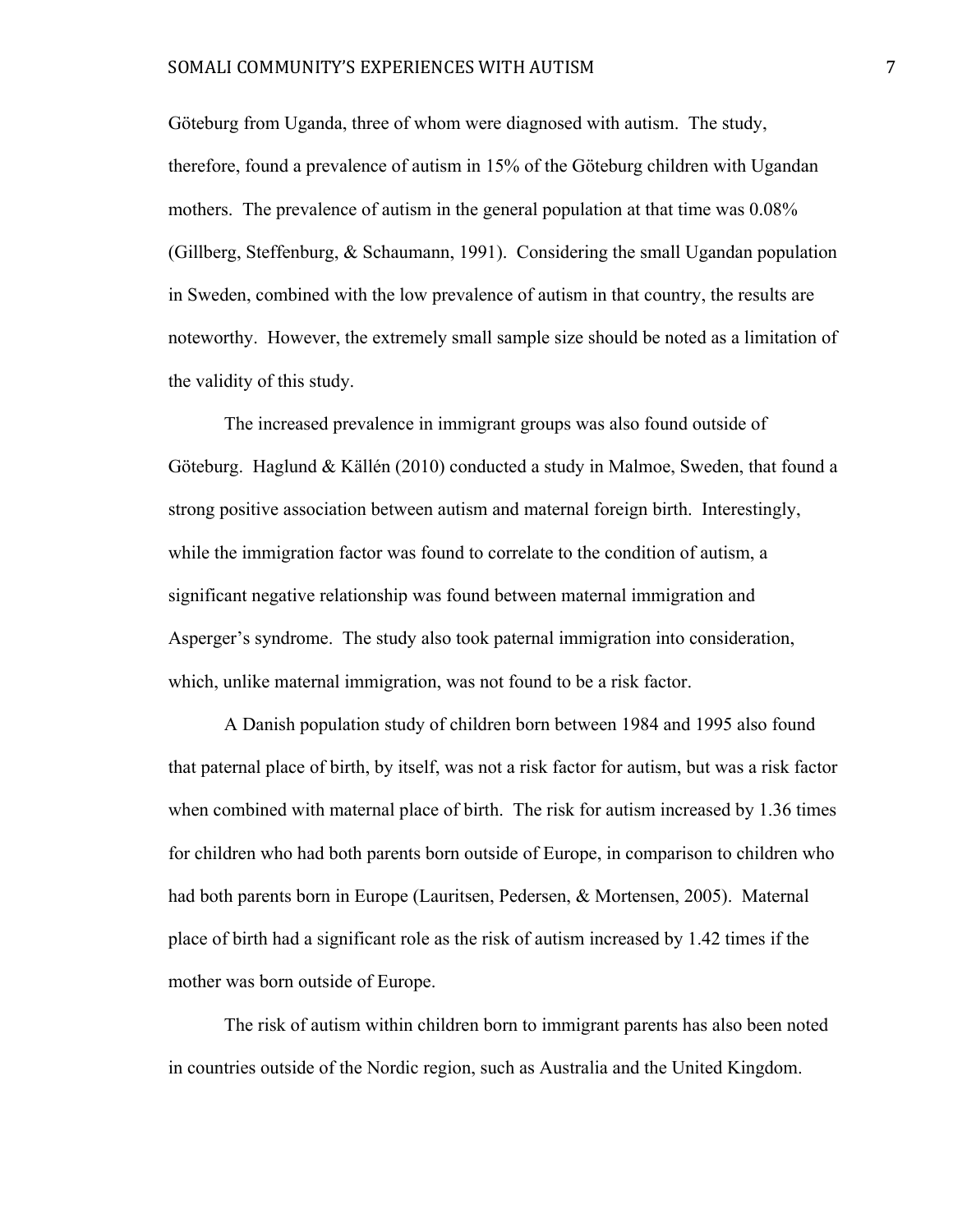Williams, Helmer, Duncan, Peat, & Mellis (2008) conducted a population study with a sample of 368 children in Australia and found that maternal immigration was a risk factor for autism. Of the various places of birth of mothers in the study, it was found that only those who were born in southeast or northeast Asia had the greatest prevalence of children with autism.

 A United Kingdom study by Keen, Reid, and Arnone (2010) also found evidence of an increased risk of autism in children born to immigrant mothers. The study looked at both maternal ethnicity and maternal place of birth of 428 children diagnosed with autism or others autism spectrum disorders over a six-year period in the London area. There was an increased prevalence of autism in the children of mothers born outside of the United Kingdom, regardless of ethnicity. When ethnicity was considered independently of immigration status, autism was just slightly more prevalent in the children of African mothers than of Caucasian mothers. When factored in with maternal immigration status, immigrant mothers of African origin had at least a fivefold risk of having children diagnosed with autism or other autism spectrum disorders over the other ethnic groups.

**"Exotic" country of origin.** Not only is parental immigration noted as a risk factor in the available literature; country of origin of the immigrant parents has been found to have particular importance. Several studies have established an "exotic country effect" in relation to autism risk. In other words, the farther away the immigrant parent's place of birth, the greater risk factor for autism. It should be noted that the term "exotic," in this context, is used in the truest sense of the word – to highlight the vast dissimilarities between the cultures of the immigrant's native country and his or her new country of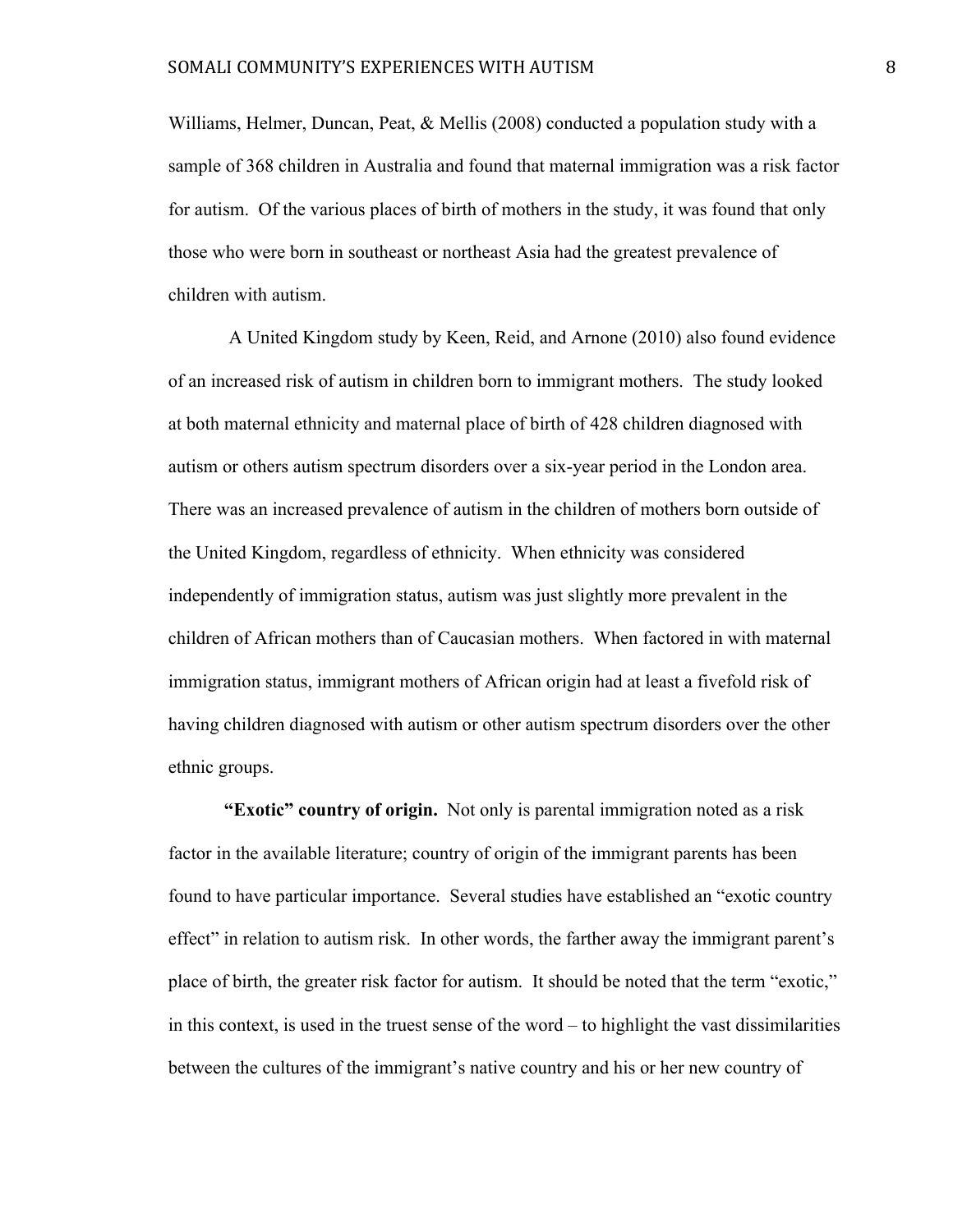residence. The term "exotic" is not intended to refer to the culture or the country itself. The term "exotic country of origin" has been consistently used in this context in the literature, so its usage is retained in this paper as well. While the causes for the "exotic country of origin" effect are ultimately unknown, further discussion of this link is warranted.

A Swedish study found that the highest risk for autism was associated with maternal migration from outside of the Nordic countries, with non-neighboring or exotic countries having a higher risk. The highest risk for autism was found for children whose mothers were born in Sub-Saharan Africa (Haglund & Källén, 2010). The "exotic country effect" was also apparent in the study conducted by Keen, et al. (2010) in the United Kingdom. Of all regions of maternal birth included in the study, those from the Caribbean had the highest incidence of children with autism or autism spectrum disorders – at least five times that of children with mothers born in the United Kingdom. Maternal birthplace in Africa was second, and Asia was third.

While the trend of increased autism prevalence rates in immigrant populations has been widely noted in the research, the reasons for this are yet unknown. Several different hypotheses have been suggested by researchers. The most frequently cited hypothesis suggests that immigrant mothers are exposed to an infectious agent in the new environment to which they were not previously immune, and that agent subsequently damages the child's nervous system (Gillberg, Schaumann, & Gillberg, 1995; Gillberg, Steffenburg, Bôrjesson, & Anderson, 1987). However, no clear evidence of this has been found in the research to date (Gillberg, Schaumann, & Gillberg, 1995). Another common hypothesis is that the measles, mumps, and rubella (MMR) vaccination causes autism,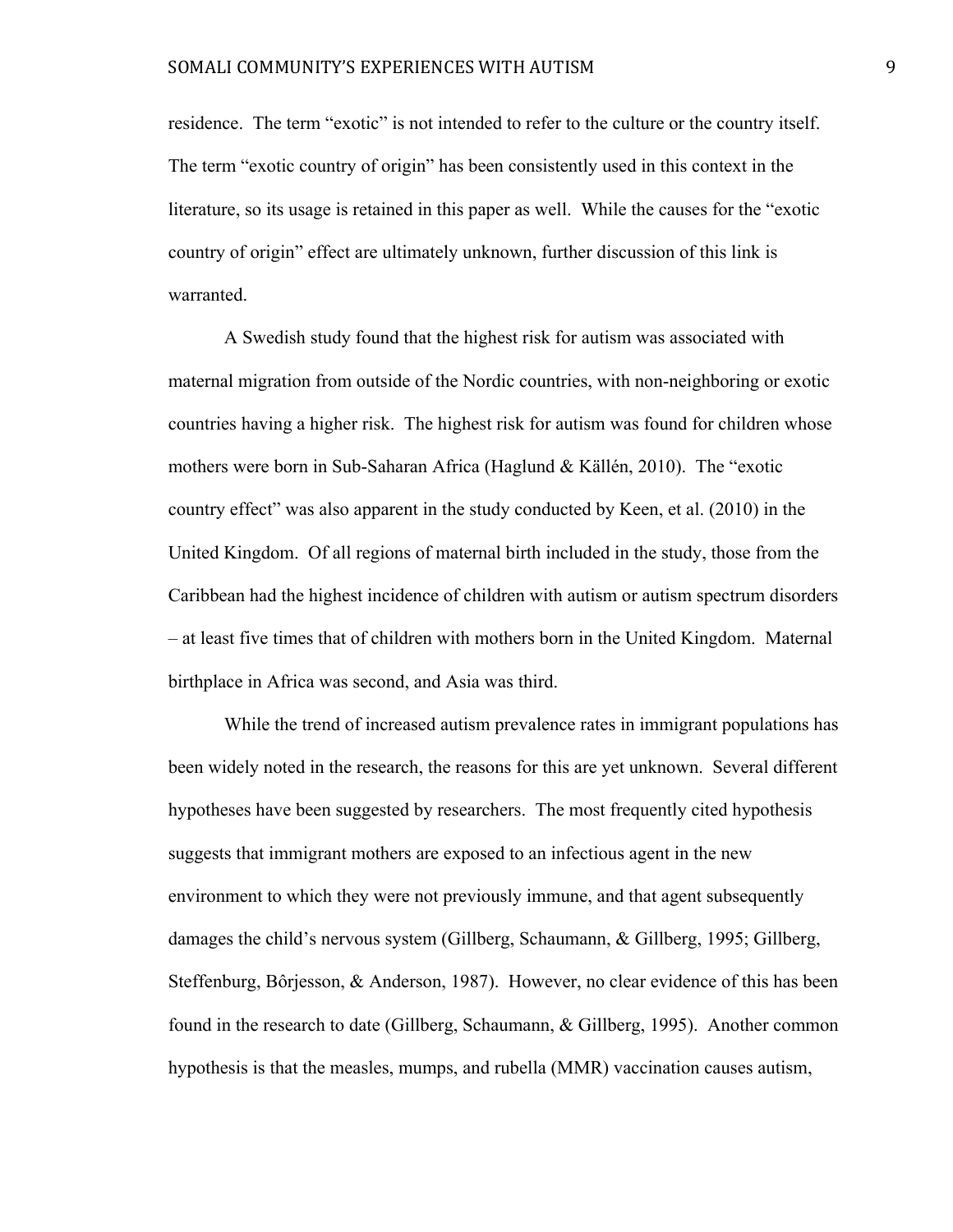which was initially reported in 1998 by Dr. Wakefield (as cited in Matson  $\&$  Kozlowski, 2011), however, that research has been since been discredited (Taylor, Lingam, Simmons, Stowie, Miller, & Andrews, 2002). A third hypothesis has been that certain genetic disorders may exist exclusively in the immigrant's native region and are thus passed on to the offspring of native parents (Gillberg, Steffenburg, & Schaumann, 1991). However, there is not sufficient research to support this conclusion. Most recently, researchers in Sweden hypothesized that vitamin D deficiencies in Somali mothers of autistic children residing in Sweden were to blame (Fernell, Barnevik-Olsson, Bagenhold, Gillberg, Gustafsson, & Sääf, 2010). The results of this study, however, were not significant and did not indicate any correlation between the two factors.

# **Immigration risk factor as it relates to the Somali**

A recent trend emerging from the literature is the increased prevalence of autism within the Somali immigrant population. This trend has been established in studies conducted in Stockholm, Sweden (Barnevik-Olsson, Gillberg, & Fernell, 2008; Barnevik-Olsson, Gillberg, & Fernell, 2010) and in Minneapolis, Minnesota (MN Department of Health, 2009). While relatively little overall research exists regarding autism and the Somali community, the few studies published in the last few years have echoed the immigrant-risk trends seen in previous studies.

Barnevik-Olsson, Gillberg, & Fernell (2008) conducted a population study of children in Stockholm, Sweden born, between 1988-1998 that had a diagnosis of autistic disorder or Pervasive developmental disorder not otherwise specified (PDD-NOS) with a learning disability. The study found that the prevalence of autism or PDD-NOS was three to four times higher in Somali children than in non-Somali children. Somali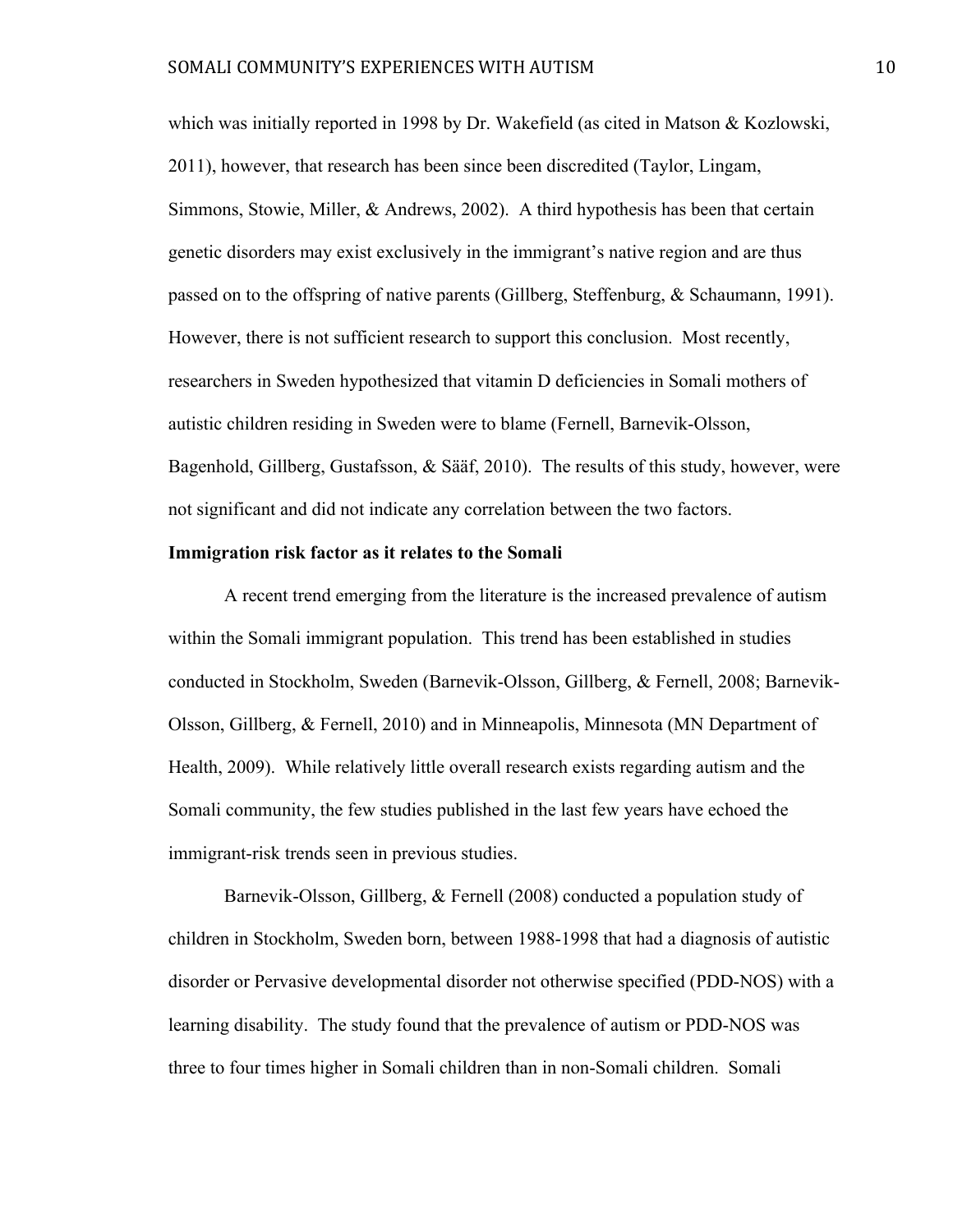children were defined as children who "were either born in Somali or born in Sweden, with both parents born abroad and at least one parent coming from Somalia" (p. 598). The overall prevalence of autism or PDD-NOS was 0.2% in the entire child population, while the minimum prevalence within the Somali population was 0.7% and .19% within the non-Somali population. Of the Somali population studied, the majority of mothers had settled in Sweden prior to pregnancy and were living there during the entire course of pregnancy.

Barnevik-Olsson, Gillberg, & Fernell (2010) conducted a follow-up population study to their 2008 study and included the birth cohort of 1999-2003, with a total of 113,391 children living in Stockholm county, 1,836 of which were of Somali origin. The prevalence of autism was .98% in the group of Somali children, compared to .21% in the non-Somali group. The high prevalence found in the 2008 study was confirmed in the new birth year cohort. The prevalence in this cohort was 4.7 times greater than the general population. Because of an even higher prevalence of autism in the follow up study in comparison with the 2008 study, the research suggests a possible increasing prevalence of autism in Somali children born in more recent years.

A study conducted in Minnesota yielded similar results. The Minnesota Department of Health (2009) carried out a study in response to a suspected disproportional rate of autism within the Somali population in Minneapolis. The Minnesota Department of Health looked at the "administrative prevalence" of autism. "Administrative prevalence" involves analyzing the data of children who were eligible to participate in the Minneapolis School District's Early Childhood Education Special Education Citywide ASD Classroom Program based on autism spectrum disorder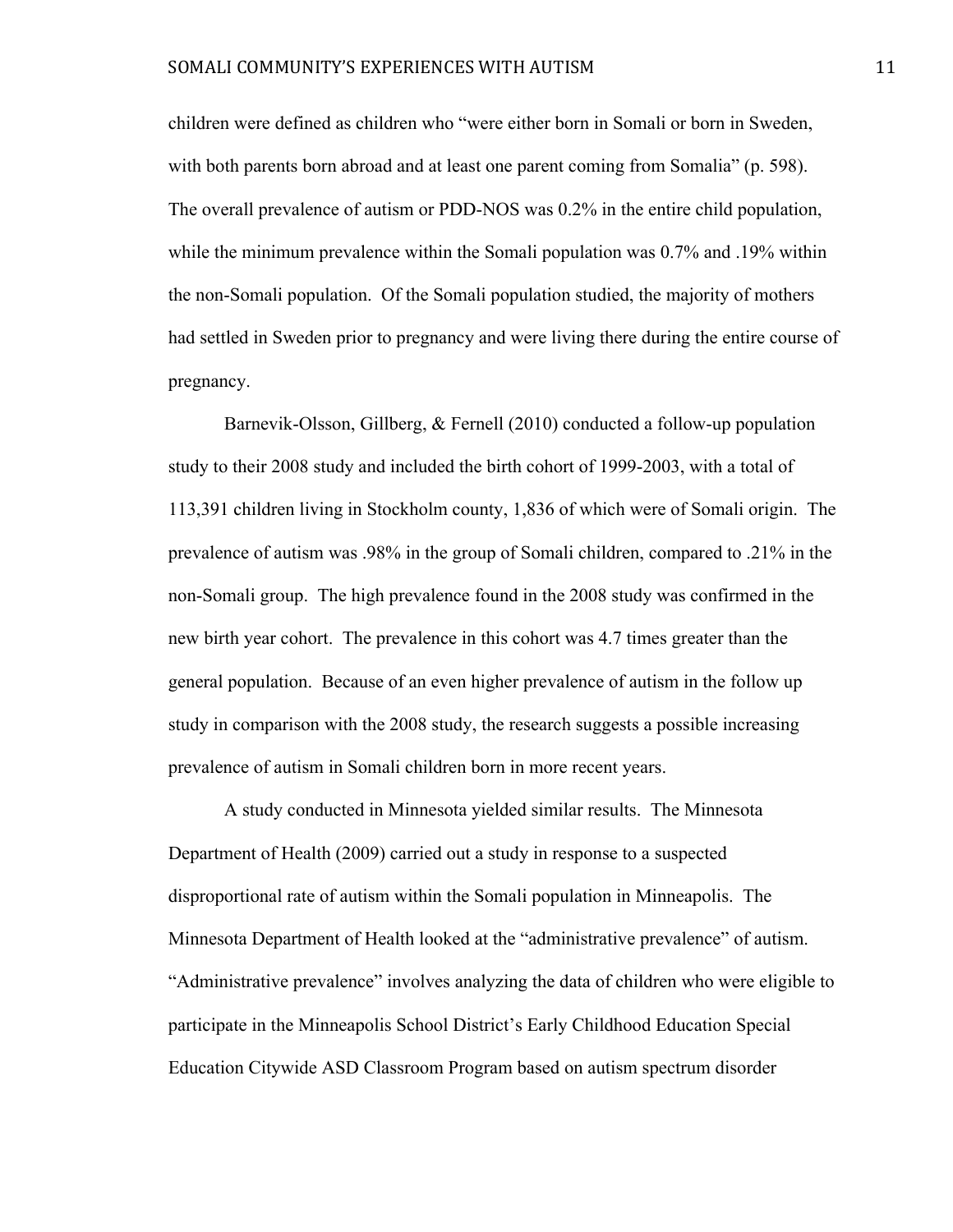diagnosis. It should be noted that the study did not indicate the population prevalence, or actual occurrence, of autism within the Somali community, only the prevalence as it related to administrative records of school enrollment.

The study found a significantly higher administrative prevalence of autism in Somali children compared to non-Somali children enrolled in the program. This does not suggest that Somali children in Minneapolis have an actual higher prevalence of autism it simply means that they are identified for and participating in the special education program to a greater extent than non-Somali children. There are several potential reasons for this that warrants further study: Somali children could be identified and/or diagnosed differently, there could be differences in outreach efforts between the populations, or there could be cases of "false positives" within children identified as eligible for special education services. There may also be children receiving services for autism spectrum disorders outside of the school district that are not accounted for in this study. The state's recommendations for further areas of study included: exploring whether cultural differences play a factor in how children come into the system; whether differences exist in how developmental and behavioral problems are addressed between cultural groups; employing a population-based public health study of actual ASD rates within the state; and estimating state-wide and nation-wide administrative prevalence rates of ASD (a larger geographic area than considered in this study).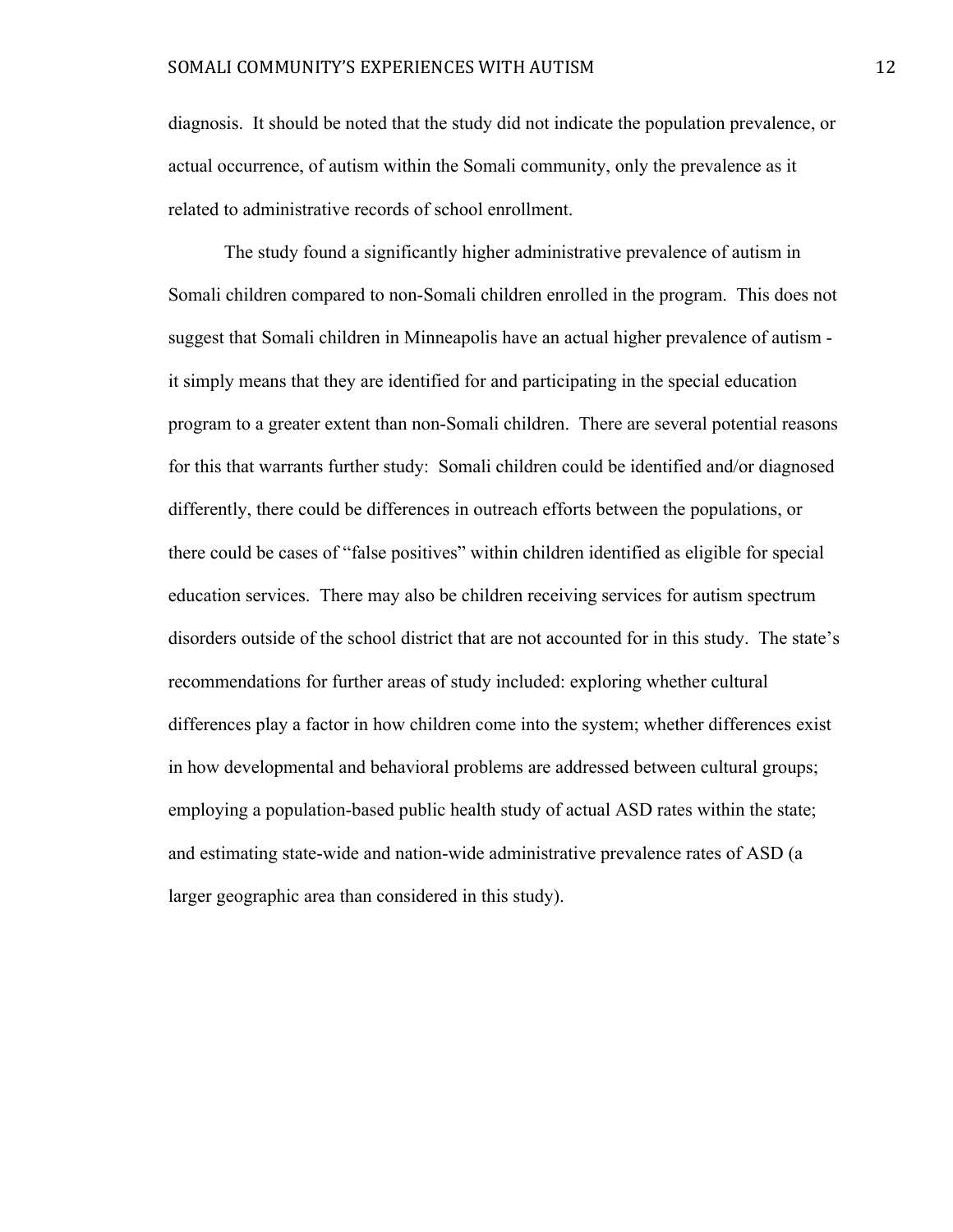# **Multicultural Issues Related to Autism**

Although autism has been found to occur across all races and social classes, there is minimal research exploring whether the concept of autism exists across cultures. Additionally, while the DSM-IV-TR designates autism as a mental disorder by its very inclusion in the manual, no consistent, cross-cultural definition of the term 'mental disorder' exists. Moreover, "no definition adequately specifies precise boundaries for the concept of 'mental disorder.' The concept of mental disorder [. . .] lacks a consistent operational definition that covers all situations" (DSM-IV-TR p. xxx). For these reasons, the next section will discuss multicultural views on various mental disorders and development disabilities, as they broadly relate to autism.

**Cultural influences on the perceptions mental conditions.** The concepts of disability and disorder vary amongst different cultures and religions (Zhang and Bennet, 2003, Pipher, 2002). Normal and abnormal behavior are defined differently by different cultures, and what is even considered to be a disability can vary greatly. For example, the western world classifies developmental disabilities and mental disorders using a medical model such as the DSM-IV. Rett's Disorder and Autistic Disorder are some examples of developmental disorders currently defined in the DSM-IV. Some cultures, however, may not even consider western-defined conditions as disabilities. For instance, the western label of 'mental retardation' does not exist in some Asian cultures (Cho, Singer, & Brenner, 2003). Furthermore, even the very idea of mental health conditions is foreign to many other cultures (Potocky-Tripodi, 2002).

There is also cross-cultural variation regarding views on the origins of disabilities. Some cultural/ethnic groups, such as Latinos, Asians, and Native Americans, believe that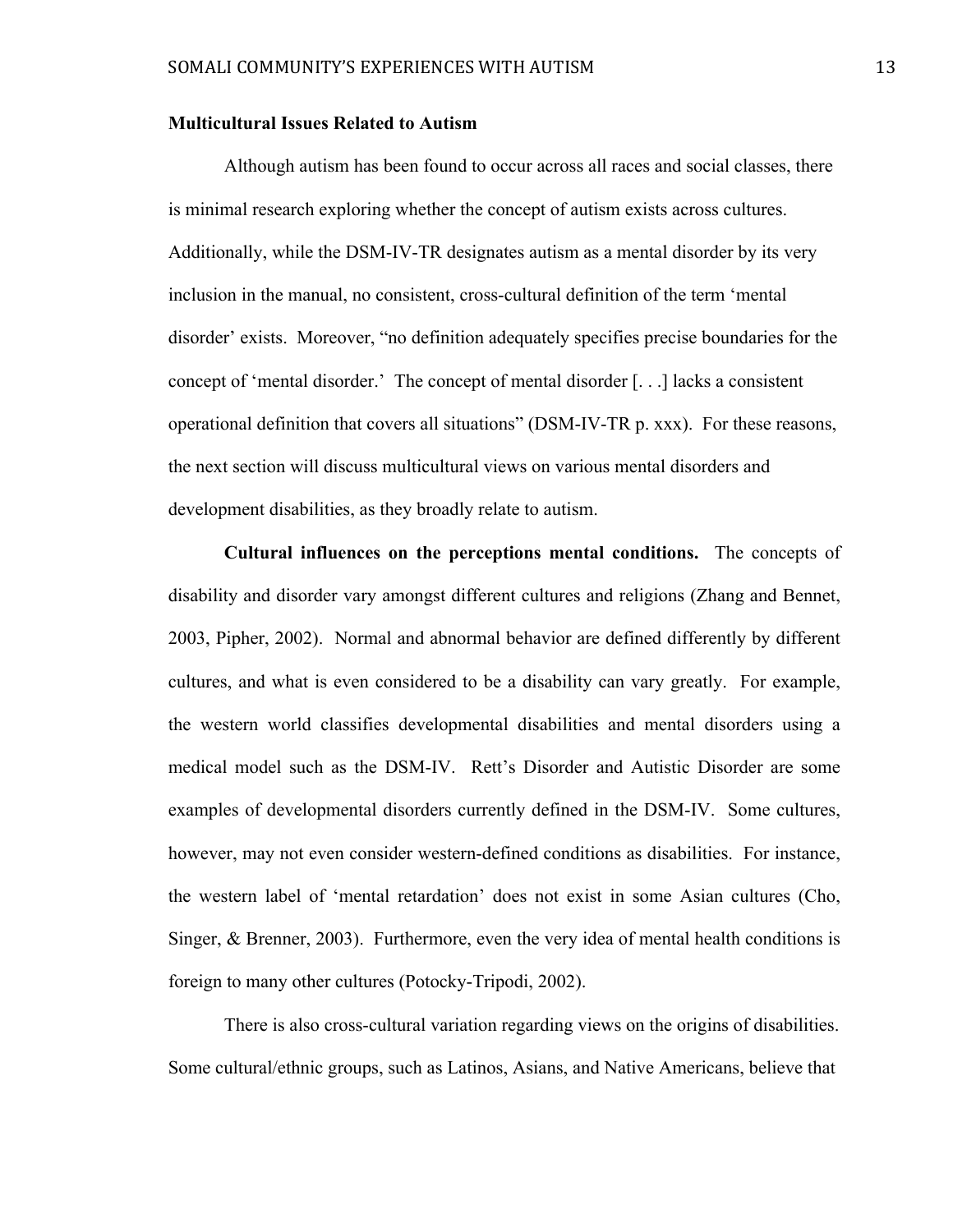family members or ancestors are responsible for the presence of disorders in their children (Pipher, 2002). As an illustration, having a disabled child may be considered punishment for one's previous sins (Welterlin & LaRue, 2007). Furthermore, there is much cross-cultural variation in the way childhood development is viewed. Across cultures, developmental milestones occur at different times (Pipher, 2002). American children, for example, are often toilet trained much later than Middle Eastern and Southeast Asian children. These different views towards what is considered to be normal development can also influence which developmental delays, if any, are seen as problematic across cultures.

South Asian parents have been found to cite lack of adherence to religious practices and poor health during pregnancy as possible causes of their children's autism (Jegatheesan, Miller, & Fowler, 2010). Other cultures view disability in a more celebratory light – that the birth of a child with a mental illness or developmental disability is a blessing from God. Another study found that Asian Muslim parents considered having a child with autism a blessing because Allah chose them to be special parents, and their children were gifts from god (Jegatheesan, Miller, & Fowler, 2010). The act of caring for disabled family members is also considered saintly in some cultures, with mothers of disabled children seen as akin to the Catholic Saint Mary (Skinner, 1999). Many other factors can contribute to a family's view on disability, including English proficiency, education level, socioeconomic status, immigration status, and degree of acculturation (Shu-mintuoli, 1995).

Because of the varied cultural beliefs about the definition and origin of disability, immigrants may be at particular risk for mislabeling by the dominant culture. Immigrants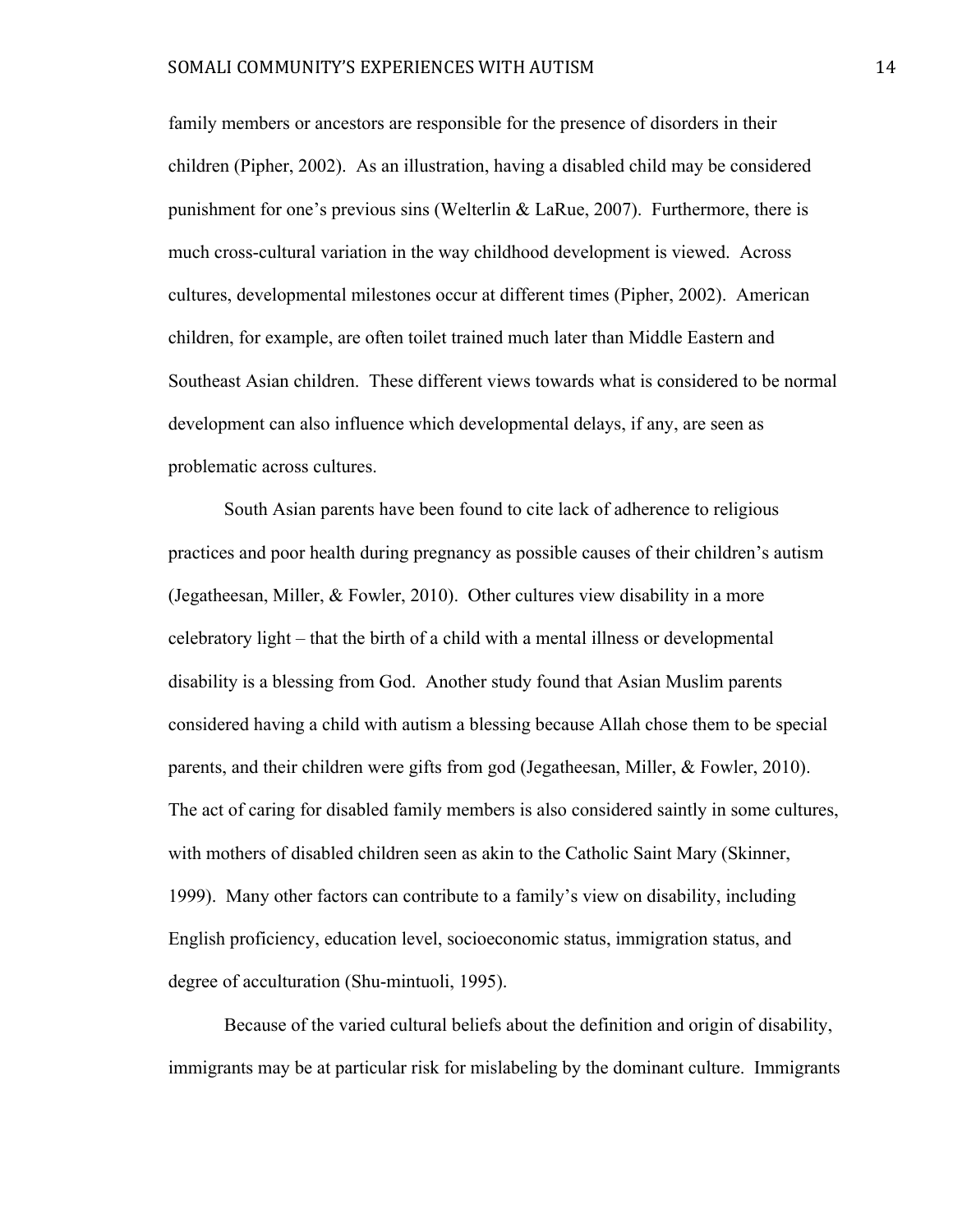may display behaviors considered "normal" in their native culture, but may be considered "abnormal" according to the world view of the dominant culture of their new country. An example of this may be in the perception of how eye contact is viewed between cultures. In some Eastern and African cultures, direct eye contact is seen as disrespectful (Welterlin & LaRue 2007) whereas in the West, just the opposite is true. Thus, a person immigrating to a Western country who avoids direct eye contact may be mislabeled as rude. This phenomenon may translate into clinicians in the dominant culture believing a certain behavior of an immigrant is a symptom of a disorder when in fact the behavior is a learned cultural behavior. This is especially important as autism is often diagnosed according to deficiencies in communication and social interactions.

**Cultural considerations in service delivery.** Differences in the way disability is culturally conceptualized can lead to variations in the way early intervention services are provided to families with autistic children, as well as services sought by those families. Families who believe their child's disability is the result of prior sins may prefer religious interventions such as prayer, sacrifice, and readings from religious texts (Basher, 2001; Welterlin & LaRue 2007). Other families may consult community elders for advice (Jegatheesan, Fowler, & Miller, 2010). For those families that do seek professional clinical help, several barriers to effective intervention and services exist (Zhang  $\&$ Bennet, 2003). These barriers include the differences in language and culture between clinicians and patients (Welterlin & LaRue, 2007). The lack of ability to communicate with doctors can put families at risk for not getting the necessary information about their child's condition. Clinicians may also not fully understand parents' preferences for services if they cannot communicate with them effectively.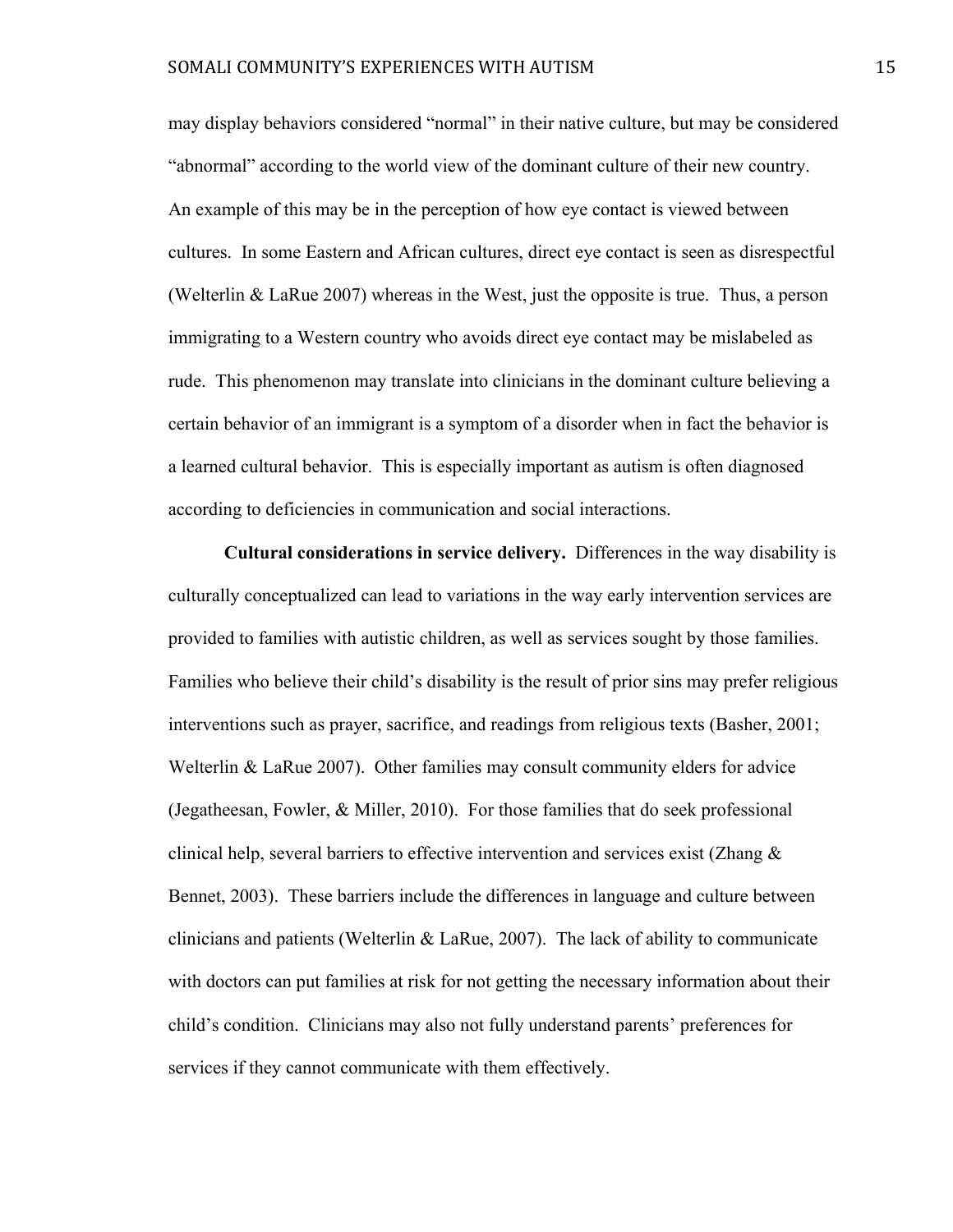Researchers have made several recommendations for early intervention and special education professionals who work with culturally and linguistically diverse families. Developing goals that are considerate of the client's culture and language is crucial for family involvement (Zhang and Bennett, 2003). Also noted is the importance of providing information about the disability and the service options in a way that is culturally and linguistically understandable to the family. They also recommend identifying the family's strengths, resources, and specific needs in order to develop goals that are appropriate for the child's specific needs. Finally, Welterlin and LaRue (2007) note the importance of taking an eco-cultural approach to treating culturally diverse families. Their approach includes "incorporating components of a family's social and cultural environment to create a best fit intervention" (p. 756).

#### **Somali Views on Mental Illness**

While no studies were found investigating how the Somali population views developmental disabilities or mental disorders specifically, some studies were found that explored their views on mental illness in general (Guerin, Guerin, Diiriye, & Yates, 2004; Elmi, 1999). Until further research is conducted, the studies on the Somali's views of mental illness may provide insight into how they may view mental disorders such as autism. Indeed, it is unknown whether the Somali, or even the general population, are aware of the specific distinctions between mental disorders and mental illnesses.

Generally, mental illness is stigmatized in Somali culture. Mental illnesses are not easily accepted in Somali culture, and the existence of some conditions may even be denied altogether (Elmi, 1999). Moreover, Somali persons with mental illnesses risk being shunned from their community, and the fear of stigma often leads to social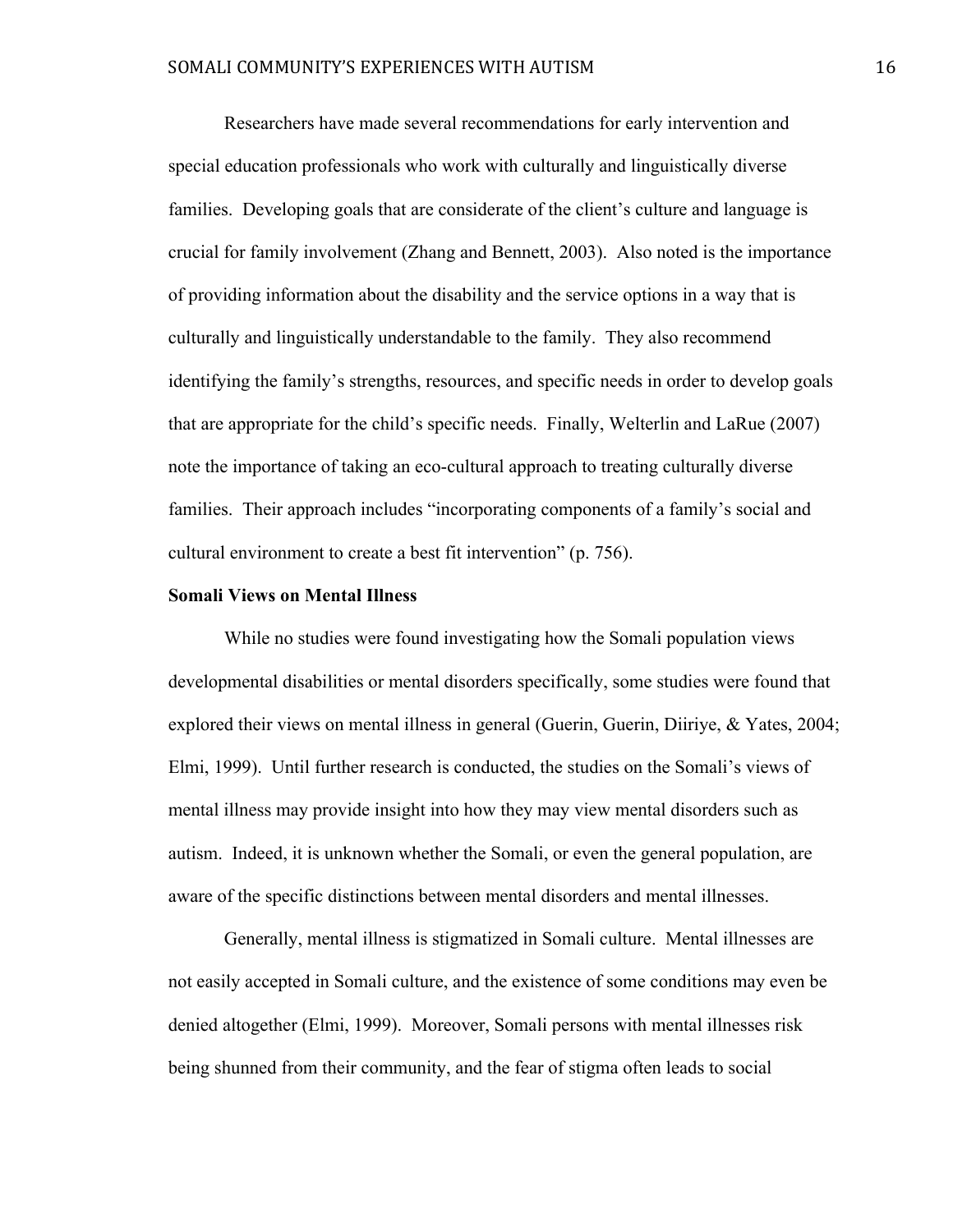isolation (Schuchman & McDonald, 2004). Guerin, Guerin, Diiriye, & Yates (2004) conducted a study to further explore Somali concepts of mental illness to determine how these concepts and beliefs influence the delivery of mental health services to this population. The authors found two primary categories of mental disorder within the Somali culture. The first category was that of serious madness, which is most similar to the Western diagnoses of schizophrenia or severe bipolar disorder. Similar to other cultures (Welterlin & LaRue, 2007), the Somali attribute these conditions to possession by spirits, ghosts, or "jin" (Elmi, 1999). This belief is largely tied to religious factors and interpretation of the Koran.

The second category relates to what the Somali see as a general lack of wellbeing, or general ill health. Western diagnoses akin to this category may be anxiety disorders and mild depression. This study, as well as others (Elmi, 1999) found that western concepts of stress disorder, such as PTSD and mild depression, are not present in traditional Somali culture. The Somali may attribute associated symptoms to ideas such as "not feeling themselves," "feeling distracted," or "not acting normal" (pg. 61). Conditions falling in this second category could include symptoms such as headaches, insomnia, and general forgetfulness. Even when these symptoms occur, the Somali usually do not think of them as serious and often ignore them altogether (Elmi, 1999).

Another finding of this study was that traumatic experiences or adverse events were often attributed to "God's will" (p. 62) and thus not seen as requiring treatment or therapeutic intervention. This is very similar to other cultures' attributions of mental disorders to religious factors (Welterlin & LaRue, 2007). Because of their spiritual conceptualization of mental illness, western treatment methods may not been seen as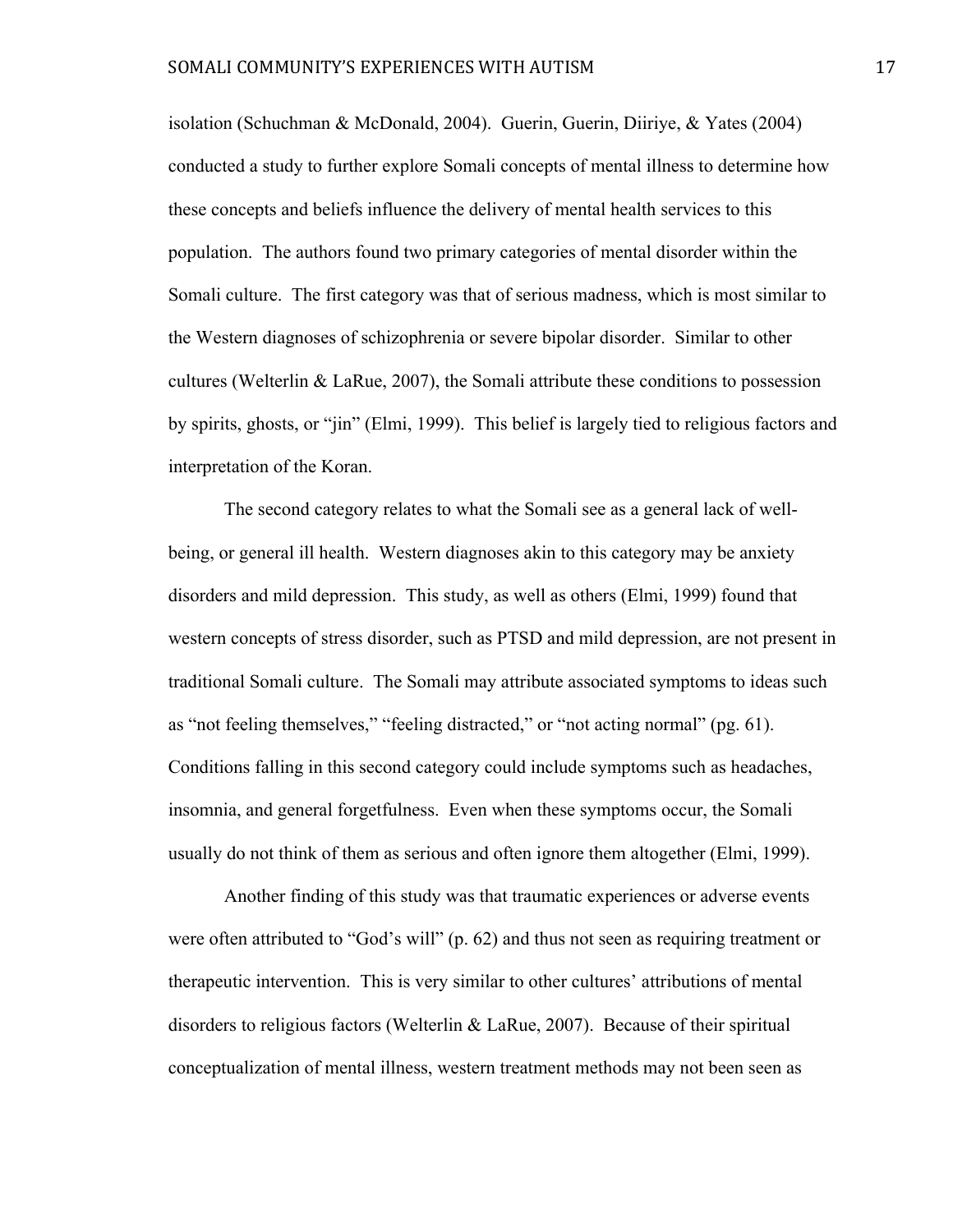effective to the Somali. They instead may prefer prayers and readings from the Koran (Guerin, Guerin, Diiriye, & Yates, 2004), over mental health counseling and drug therapy. Talking through problems, as is done in counseling, can be seen as a "frivolous luxury in the context of multiple other stressors that require more immediate attention" (p. 64). Any counseling that does occur is often done within the family or with community elders (Elmi, 1999). Schuchman & McDonald (2004) also stressed the importance of mental health treatment that is "congruent with the culture and religion" (p. 5) of the Somali population.

Similar to the studies already reviewed, Guerin, Guerin, Diiriye, & Yates (2004) also found several barriers to effectively treating the mental health needs of Somalis. One of these barriers is the Somali's heavy reliance on general practitioners. Somali persons often see their general practitioner, or family doctor, as the go-to person for all health needs. This may be due to the fact that, like many cultures, the Somali view physical, emotional, and mental symptoms as interconnected (Schuchman & McDonald, 2004), whereas the American medical model views these as separate health realms. They generally trust their GP in all matters and see it unnecessary to go to other specialists.

Language barriers have also been found to be a significant barrier. It has been suggested that agencies hire interpreters, utilize 24-hour language lines, or allow Somali clients to bring their own interpreter whenever possible (Guerin, Guerin, Diiriye,  $\&$ Yates, 2004). The authors also note that it is important to not assume every interaction with a Somali client requires a translator. Automatically involving a translator in every interaction can be resented.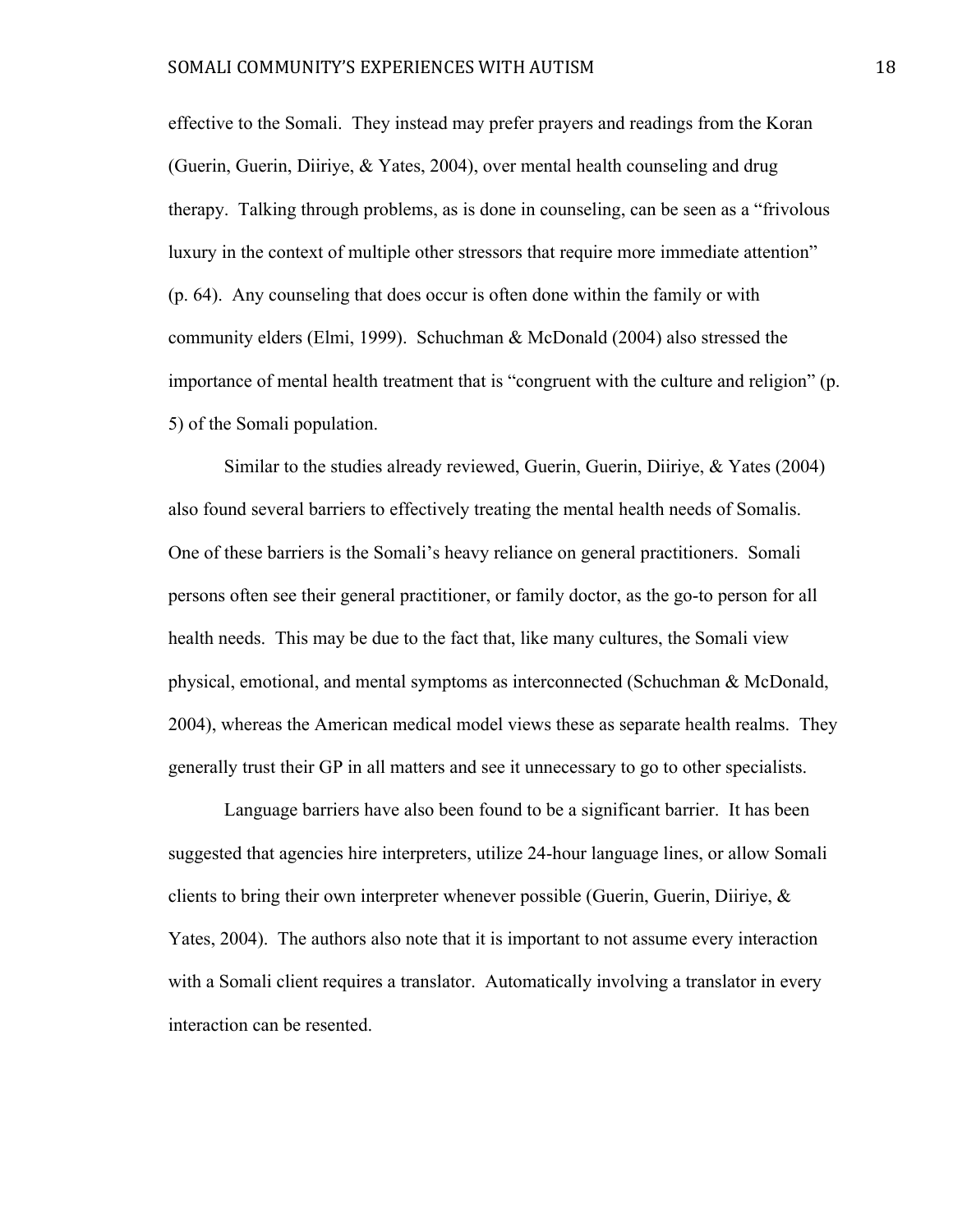A third barrier in effectively working with Somali clients has been referred to as the "cultural mismatch in diagnosis, etiology, and treatment" between clinicians and their Somali clients. Western and Somali cultures often have differing views on the causes of and treatment methods for mental health issues (Schuchman & McDonald, 2004). Similar to Welterling & LaRue's "ecocultural approach" (2007), Guerin, Guerin, Diiriye, & Yates (2004) suggest that professionals become more involved in the cultural communities they are working in so that they may become more knowledgeable about their clients' belief and value systems.

# **Research Question**

Studies have indicated that rates of autism have risen significantly over the last decade. One of the striking trends in the research indicates that children of immigrants are at an especially high risk of autism, up to four times the risk as children of nativeborn parents (Barnevik-Olsson, Gillberg, & Fernell, 2008). This trend has been demonstrated in several countries including Australia, the United States, Sweden, and England. Emerging research demonstrates that Somali immigrants are one of the population groups disproportionally affected by autism. While a few studies exist that explore immigrant groups' views of autism, no researchers have asked how the Somali, in particular, conceptualize this condition. Moreover, little research exists exploring how immigrants experience autism, and no research exists to date specifically exploring how the Somali community experiences and perceives autism. Therefore, through the use of interviews with community professionals, the purpose of this study was to answer the question: What are the Somali community's experiences with autism?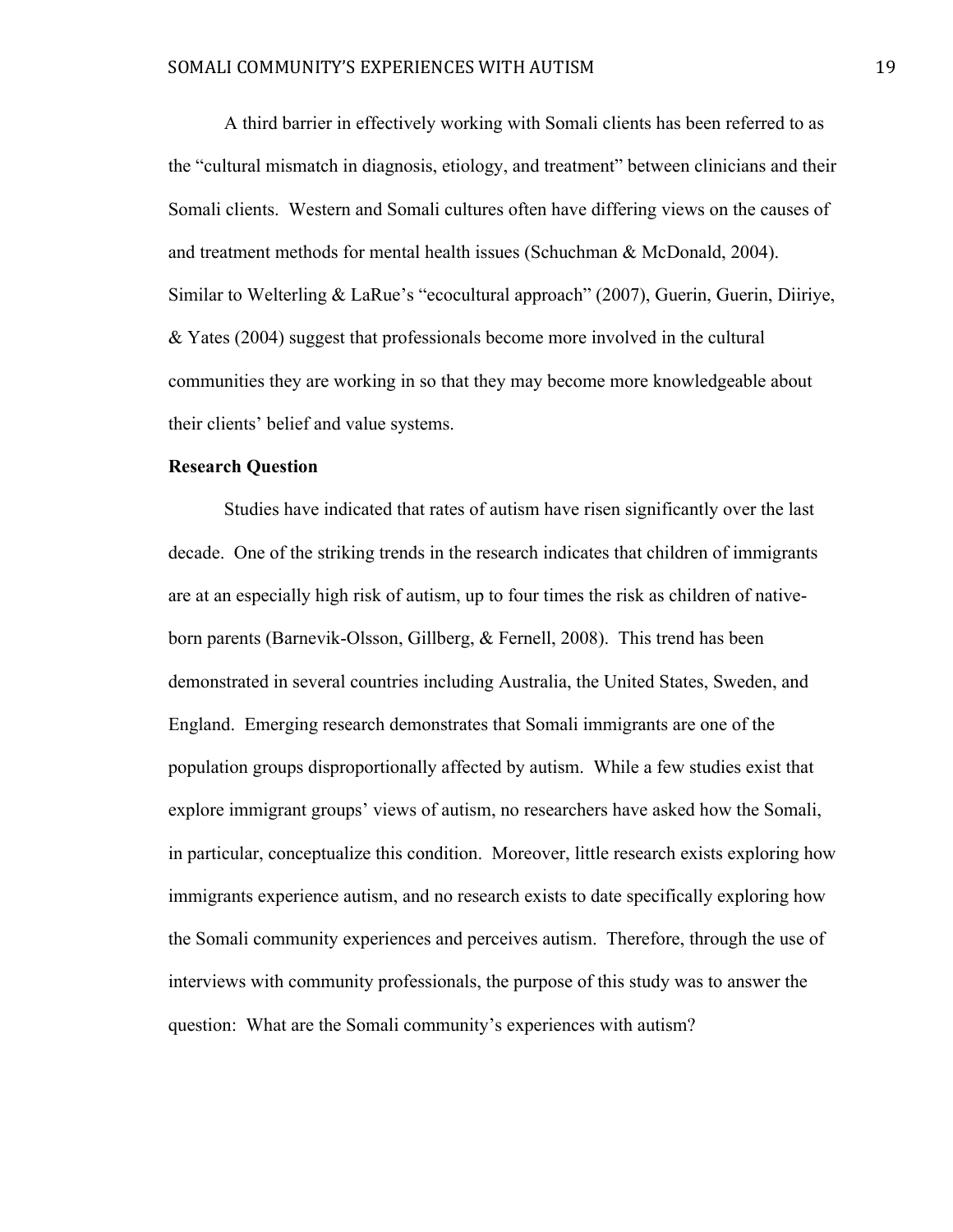#### **Conceptual Framework**

Conceptual frameworks are important for research studies because they identify the principles and assumptions that guide the research. The conceptual framework for this study relied on assumptions from the theory of social constructionism (Gelles, 1999).

A social construction is defined as "an idea about the way things are, or should be, that is built more on the shared perceptions of members of a society than on objective reality" (Gelles, 1999, pg. 10). It therefore follows from this definition that social constructionism theory assumes that a society's knowledge about the world is built on its shared social constructions rather than on an existing objective reality (Berger, 2001). Thus, a group's subjective reality is created by its people through the on-going process of social interaction. People interact with each other, and through the use of language, shared cultural customs, and historical contexts, their mutual worldview (i.e. their subjective reality) is developed.

An important tenet of social constructionism is that the constructed social reality can vary between individual people as well as between different social cohorts (Berger, 2001). Social cohorts can be made of up many different groups of people, and sometimes there may be overlap between social cohorts. For instance, a social cohort could consist of a group of people of the same age, of the same socioeconomic status, of the same location, or of the same culture. Thus, social constructionism posits that each of these social cohorts may develop shared understandings and mutual unconscious knowledge of the world around them (Gelles, 1999). These shared meanings are the result of implicit social agreements and only exist within the context of a particular cohort.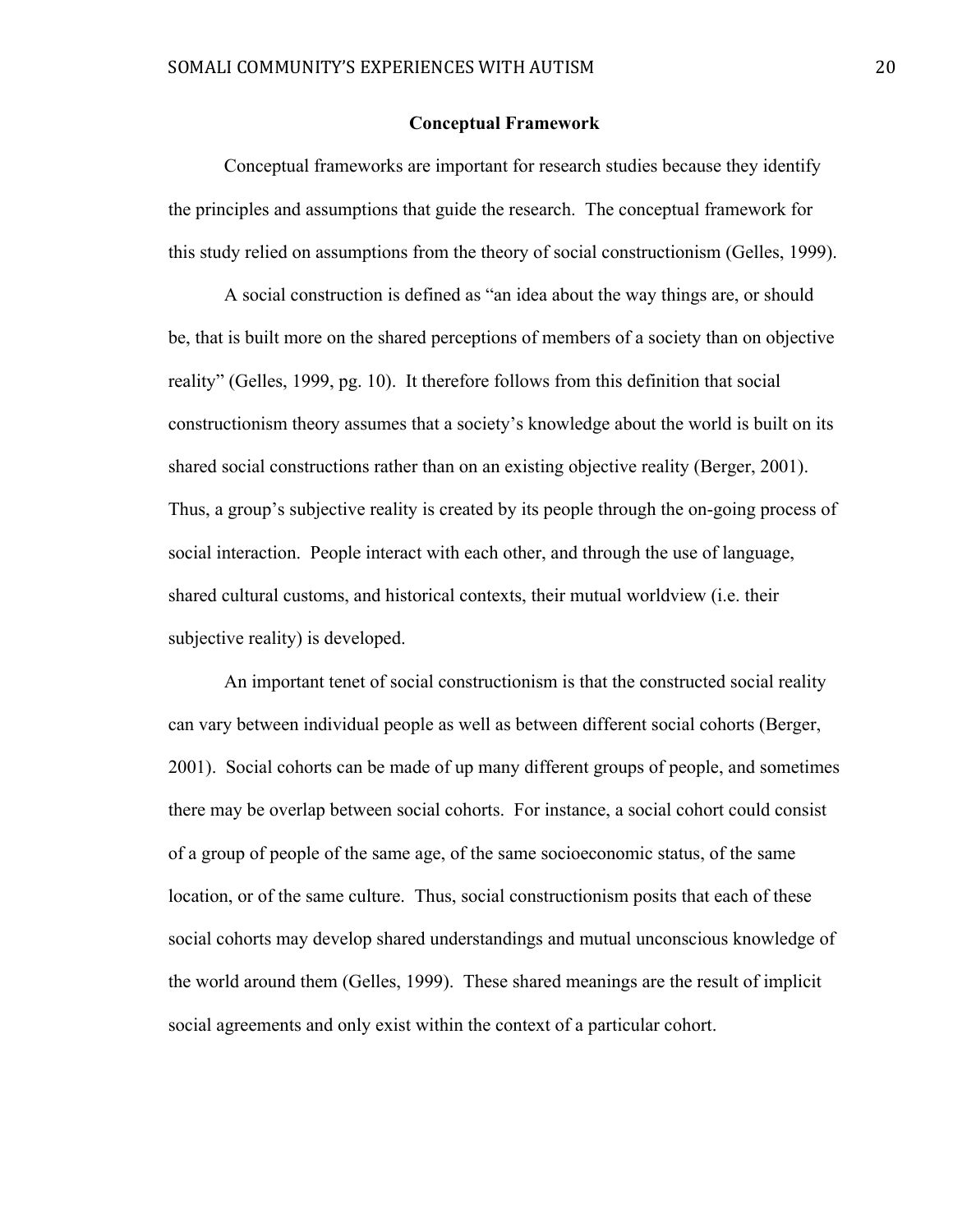Another important tenet of this theory is that social constructions can change over time. In other words, knowledge about the world evolves based on on-going interaction within one's own social cohort. Moreover, knowledge about the world can also evolve based on the interactions with other social cohorts. For instance, one group's social construction of an idea may have developed from a previous group's social construction, or definition, of the same idea.

In the context of this study, social constructionism theory was used to guide the assumption that mental disorders such as autism may be defined, perceived, and experienced differently by different social cohorts. The concepts from this theory were utilized in the development of interview questions and aided in the process of data interpretation.

#### **Methods**

# **Research Design**

The design of this research study was qualitative. It explored the Somali community's experiences with autism through the use of semi-structured interviews with professionals who work with Somali families who have children with autism. Professionals who work with the Somali community were chosen due to the researcher's difficulties in obtaining referrals to Somali families who have children with autism. Due partially to a high level of stigma in the Somali community surrounding autism (personal conversation, 10/19/2011), Somali family members are often hesitant to discuss autism, or even disclose their child's diagnosis of autism, to people outside of the close family unit. Due to the limited timeframe available for conducting this study, the researcher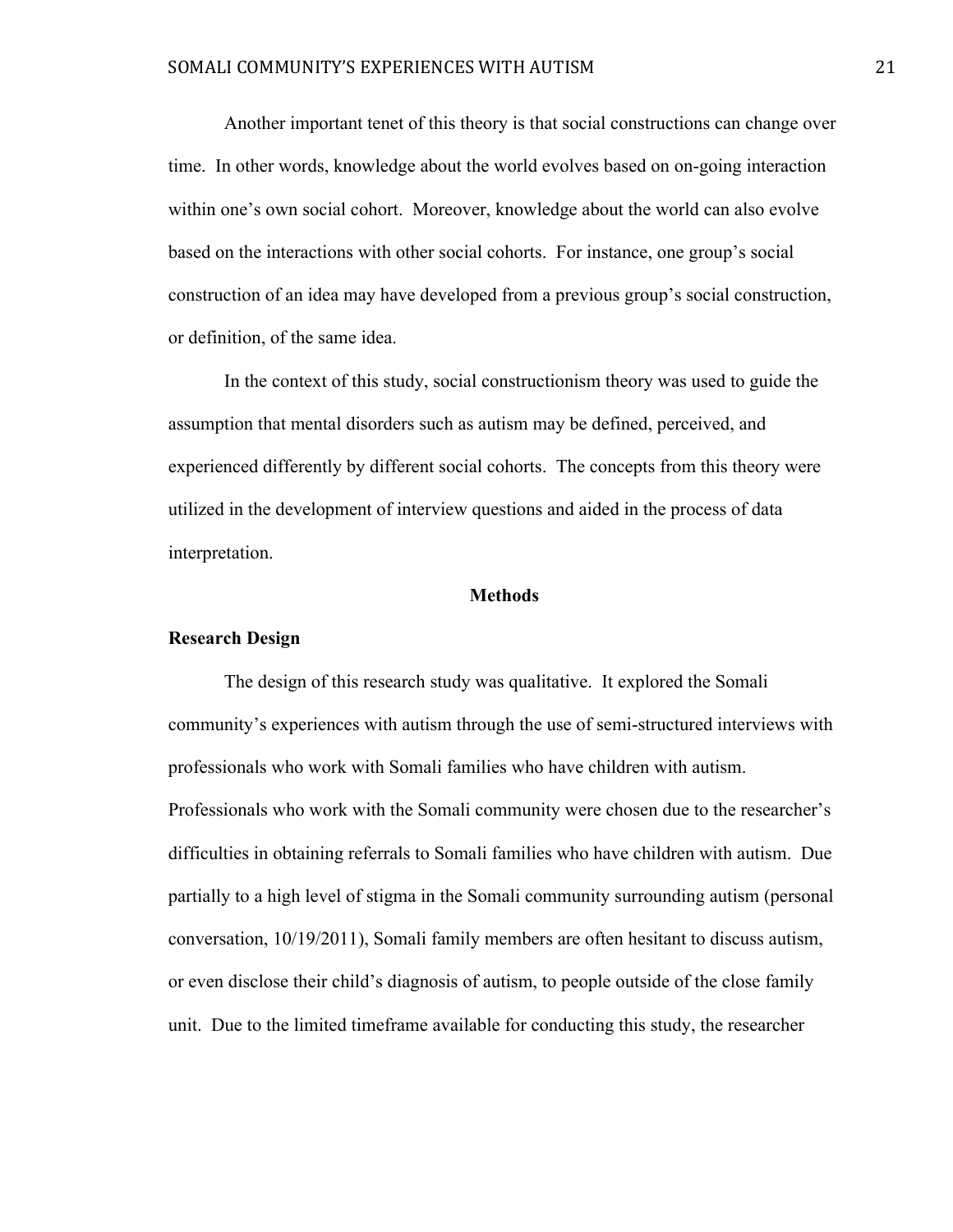therefore chose to interview community professionals who work with this population, as access was considerably more convenient to obtain.

Due to the exploratory nature of this study, a qualitative approach was identified as most appropriate because of the greater depth of understanding that can be collected through the use of qualitative methods (Berg, 2009). Qualitative methods also allowed respondents to share their personal, subjective experiences in their own words. This research was conducted using semi-standardized interviews, which allowed for some flexibility in the wording, flow, and order of pre-determined interview questions (Berg, 2009). Seven individuals were interviewed for this research. Interview sessions lasted approximately sixty minutes each. Prior to use, the interview questions were reviewed by the researcher, the research chair, the committee members, and the University of Saint Catherine's Institutional Review Board (IRB) to ensure clarity and quality.

# **Sample**

The target population for this study was community professionals that work with Somali families of autistic children and whom are knowledgeable about those families' experiences. Recruitment of participants focused on social workers, teachers, professional cultural liaisons (in schools and other community settings), professionals at local non-profit agencies, and other professionals who work with Somali families who have in the past, or are currently dealing with, autism. Eligible candidates were prescreened to ensure they were over 18 years of age and had worked with Somali clients for at least three months.

The researcher used convenience sampling and snowball sampling methods (Monette, Sullivan, & DeJong, 2011) to recruit participants. This method relied on initial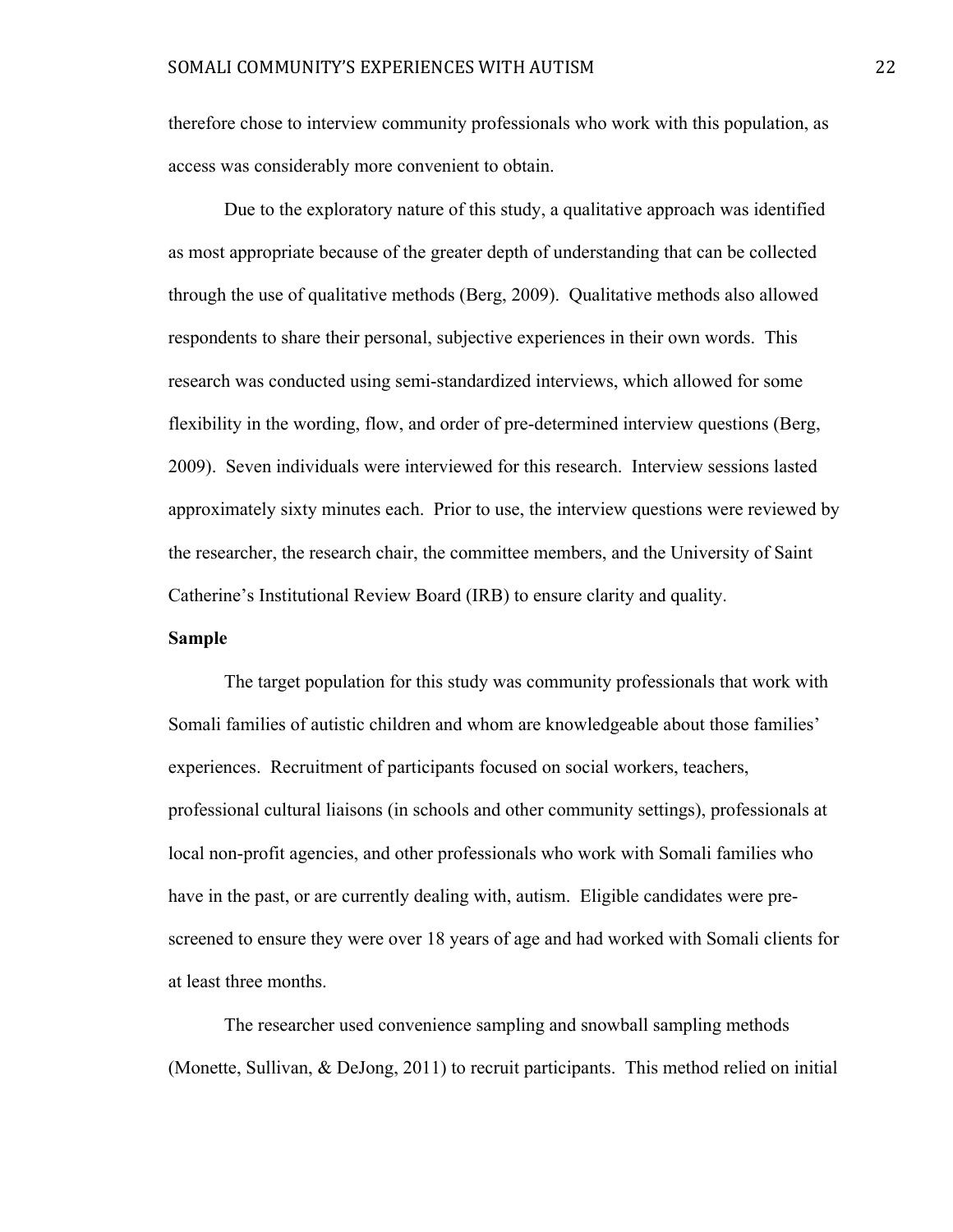identification of potential respondents from within the researcher's social and professional network. Initial respondents were asked to refer other professionals they knew who fit the eligibility criteria for the study and that were willing to participate in the study.

## **Protection of Human Subjects**

Prior to conducting interviews, the respondents were given a consent form approved by the Saint Catherine University Institutional Review Board (IRB) (see appendix A). The consent form discussed the steps taken to protect the respondents from harm and outlined the ways in which the data was kept confidential. The consent form was reviewed with participants prior to starting the interviews and each participant was given an opportunity to ask questions about the study and procedures. The consent form included information regarding the intent of the study, the voluntary nature of the study, risks and benefits of participating in the study, confidentiality, and the researcher and school's contact information. Each participant was also told that they had the right to stop the interview at any time.

The interview questions were designed to be non-threatening in nature. Participants were also given the opportunity to choose the location of the interview. Interviews were audio-recorded and then transcribed by the researcher after the interview. No identifying information was included in the transcribed interviews. The audiorecordings and transcriptions were kept in a locked file cabinet and on a passwordprotected computer in the researcher's home. The transcriptions and audio-recordings will be destroyed upon completion of the project, no later than June 1, 2012.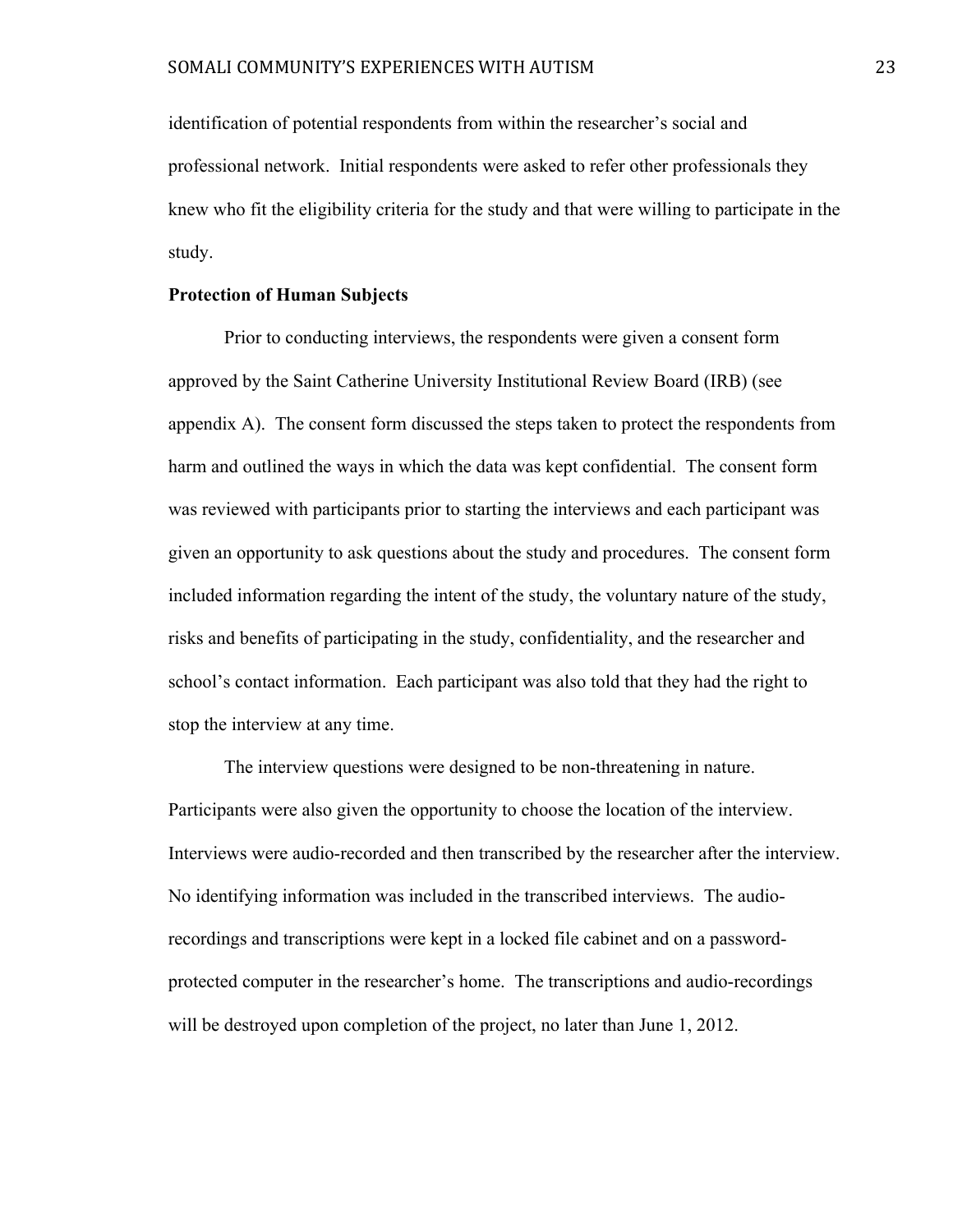# **Data Collection**

Data for this research was collected using a semi-structured interview format, which allowed the researcher some flexibility in asking clarifying questions. Individual interviews were conducted with respondents, and each interview lasted approximately 60 minutes. Participants were asked a series of eight questions. The initial questions explored the respondents' job duties; the process of how families get referred to service providers; the process of how families obtain a diagnosis for their child; and the families' perceptions of the autism diagnosis. The latter set of questions explored the needs of the study's population and whether those needs were being adequately met. The final question provided an opportunity for participants to share any additional information that they felt was relevant to the topic and not yet covered in the interview.

# **Data Analysis**

The data obtained from the interview was analyzed using grounded theory method. According to Monette, Sullivan, & DeJong (2011), grounded theory methodology is utilized when theory is developed as it emerges from the data, through the continual process of data collection, analysis, and theory development. In other words, the theory is "grounded" in the data. The researcher used this technique to initially code the data from the transcribed interviews using the technique of open coding (Berg, 2009). According to Berg (2009), open coding is described as combing through a dataset, line by line, searching for ideas and concepts produced from the data. The data was coded first for similarities and then for differences. The researcher then reviewed the codes a second time for patterns. As patterns emerged, the codes were then merged into larger themes. Codes that occurred two or more times in the data were developed into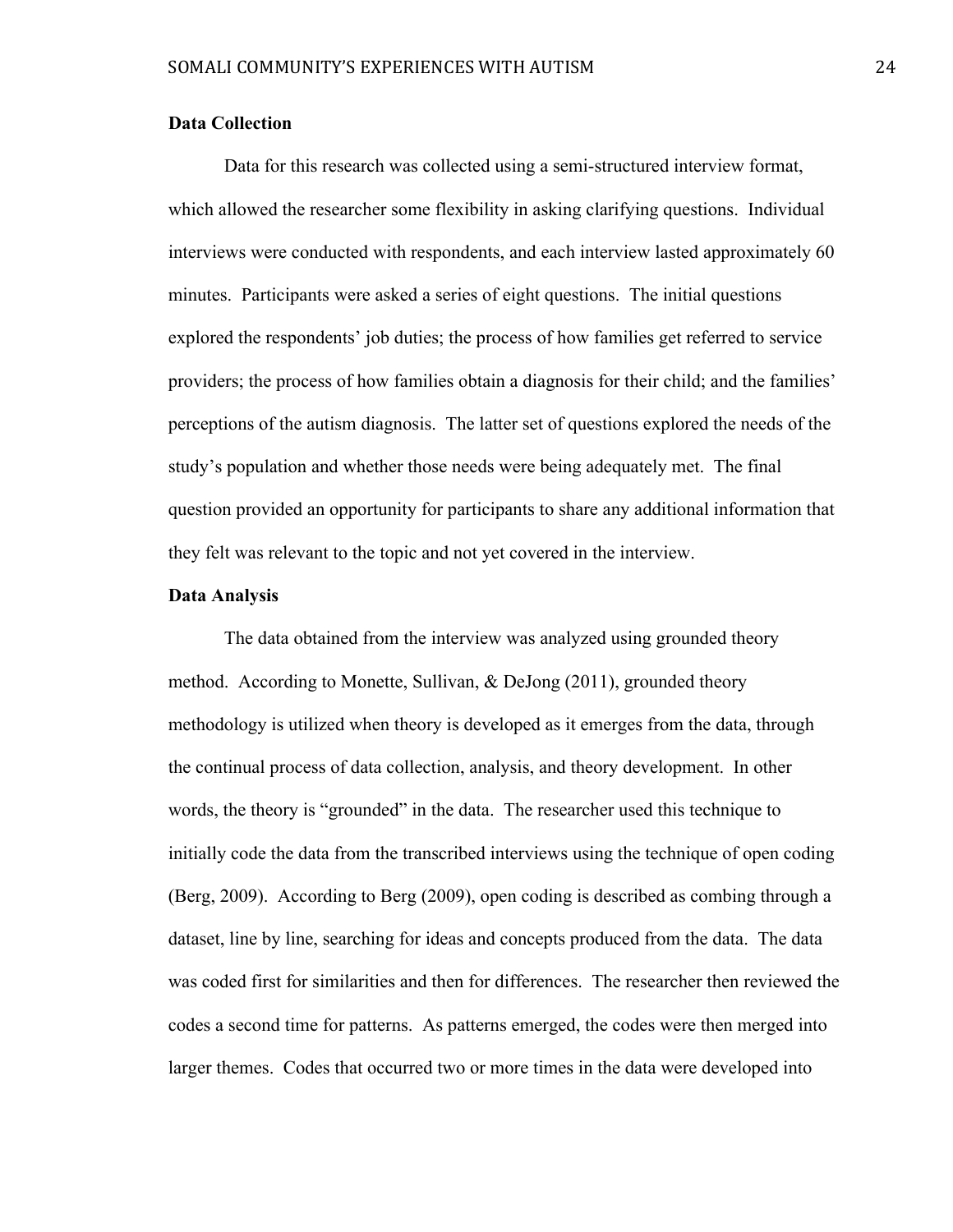themes. The transcribed interviews were then reviewed several times by the researcher to check for reliability.

## **Findings**

This study utilized qualitative methods to explore the Somali community's experiences with autism. The sample for this study was community professionals who provide services to Somali families of children with autism. Seven individuals consented to participate and were interviewed for this research. The participants worked in a variety of community settings including schools and social service organizations. Three of the participants were Somali immigrants who work as interpreters in a local school district; two were special education coordinators/directors in the same school district, one was a school principal in a different school district, and one was a psychologist in a community-based practice. The sample consisted of five women and two men. Three Somali and four Caucasian individuals participated in the research. Participants in this study were asked questions regarding their Somali clients' experiences with autism, autism services, as well as their perceptions of the condition. Themes that emerged from the responses to these questions include the perceptions of autism in the Somali community, reactions to an autism diagnosis, the conceptual differences between cultures, and experiences in accessing the service system.

#### **Perceptions of Autism in the Somali Community**

*Autism as a new concept.* The idea that autism is a new concept to the Somali community was one of the themes that consistently came up throughout the interviews. Several participants mentioned that many Somali families had never heard of autism before immigrating to the United States. Participants also spoke of the lack of knowledge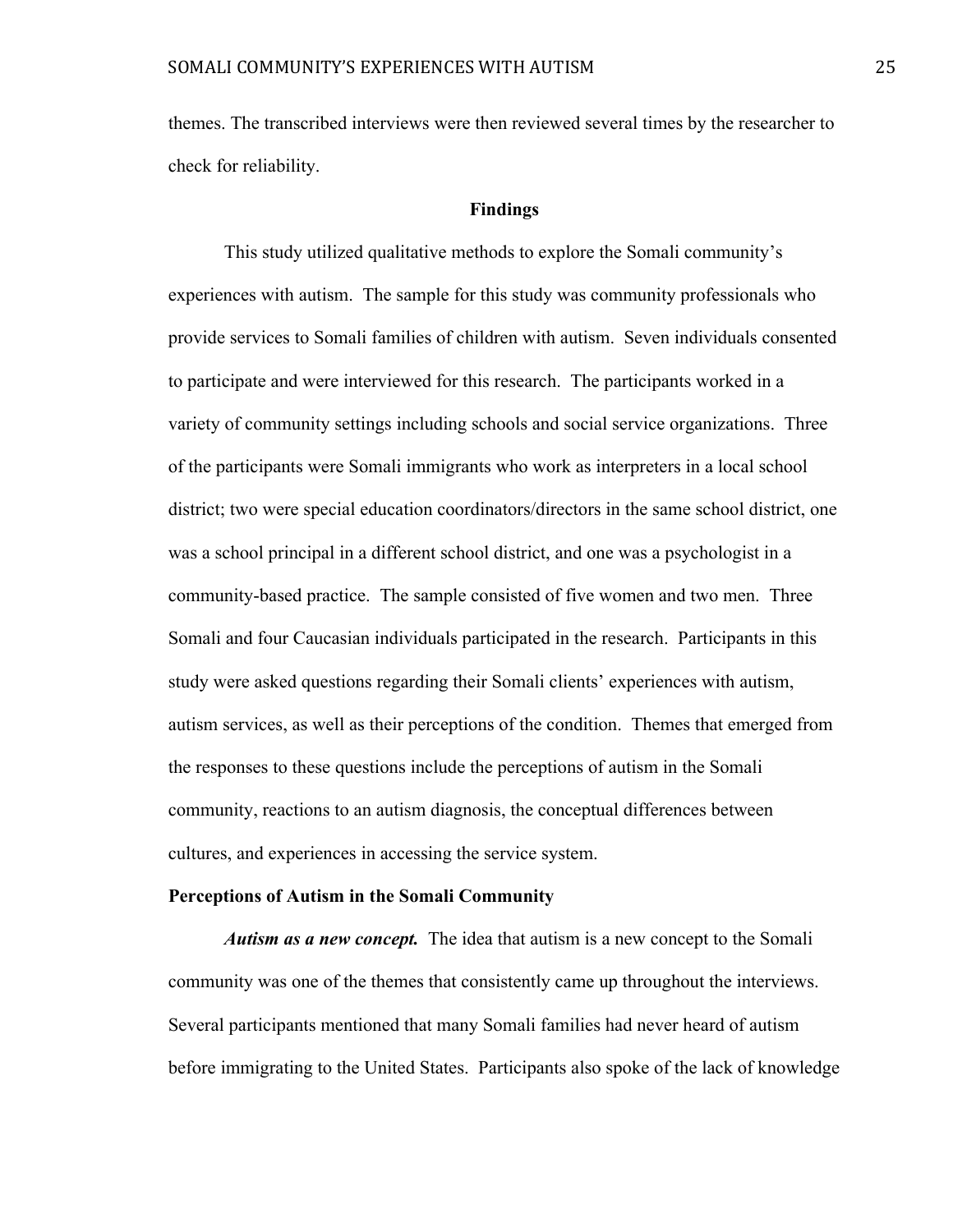that some Somali families have regarding the condition. One participant, that was Somali, explained how they were just recently introduced to the concept of autism within the last couple of years.

*It's a scary thing. I don't know when autism started in our community, but I know when I started 4 years ago at the school district, I heard autism like crazy, like all the time. Autism this, autism that. I don't know if it just started five years ago, but I know, the day I started, that word was new for me. I graduated from* [this school district]*, and I'd never heard of autism. So I wondered, what's going on, why are all our children, especially mostly the boys….what's going on here? We question that a lot.* 

Another participant, who was also from Somalia, echoed the same feelings:

*I think it's something new to the community. They still don't figure out really why it's going on, and it's all over the place. But the problem is, nobody has figured out what's going on. Everybody is just waiting for an answer.* 

Many participants mentioned this sense of unfamiliarity with autism that many Somali families had before coming to the United States. Once they came here, they heard about autism frequently but often did not know what it meant or what was happening.

*Perceptions of etiology.* The idea that autism is a new concept for the Somali community has led to many theories within the community regarding why Somali children are disproportionately affected with autism. Most participants indicated that a lack of knowledge about the condition fueled some of these theories. In all of the interviews, participants commented that many of the Somali families they worked with questioned the cause of the condition and asked why their child was affected. Many also had developed their own theories as to why their children were affected. One participant commented about the beliefs of the families that she works with:

*Whether they understand what it really means and so forth, I would say it's probably a good majority of Somalis who have heard of autism, whether they give it a name or not…think that it's something that's caused here, that it's an American problem*.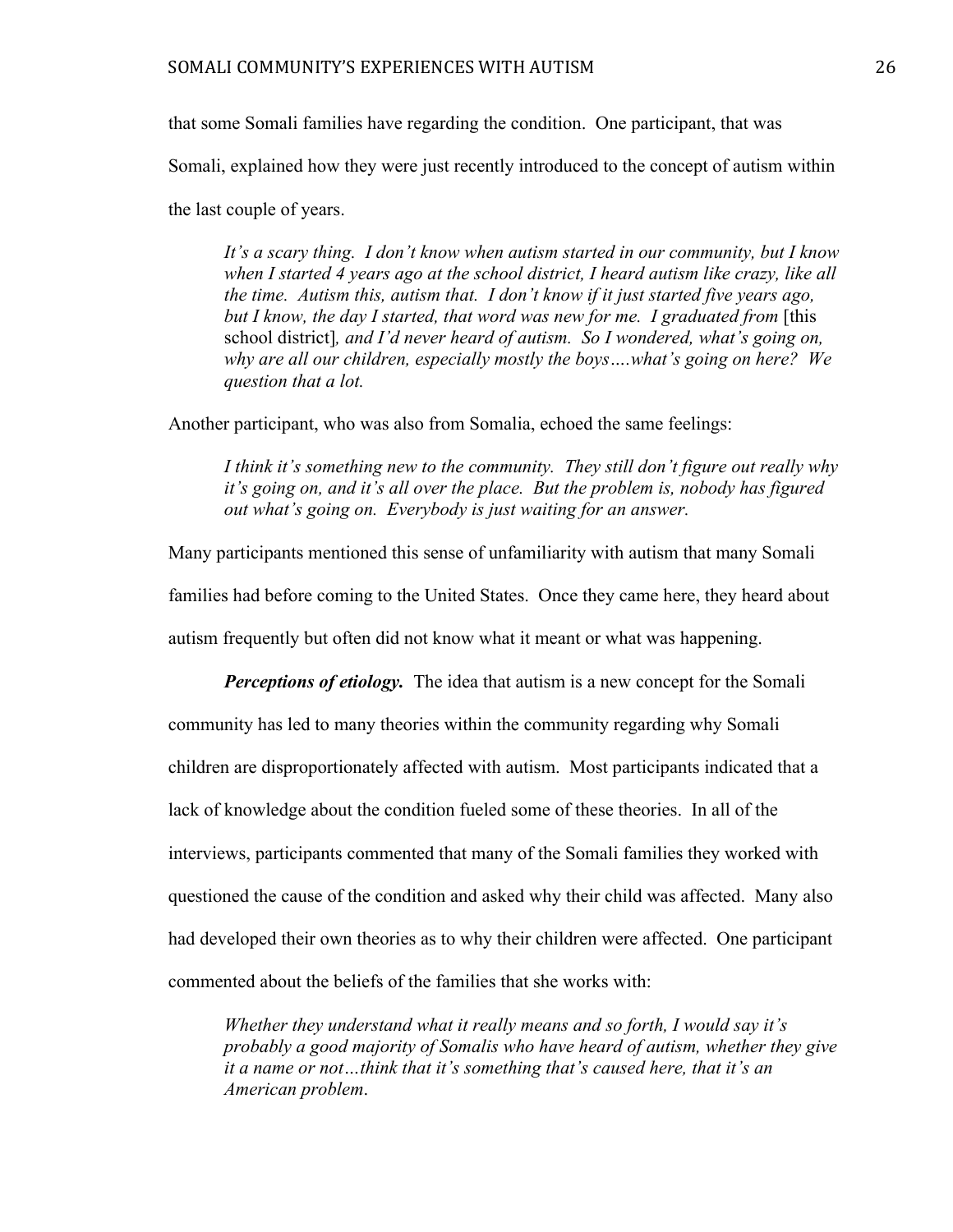That participant went on to say, *a large majority do think that it's some kind of condition* 

*that was caused by some factor related to them coming to the United States*.

As seen, the belief that autism was caused by something related to migrating to the

United States was a prevalent theme within the findings of this study.

One participant explained some of the other theories that clients have mentioned

regarding correlates of autism in the Somali community:

*Yeah, there are different theories about it. Some say it's related to change in diet, some say its environmental exposures, some talk about some of the conditions that happened during the events that were happening in Somalia just before they came, but it's really, 'it wasn't happening there and now it's happening.'*

Another participant commented on additional theories within the community:

*Some of the families, even if they accept it, they're still asking why we're having these numbers of diagnosed kids, where is it coming from. Is it, like, we move from a hot climate to here, or is it the vaccinations….a lot of families, they're asking why we're having these [high] numbers. One day a mom said to me, "do you know that the kids who are born at the children's hospital, the Somali kids, most of them, they will have the disability, and the ones who are born in Hennepin hospital, they don't." I said, "Wow, I don't know about that." I said, "I have no idea." I just heard this a couple months ago.* 

Another participant spoke of the immunization concerns that families have mentioned.

*A lot of my families believe it's the immunizations. Back home we never had shots at all, and now here you have to get all the shots before you start school. A lot of families are concerned, especially about the MMR shot. I see all these families saying "today, they were talking perfect, and they were just like a normal child, then they went in for the shot, and the next day they got sick and then that was the last time they spoke."*

Another participant also mentioned immunizations when talking about perceptions of

causes of autism in the Somali community: *You know, the talk about the immunizations,* 

*and the double-duty [of vaccinations] some of those kids may have gotten.*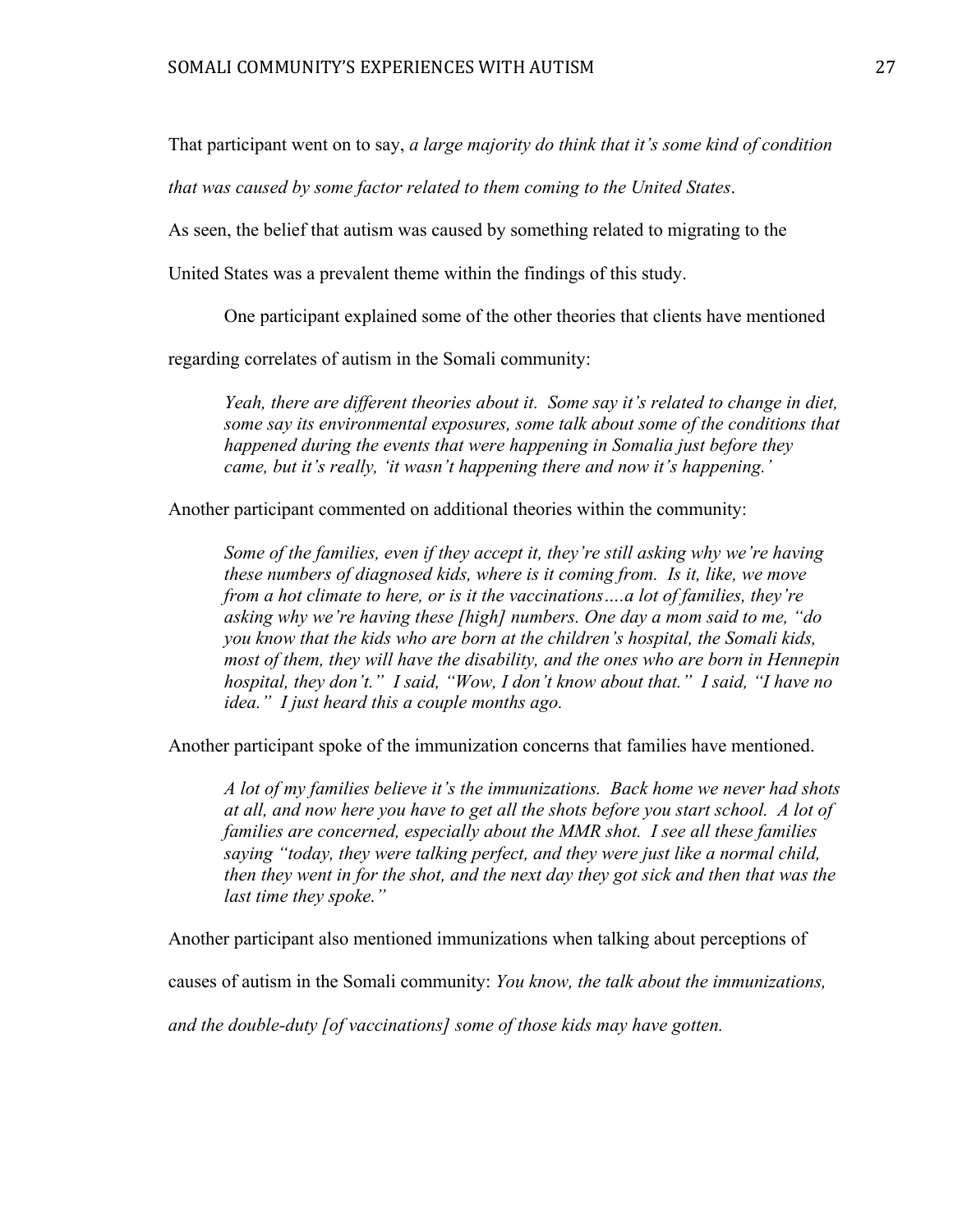These comments indicate that the Somali population has many theories as to how their immigration to the United States may have led to a development of autism in their community. These theories include immunizations, environmental toxins, changes in diet and climate, and factors related to migration stress.

Several participants mentioned that some of the families they work with have mentioned skin lightening creams as a possible correlate of autism in the Somali community. The creams referenced have been commonly sold at Somali markets and used by some members of the Somali community. One participant stated:

*I've heard about the skin-lightening cream and about how people say it has mercury in it. So they say that, because of Somali parents using that a lot, because of mercury build up in the system, when the kid is born they have a lot of mercury and then it affects the brain.* 

The concerns regarding the skin lightening creams ultimately relate to families' concerns about mercury exposure and whether the mercury was the cause of their children's autism. Participants reported that parents were concerned that pregnant women would use the creams and their fetus would then be exposed to the mercury as a result. Regardless of the various beliefs of causes, participants explained that families often would focus on finding the cause of autism, sometimes at the expense of enrolling their child in services. One participant explained:

*So, whether it's 'don't do vaccines,' or 'don't have your children while the mom is experiencing these conditions,' a lot of Somali families are convinced there's specific, finite problems that can be resolved and then this will go away. As a result, I think families end of up kind of chasing the rainbow a lot, it's just an enormous mountain for families to climb to really understand what's going on.*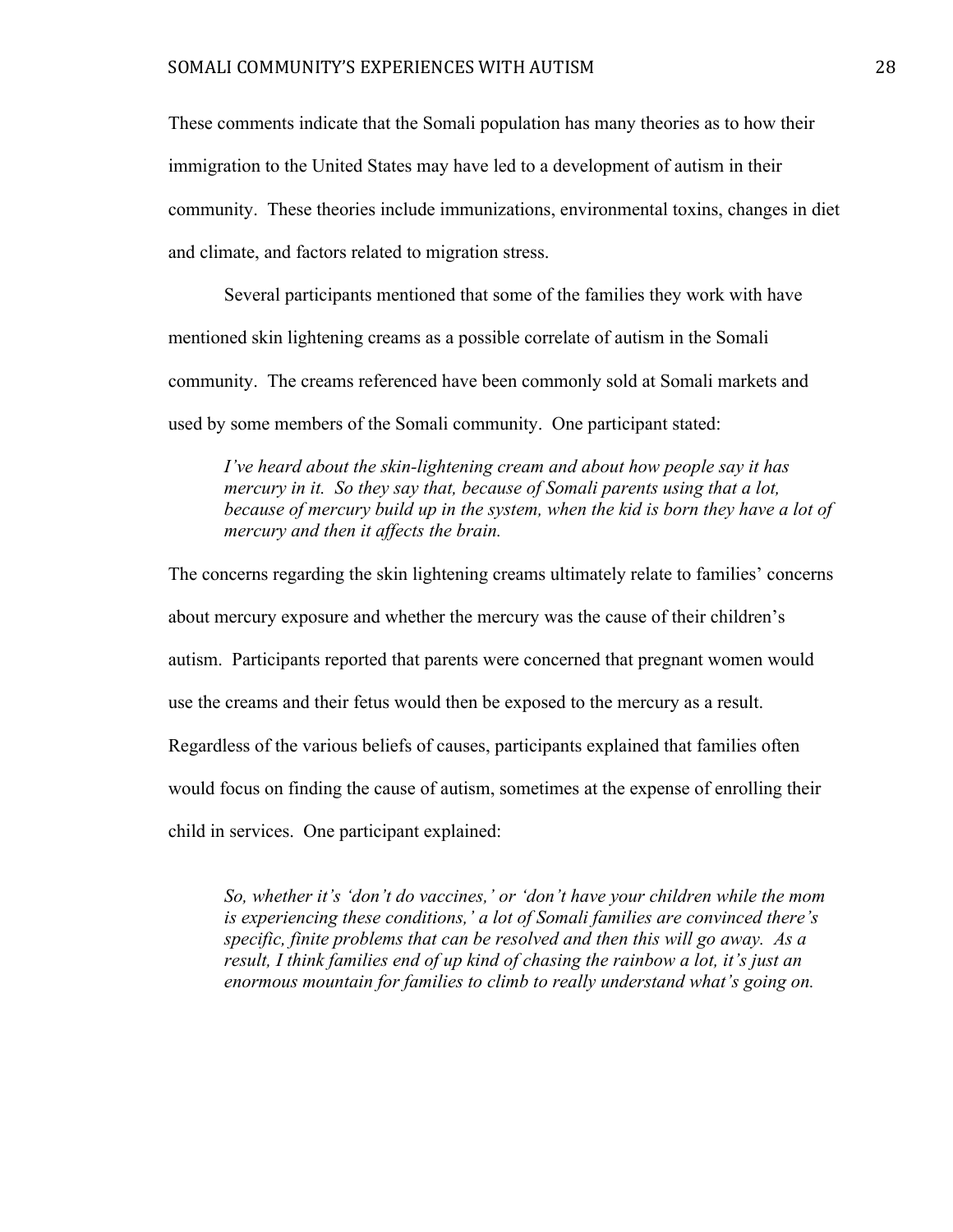Overall, participants reported that most Somali families were concerned about the causes of their children's autism and that many different theories exist within the community regarding the possible causes of the condition.

# **Reactions to Diagnosis**

Several themes emerged from the data regarding Somali families' reactions to receiving an autism diagnosis for their children. Most participants noted that every family responds differently to getting the news of an autism diagnosis, yet some common themes were still present in the interviews.

*Denial.* The word "denial" was used by several participants when asked about how families' reacted to receiving an autism diagnosis. Families were reported to often initially react with denial when presented with the possibility that their child had autism. One participant commented, *In the beginning they are in denial, then they get to the acceptance stage, that yeah, something is wrong with their child, but before that they believe they will outgrow it*. Another stated, w*hen they first receive the news that their child is autistic….especially if it is something unexpected….they deny it, but eventually they will accept it*. One participant noted that denial was particularly note-worthy in those families who experienced their first intervention of autism services through the school system. *They don't go to doctors, and they don't have a word for autism, so they don't really know what's wrong with their child and then there's still this huge denial, that the kids will outgrow it, that they're just like other kids*.

Another denial theme that emerged was the Somali parents' belief that their child would outgrow the behaviors or delays that were symptomatic of autism. As can be seen in the quotes listed above, several participants mentioned that parents held this belief.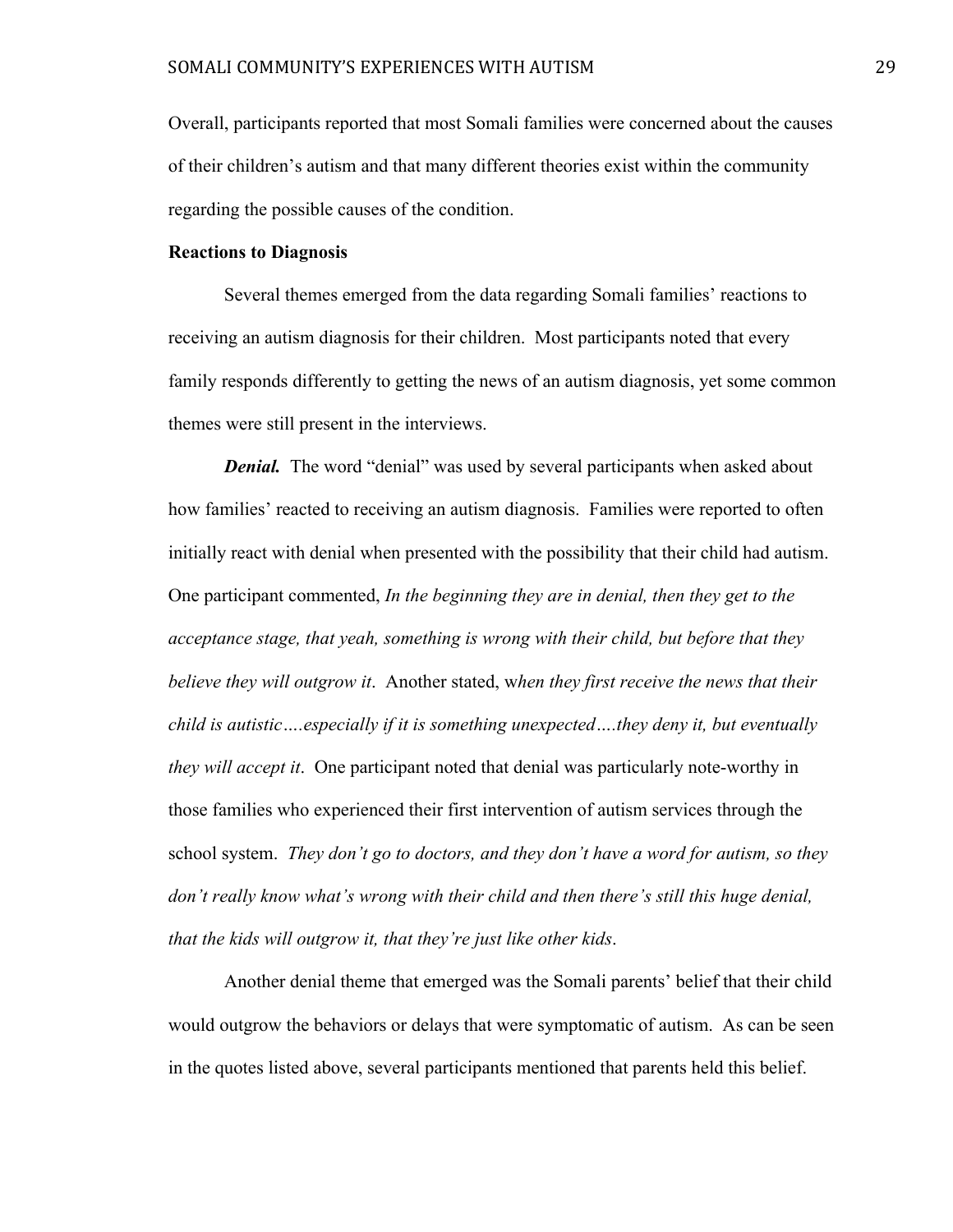Somali families often initially responded to their child's autism diagnosis with denial, partially due to the fact that autism is a new concept for the Somali population and they believed that the child would outgrow the delays. However, parents were generally found to eventually reach an acceptance stage regarding their child's diagnosis, even if they initially denied the diagnosis in the beginning.

*Anger.* Two participants talked about the anger that some families feel when receiving an autism diagnosis for their child. When asked how families respond, one participant stated, *Anger. I mean, I think there's a lot of anger around it right now. We've had a few situations where there seems to be some angst about 'why is [the school district] identifying so many of our children?*' Another stated,

*You need to watch when you're saying to a parent, 'your child has autism, has that disability,' … some families say, 'No, no!' So, I'll tell the nurse, 'we think there's something wrong, but I'm going to watch my mouth because I don't want to get that parent mad.'* 

Another participant explained that some of the parents' anger comes from not fully understanding the condition of autism and not understanding the signs of autism in their children. The participant explained:

*I think there's a defensiveness and an anger about it being prominent in their community and we have those parents who say "you're off track, you don't get what you're talking about. I don't understand why you would see that in my child, he is not on the autism spectrum, I do not want to have this information shared with anyone."*

Participants indicated that parents' responses of anger often were related to the fact that so many Somali children are receiving autism services, and that the Somali community has been affected by autism at a disproportional rate. Participants reported that parents, as a result, react with anger that this is happening in their community.

*Isolation and stigma.* Several participants noted that there is stigma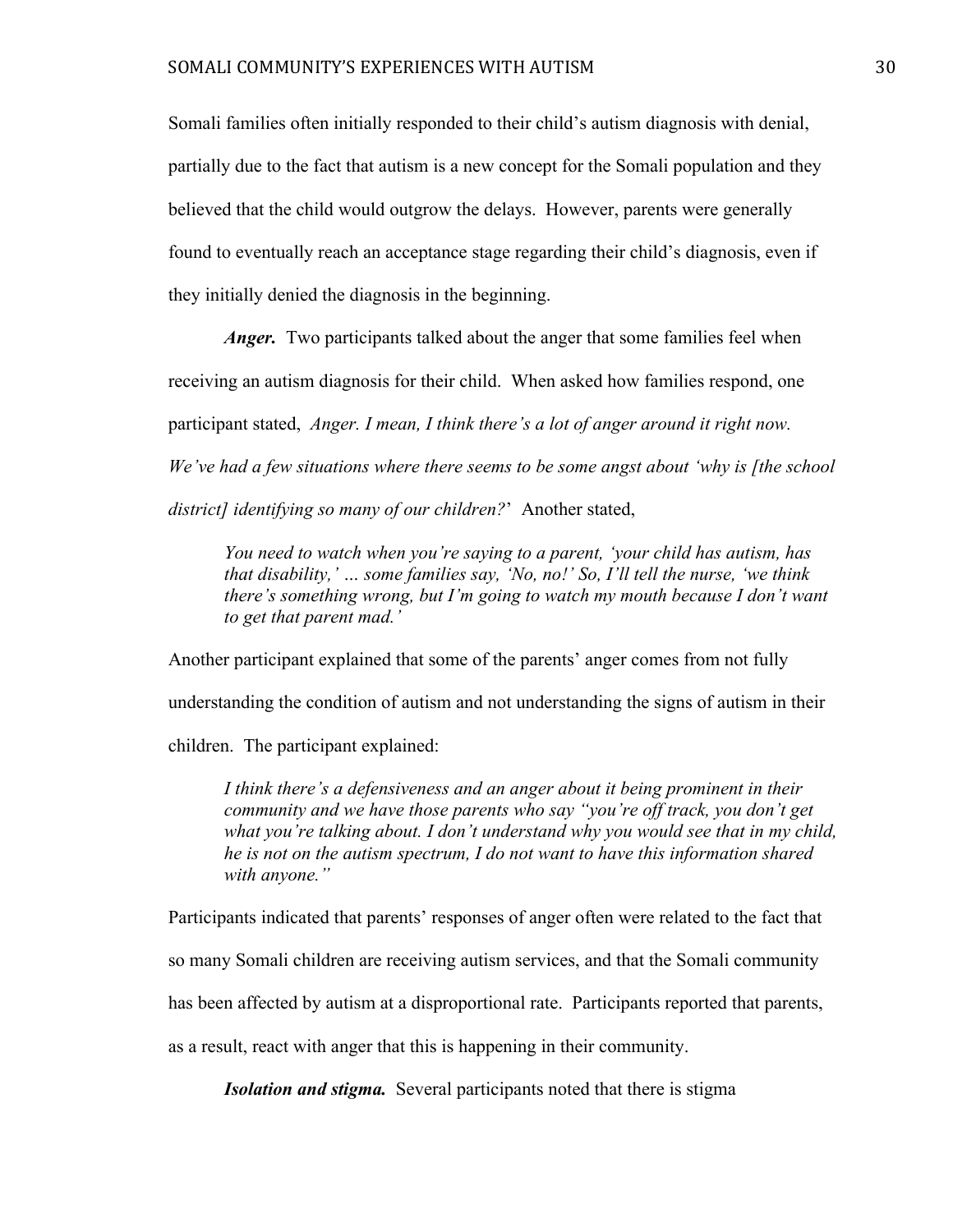surrounding autism in the Somali community. This was a common theme in several of the interviews. One participant commented:

*I think there are a great number of Somali families out there that don't want to have their child evaluated, aren't accessing services, don't want other families to know that they're getting services for their child, because of the stigma.* 

Another participant stated, *I know there is a huge stigma around mental health and autism in this community*. As a result of the stigma, some Somali families have a tendency to isolate from the rest of the community in order to keep their child's condition private. One participant explained that some families have refused home-based services because they don't want others to see providers come to their homes for this reason. Another participant echoed this same sentiment in the comment, *There is isolation in terms of not wanting other members of their community to know that their child has a special need, so that would be an isolation factor*.

One participant commented that, due to this isolation, there are likely families who are not receiving services for their children: *I think probably Somali community leaders might say that they feel that mothers and families are hiding and that there might be more children out there than we know*. Stigma around autism was frequently referenced by participants, and families were often reported to isolate themselves from the community to avoid the stigma.

#### **Conceptual Differences between Cultures**

*Conceptualizations of childhood development.*Another theme that emerged in the data was the difference between Somali culture and American culture's conceptualizations of childhood development and developmental delay. These differences in understanding the childhood development processes can lead to a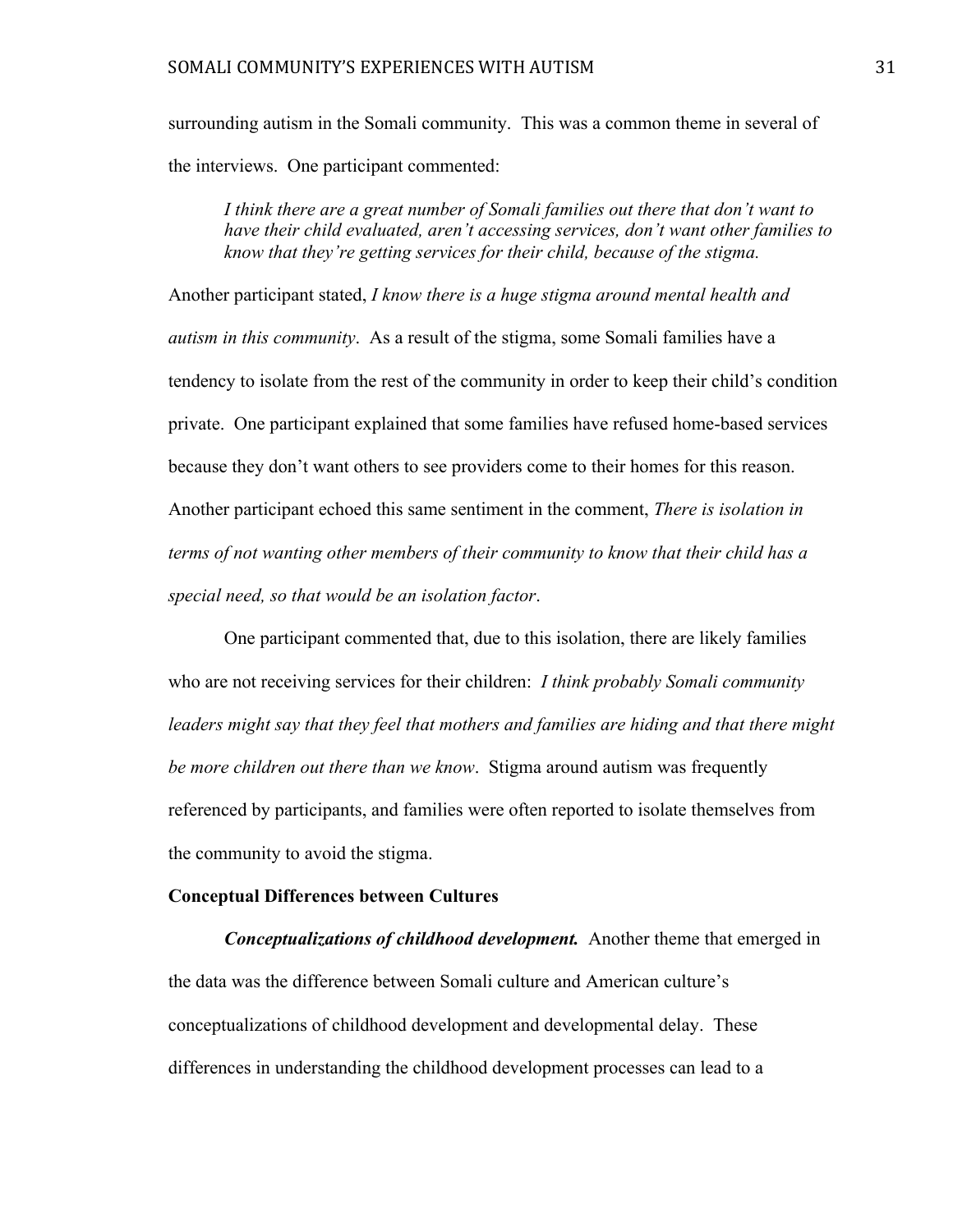misunderstanding of the condition, and as one participant noted, may have an effect on

whether Somali families know what to look for as behavioral indicators of autism.

*I wonder how much typical development information [Somali families] have, and what they expect in terms play … I think there are differences, and it occurred to me that some of the gap was maybe in understanding that there were very typical development milestones that we weren't seeing their [autistic] children meet. I really wonder* … *if that's a little of the disconnect, that they're not knowing what to look for."* 

Another participant also spoke of differences in the cultural concepts of development and delay and explained that the differences can make it confusing for families to understand autism. It can also result in misunderstandings between Somali families and American providers. One participant commented that the word "delay" does not translate to mean the same thing between the Somali and English languages, so this can also lead to misunderstandings and miscommunications about autism and the developmental delays associated with it.

*I think what's challenging is conceptually how different the cultures are as far as how we talk about these conditions and the understanding of it. I was talking to a Somali interpreter* […] *and I discovered, in the most direct translation, "delay" means slower learning, but it doesn't imply that it's sustained and persisted slower learning. So, it can mean behind, but will catch up. And that's very different than when [Americans] talk about retardation or delay.* 

That participant elaborated by noting some of the challenges practitioners face in making

sure Somali families understand the concepts and frameworks they are using.

*The problem is that autism is not well understood in the community, and so there's a lot of myths that we have to dispel.* [...] *At the end of* [an evaluation], *we're on our way out the door, and a father says, 'does he have autism?' It's a really common response because the concepts are just very different and you have to start with some of those basic frameworks and make those very clear before families can really understand what we are talking about."*

Another participant also referenced the idea that differing constructs of normal versus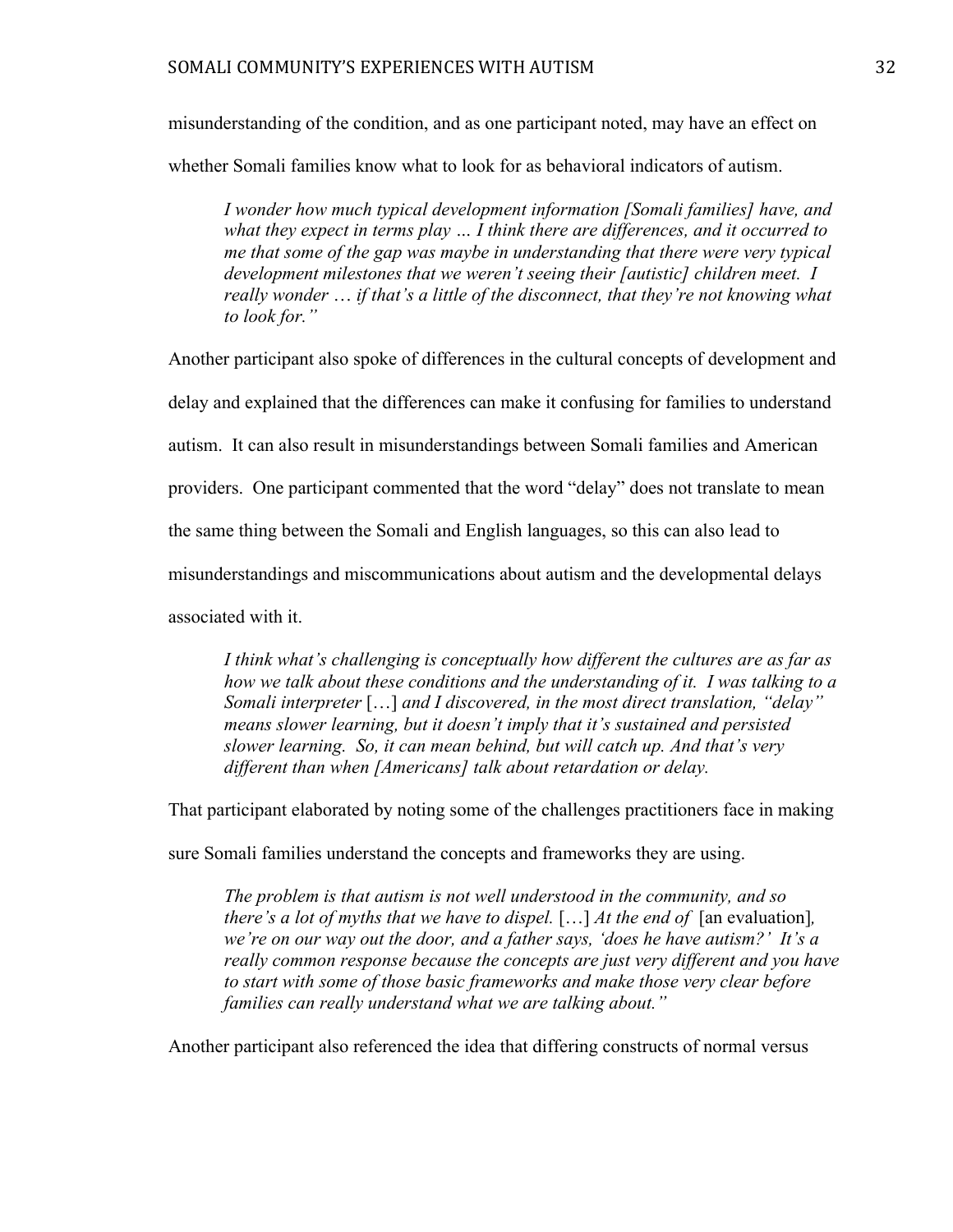abnormal development exist between the two cultures, and this sometimes becomes most

apparent when the child enters school:

*I think most of the families, they can feel that something is different with their kid, but they don't know what it is, where it's coming from, and then it's the doctor who first finds out what is going on or what's wrong with these kids. Then it's the school, because when they go to school they will find out right away that this kid is different than the rest of the kids.*

A couple participants mentioned that what is diagnosed as autism in America was seen in

Somalia as hyperactivity or just hyper behavior, and was considered a relatively normal

characteristic of childhood. One such participant told a story of a past Somali community

gathering:

*I was at one workshop few years ago when this whole issue was first exploding, and there was a very revered Somali man there. The community was saying, 'we've never had autism before, there was no word for it back home.' And this, I thought, very brave elder statesman stood up and said, 'Yes, we did have this in our community, yes it did exist, you are right we never had a name for it, we would describe it as hyper…' and he was practically kicked off the stage, and he is a very well respected man. It just wasn't very well received.* 

Another participant also used the word "hyper" when talking about some Somali parents'

beliefs about the behaviors that doctors and school assessment specialists associate with

autism:

*…they believe they will outgrow it, that it comes within all of our kids, that it's something…like….. they just have ADHD……. we're all hyper in that way, so that's just something we believe in."* 

Another finding was that the concept of disability was also mentioned as something that

has variations in understanding between Somali and American culture. In Somalia,

people with disabilities or mental illnesses were isolated and ostracized from the

community. In America, however, many supports are provided to help include such

individuals into society as much as possible. One participant explained this by saying: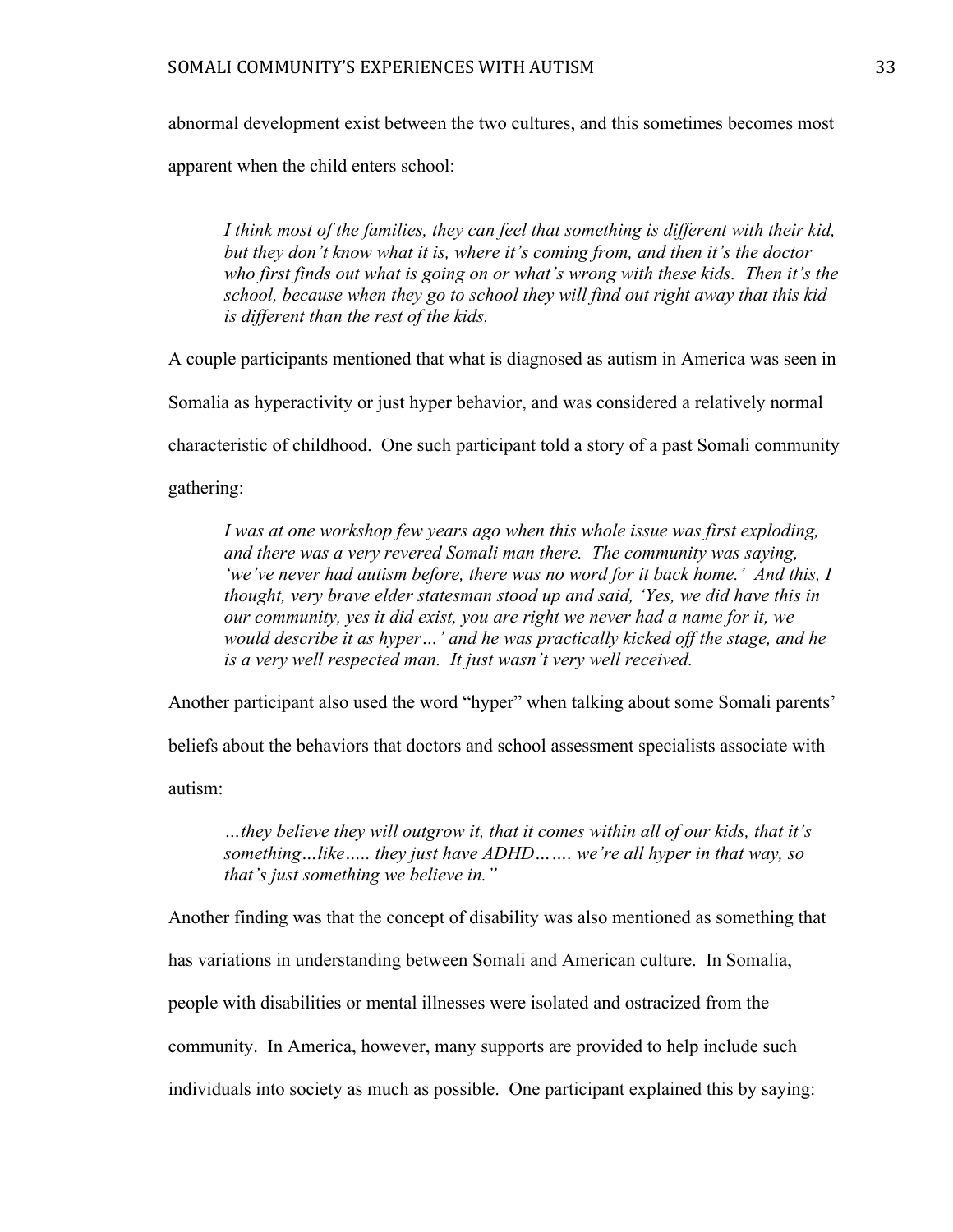*Here, I see that even kids who have a disability, they have jobs, the schools will make them feel like they're equal. But back home, they were hidden. The kids who have some type of mental disability were, we'd say they were crazy … you have to watch out for them because they're known as the crazy ones. But here in America, we don't think that, we give them help when they're young, and when they grow up they might even have a job."*

Differences in the concept of disability also impacted the views some Somali parents have on the appropriateness of school-based intervention services. One participant stated, *In our community, we think special education is only for kids in a wheelchair. You know, here that's not true, so it's hard to explain it to a family*. Because services were typically not provided to disabled or mentally ill persons in Somalia, Somali families may not associate the developmental delays of autism with the need for special education services. The lack of association between these two concepts was commonly reported by participants as a challenge often facing practitioners.

*Differences in socialization of children***.** Several participants addressed some cultural differences in the way young children are socialized into society. One Somali participant commented that, due to recent immigrants' general unfamiliarity with their new neighborhoods and environments, children are often kept at home more frequently than they were back home in Somalia. One participant explained that the winter climate in Minnesota is unfamiliar for many Somali families who are used to a warm climate, and therefore kids are kept inside most of the winter. As one participant noted, even the parents rarely go outside in winter, so this has an effect on the exposure Somali children have to interacting with others. Another participant noted that Somali families sometimes tell their children not to play too much in fear that their apartment neighbors will complain. Therefore, when Somali children get to school they want to run and play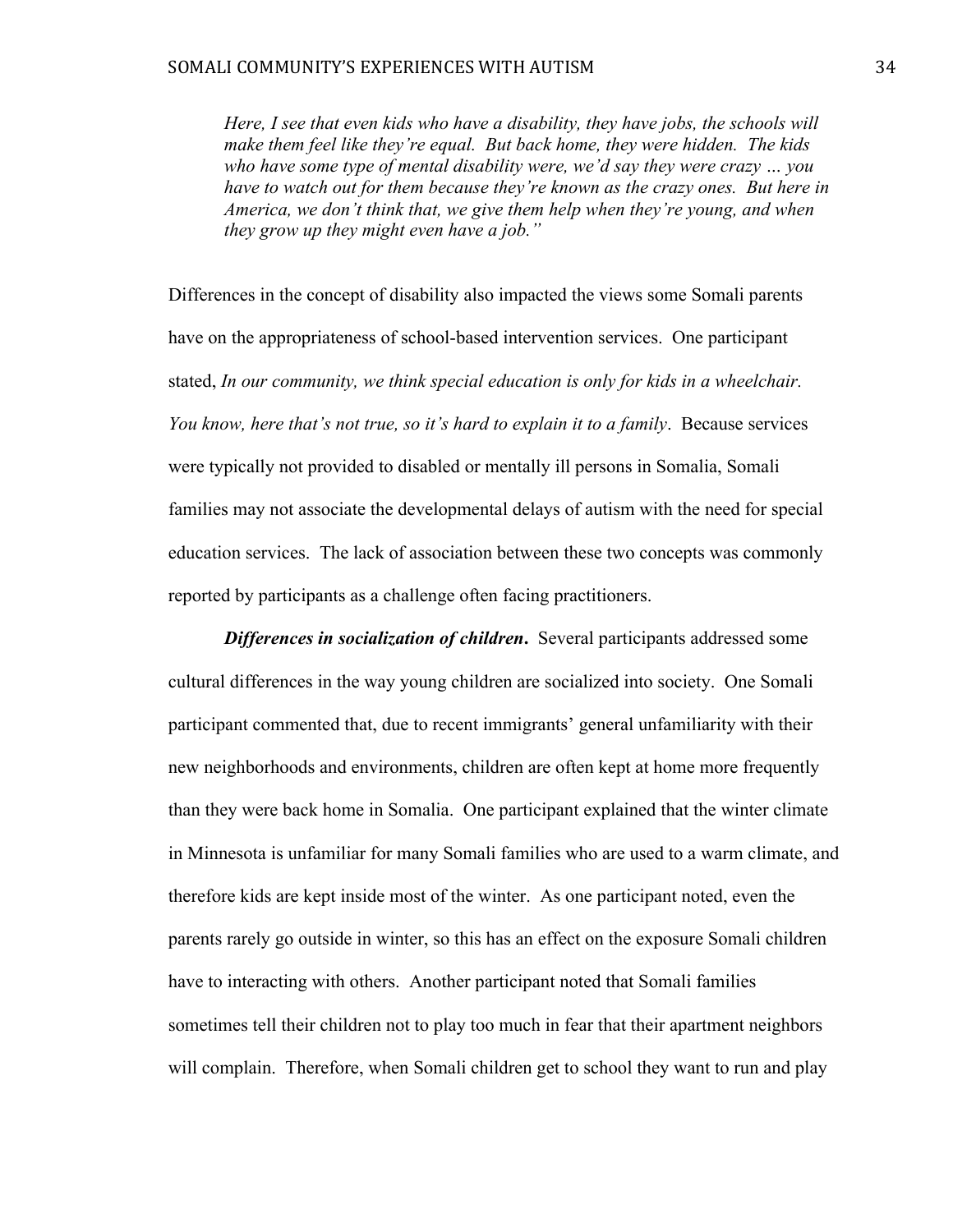with other children, but the schools expect that they practice more restraint and focus on education.

Another Somali participant discussed the ways in which the demands of American culture and society have an effect on both the opportunities for children to interact in society and on the expectations of how children should act in society. The participant commented on the differences between Somali culture and American culture such as child rearing:

*My own mom had seven kids, and . . . [T]he whole neighborhood would help her out. She could go to work and she would leave us with the neighbors, or she would leave us at home and the neighbors would keep an eye on us, it's fine. But here, it's tough. I have a daughter, and I work all day, [and], you just don't want her to even interact with other kids there because you don't know how that parent there will feel about it. Where back home, that would have been just fine.* 

Another participant stated, *I think there's a socialization component, that the kids are not getting out and socializing. Although they do meet with families in their community, you know, but they're not interacting with the outside community*. Participants reported that they felt it was important for Somali children to get outside and interact with children outside of their community so that they were better prepared for the school environment.

*Effects on enrollment in services.* The differences in constructs of normal childhood development between cultures was also reported to have an effect on the age level at which children were enrolled in autism services. One participant, who does early childhood special education screening, spoke of these delays as related to the cultural differences in understanding the childhood development process.

*When the kids are referred to us, a lot of families wait* [to bring them in], we *accept three to five year olds, but a lot of my families wait to come in until their child is five. A lot of families are in denial at the beginning, because in our culture, we believe that, especially boys, that it's fine for them to run around, it's*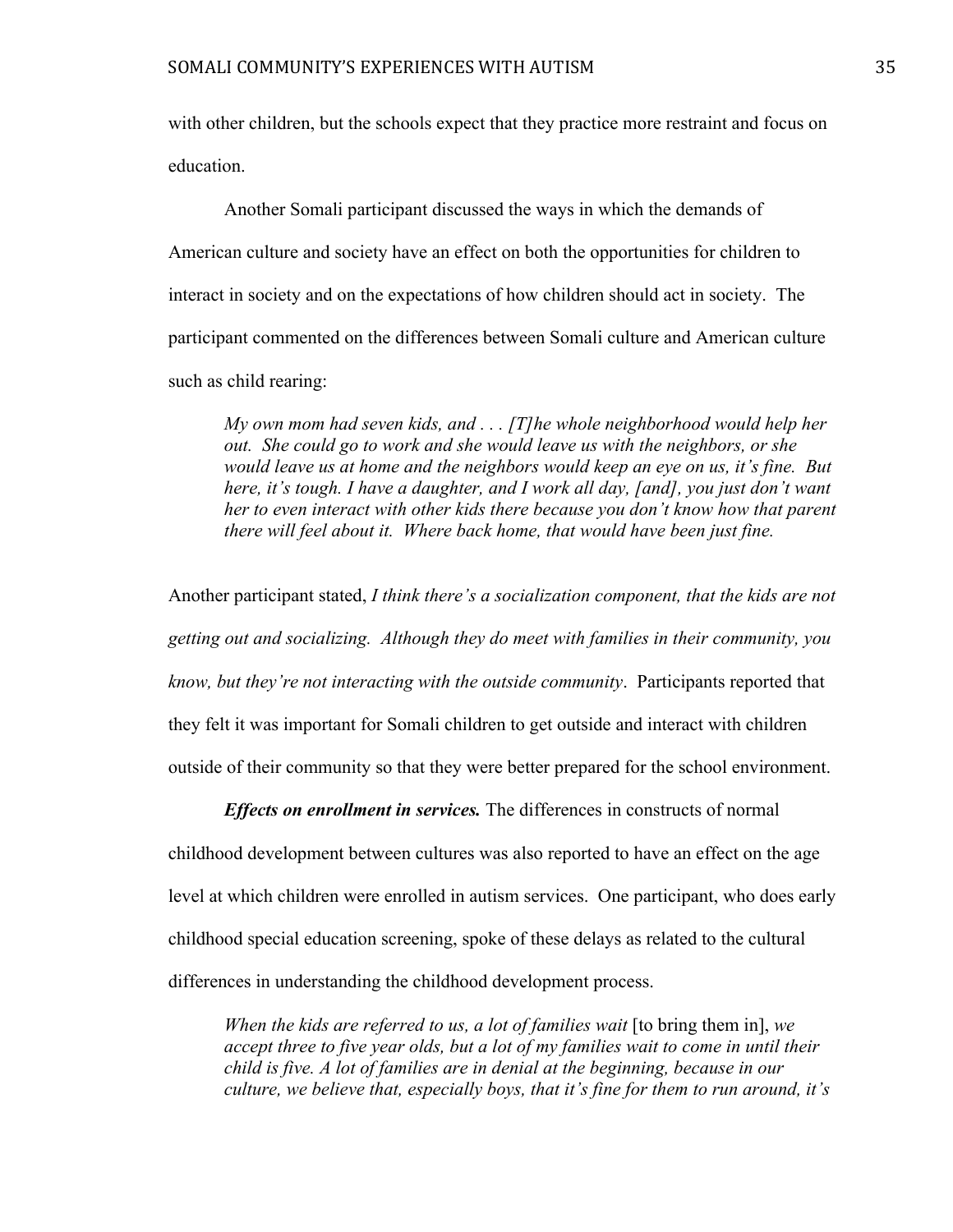*something that's just within us. Something that's natural. So a lot of families say, 'Oh, it's nothing, it's nothing, he's young, he's a baby, he'll outgrow it." And then they have to start kindergarten but this child still isn't making eye contact or does not sit still or does not talk, then the families get really concerned.*

Families' delay in enrolling children in services due to lack of understanding of normal

developmental milestones was also mentioned by another participant.

*I think the first time in all families, it's very hard to accept, and then, when they hear the first time, they want to take their time, wait one or two years to make sure everything that they're hearing is right and correct. And then after that they don't have any other choice and then they have to accept service.* 

Another participant commented that sometimes parents choose to wait to enroll their children in special education services because they want to see if the problem goes away on its own. The participant explained that families will wait about six months to a year to see if there is any change in the child's behavior. Then, most of the time the parents come back to the school the next year and consent to do an individualized education plan (IEP) assessment, because by that time they understand that the problem isn't going away on its own.

*Perceptions of Delayed Speech.* Participants noted that while Somali and Western cultures may disagree on when a diagnosis of autism is appropriate, both cultures often mutually view delayed language development as a problem. Thus, even if Somali families have a hard time understanding the Western structure of childhood developmental stages, communication and speech is something that they've found to be a much more universal concept. One participant stated,

*I think that our struggles are always around the social and play area and trying to communicate with the parents an understanding of how different their child is*  [in these areas]*. But, they get communication because communication is concrete, and they can see that their child isn't using words and putting words together, not understanding, not responding to their names, and that is much more concrete.*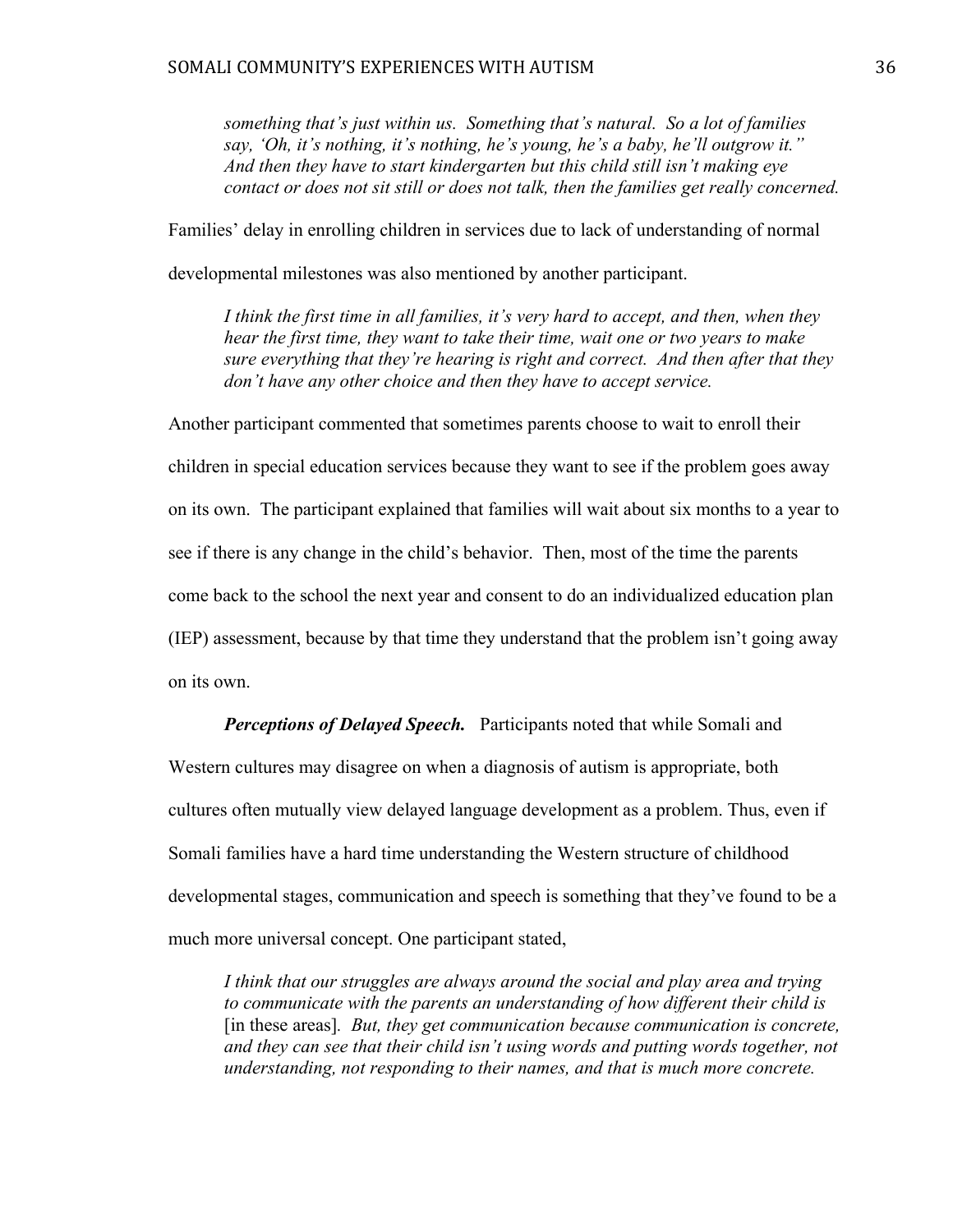Because speech delays are easier understood by Somali families, participants reported that it was often the primary, and sometimes the only, reason families sought autismrelated services for their child. One participant stated, *Families' primary concerns are usually around language delays. That's probably the first sign to them to access services.* Another participant stated, *Many times the families' first concern is around language development - as they get older, it becomes clear to them, or sometimes when they are young even, that there are differences in how the child interacts in the world.* Participants noted that, even when providers told families that their child had autism, some families would still only accept speech services because this was the only developmental area that they perceived to be a problem with their child. One participant stated that families have often told her, *it's just speech, it's not autism, the language is all we need help with, nothing else, and not autism…they'll repeat it over and over.* 

Participants commented that they often utilized the mutual concern over communication delays as a way to draw families into the service system. One provider stated,

*There can be a barrier over the label* [of autism]*. We try to not lose them in the process, and we try to gently massage it, if you will. So we'll say, it's a developmental delay no matter how you want to slice or dice this. If it's more comfortable for you look at receiving services for your child under that more global developmental delay, please stay with us and we can provide services related to that. We never want to lose a family over an autism label…we want to keep the relationship going.*

That participant went on to explain the importance of keeping families engaged in the system. Even when they are initially brought in under a language delay label instead of an autism label, providers focus on keeping the families reeled in and gaining their trust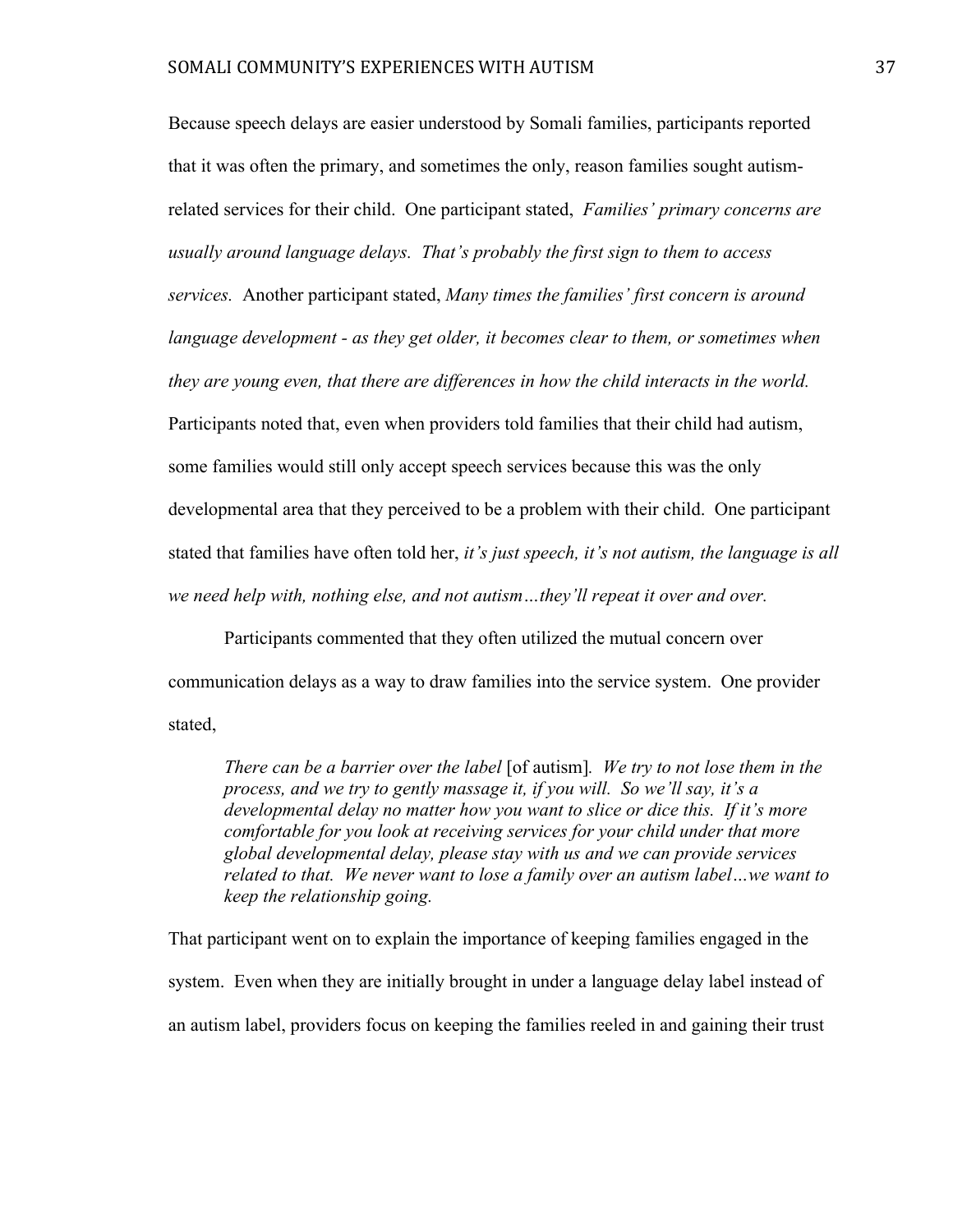in the process and in the system. Once that happens, providers often will try to re-address the autism concerns with families at that point, and often do so successfully.

# **Accessing the Service System**

*First point-of-service.* Participants reported variance in the ways Somali families first access the system for autism services: some receive a diagnosis through a medical doctor, while others are first made aware of their child's condition through the school system. One participant stated, *It can be kind of two-fold, it can be that [the school district is] the first access point to services or it could be that basically through the medical realm their child has been identified by a physician as having some concerns*. Several participants felt that the education system was most often the first point-ofcontact for students. If the school-based assessment is the first indicator of developmental concerns, school staff will often then provide a referral for the child to see a medical doctor to get a diagnosis confirmed. One participant explained that this may be because Somali families are more familiar with the school screening process than the medical diagnostic process: *A lot of families, especially if they have been here for a while, are familiar with the preschool screening process and that their child needs to get screened before they start school.* Participants generally agreed that the preschool screening process was the first line of intervention for Somali children, and that at least 50% of the families they worked with had come through the school system first.

The age of the child was one factor that participants reported had an influence on where the initial point of service came from. Participants explained that younger children were more likely to be first identified by doctors and then referred to school-based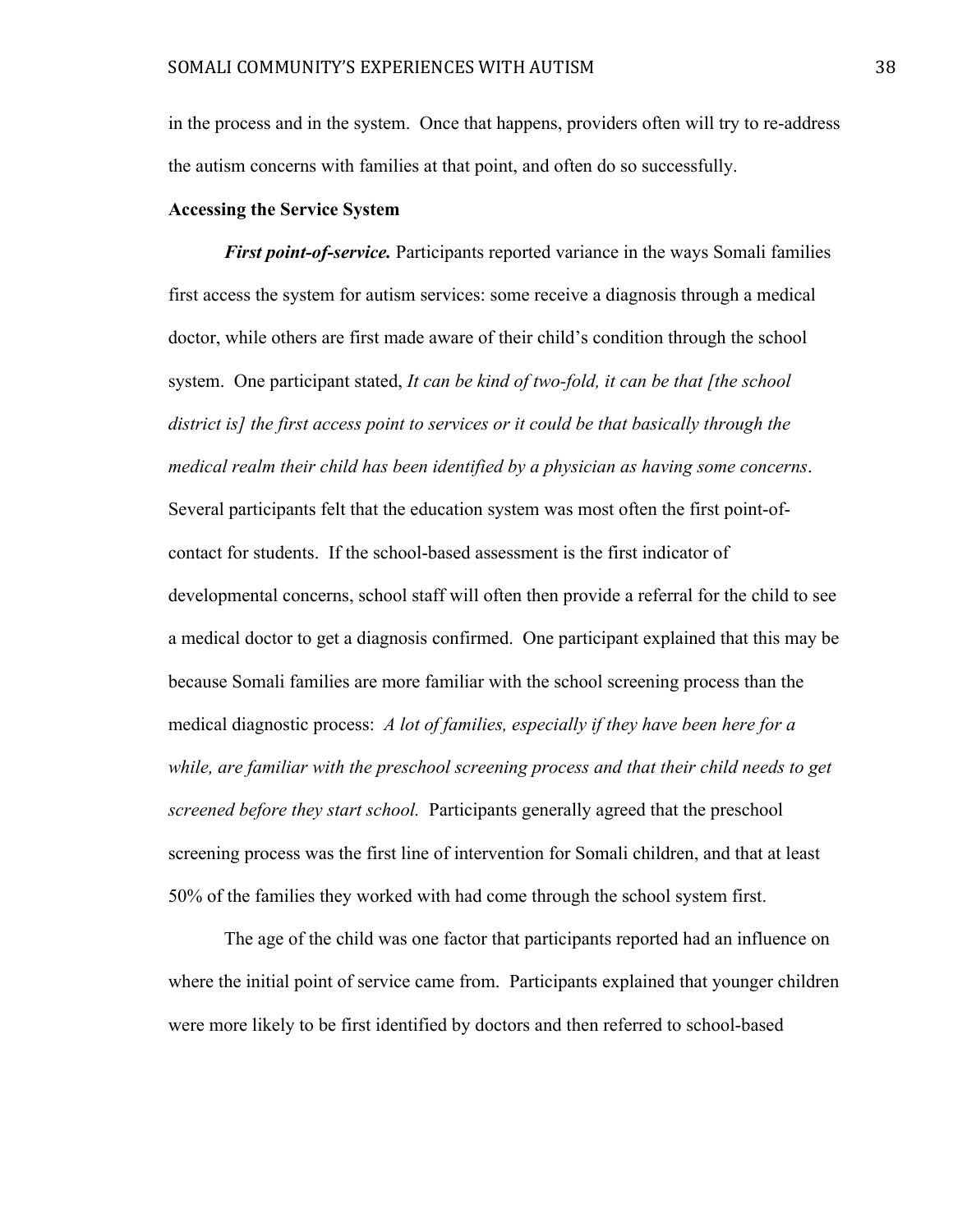services, partially due to better screening tools and education that have recently been provided to doctors. One participant stated,

*Generally, with the younger population of students, birth to 3 years old, there's a good system for signs in place, where physicians at clinics are trying to be more proactive, and patients are receiving education in terms of identifying children earlier rather than seeing families and saying, 'just wait, it's just a boy.*

Also regarding younger children, another participant explained that the behavior and speech exams provided at medical facilities can often catch children at a young age, usually around the two-and-a-half year mark.

An important distinction that emerged from the data was the fact that families who have gone through the medical system often receive an official diagnosis, whereas families who have accessed only the school system may not have an official diagnosis because the school doesn't diagnose. One participant, a non-school based psychologist and clinician explained, because of this, the schools might not convey the seriousness of autism:

*For example, because often kids will come in, and medically it may be clear that they qualify for an autism diagnosis, but the schools are more likely to classify them in categories like developmental delays. Even if the schools are, to their credit, very clear that they don't diagnose and simply are an educational strategy, it doesn't say anything about the underlying disorder. Schools talk about autism strategies or educational approaches, families are still often unclear about the condition their child has.* 

The fact that the school system doesn't officially diagnose children with autism and is usually only the educational component can be a source of further confusion for families. Participants suggested that families who receive only school based services may, as a result, get the mistaken impression that their child's delays aren't in fact serious, and may not even be autism.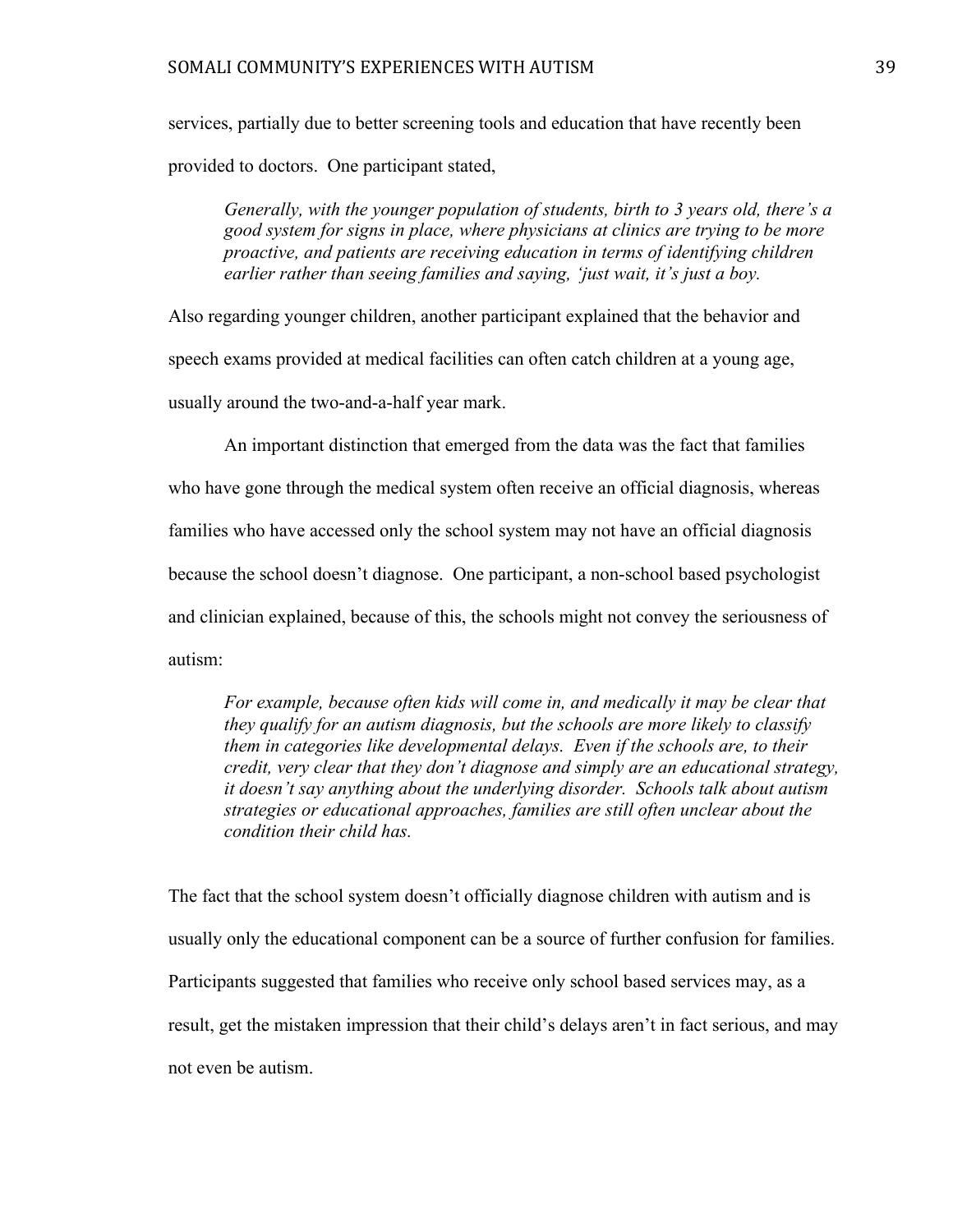*School and medical systems viewed as separate realms.* The source of the diagnosis also plays a role in how and when families get connected to intervention services. Those that are diagnosed at an early age by a doctor are often referred immediately to school-based intervention services. Those that are first identified through the school system, however, often seek a doctor's opinion to verify the school findings. One participant stated, *One of the things I have noticed, if the family gets a diagnosis from a doctor, it's easier for them to accept the diagnosis at school. But if the diagnosis comes from the school, the families usually want to corroborate it with a medical doctor*. Another participant explained that this may be the result of Somali families not understanding the connection between school-based services and medical-based services. The participant explained,

*I think for Somali families, the doctor and the school is two different things. There is no connection back home between them. So, since it's a medical thing, they ask why the school thinks it's a problem, why is the doctor not saying it's a problem? How does the school know about these things? Also, with Somali families, when the school is doing an assessment, when they hear about psychology, they ask what a psychologist is doing inside the school. It's very difficult to explain…it's not something that they know.*

Another participant made a similar distinction between Somali families' understanding of school services versus medical services. The participant explained that, back in Somalia, disabled children were often kept out of school altogether:

*A difference is, back home, parents had to deal with the doctor, not the school. And a lot of kids who were disabled back home, they used to stay home, because there's no service in the school for those kids. So, the difference here is the parents are dealing with the school also. It's difficult for them to understand.* 

Another provider spoke of the same idea when explaining some of the challenges

encountered in getting families connected to school-based services. The participant

commented that, because Somali families view the school system and the medical system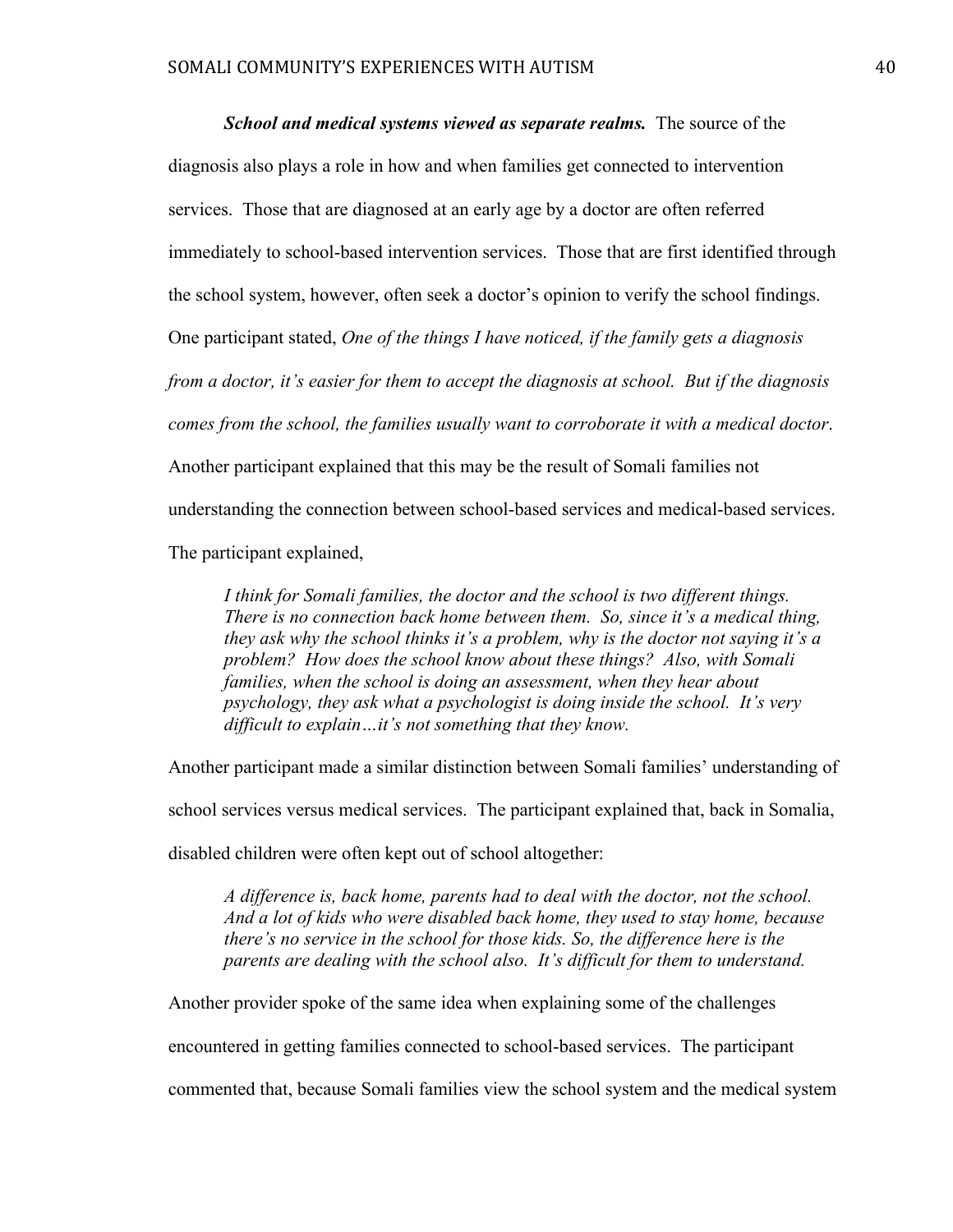as completely separate, they may not understand that the school system here has services available, and they may not understand how those school-based services can help their child.

# **Barriers within the Service System**

Nearly all of the service providers interviewed for this research spoke of the barriers that Somali families often face in entering, navigating, and utilizing the autism services system. These barriers include lack of knowledge regarding intervention and treatment services, disconnects in-and-between the service sub-systems, and language barriers.

*Lack of knowledge regarding services.* Many participants mentioned that the Somali families they work with often do not understand that there are services available here to help children with autism. One participant explained this as a lack of understanding and awareness regarding the benefits of treatment services:

*Families may receive some kind of diagnosis or evaluation, but they don't always get the service or treatment. And part of that is not understanding, 'what does this treatment do for me?' They don't know what it looks like, they don't know what happens, they don't know how it's gonna help, it doesn't make any sense to them. So accessing service has to, at its most basic component, has to be an awareness of what that is.* 

Another participant commented on the need for providers to help families understand the

availability of services and what those services will look like:

*There are needs to help them make the translation from 'I know there's something wrong with my child' to 'I want help for my child' to 'here's the place you can get help, and here's how it will work.'*

One participant commented on the importance of families having the knowledge of what services might be available to them. The participant explained that there is a disparity in the system between the families that know what's out there and the families that don't.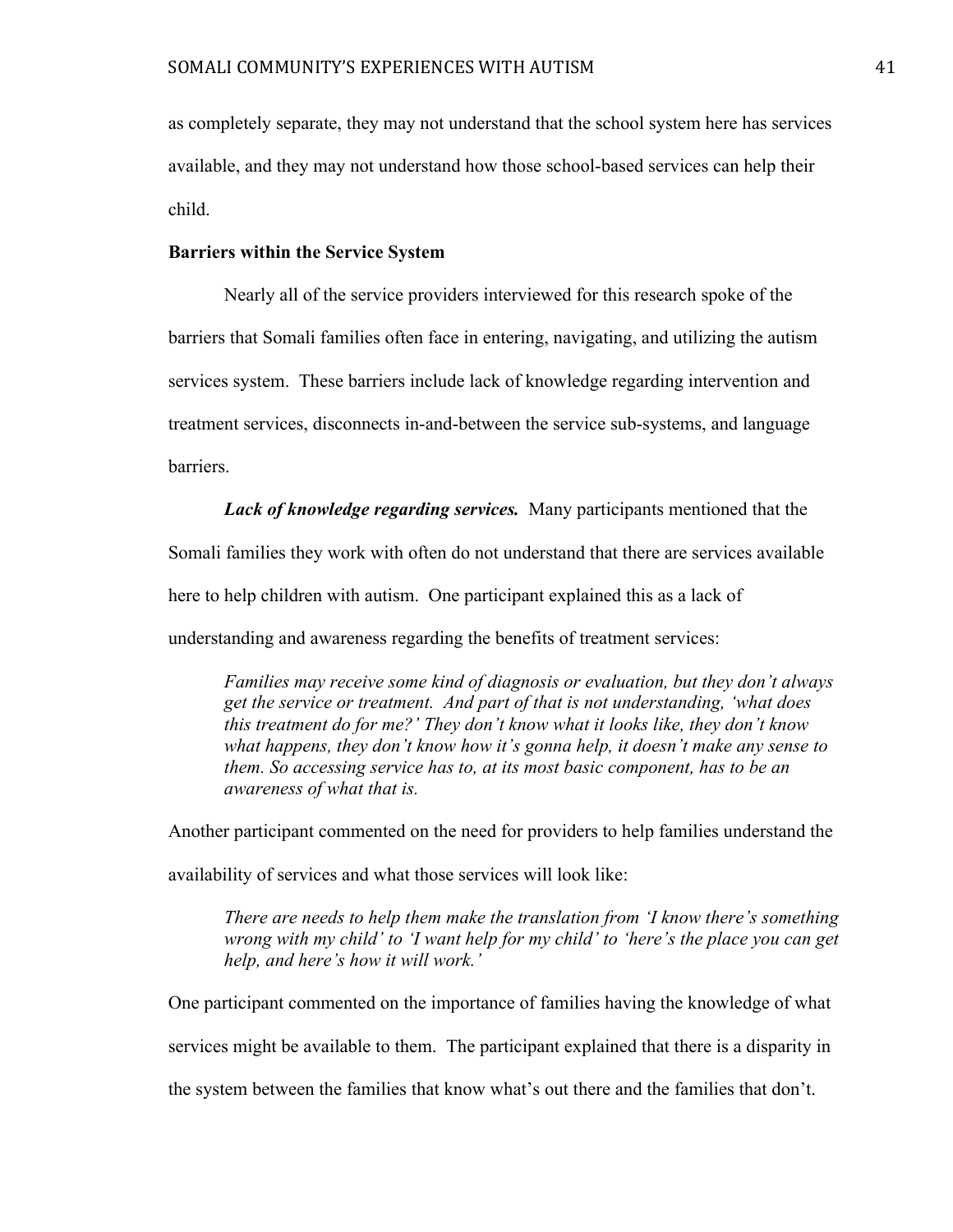For the families that aren't familiar with services, they often don't even know to ask for help or what sorts of help to ask for:

*Some of the families might be receiving a lot of good social services support, and maybe* [personal care assistance] and *the child is in school full time, and then there's other families who are absolutely managing it all on their own. It's a fact of the disparity of how families are able to access services. If you don't know what's out there, you don't understand that there's a social work system that can help. It's very hard to know.* 

Several providers commented on the need for increased education and outreach to Somali families in order to reduce this disparity and to help get families connected to services.

*Disconnects within the service system.* Another common theme regarding the service system was the disconnect between providers within the system – namely between the county, the schools, and the medical system. Each of these subsystems provides certain autism services, and participants often explained that connection between these systems is crucial for effective and efficient services. One provider explained the distinct services available from each sector: *The county can provide PCA and help with financial resources, the medical clinic can provide diagnosis, which you need to get SSI* [Supplemental Security Income]*, and the school can provide education services.* Participants frequently expressed frustration regarding the disconnect between these systems. One participant summed this up in the statement:

*A fault of the system is that we don't hand off families from one point of service to another point of service. We're very much a culture of silos and brochures and much less a culture of relationships and that's just an enormous problem with families being able to get the next step they need, or getting other services.*

Another participant spoke of the frustrations the school system experiences when trying to help families access county-based services: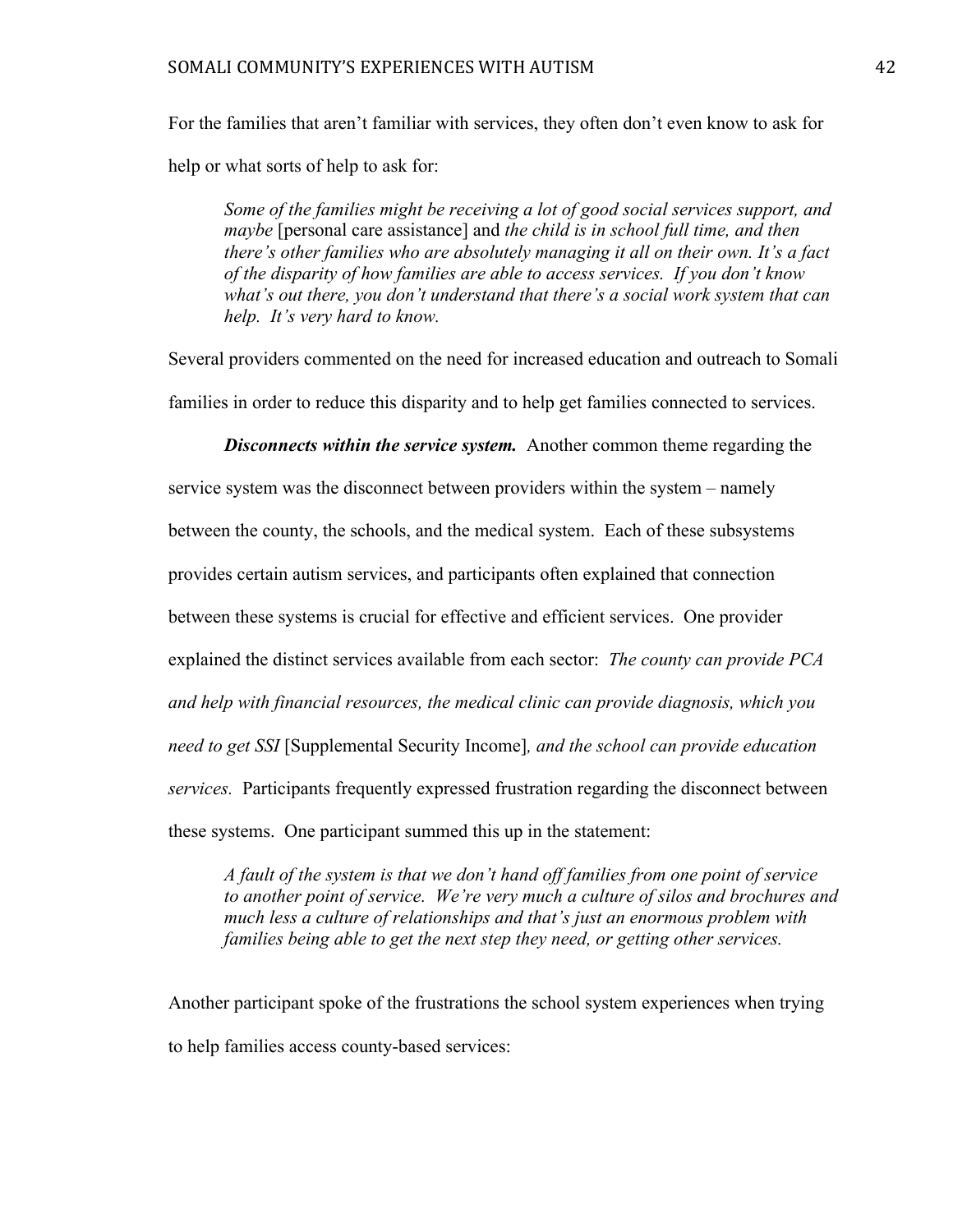### SOMALI COMMUNITY'S EXPERIENCES WITH AUTISM  $43$

*Families get frustrated trying to access services. I feel like, you know, as the school, we can only take the kids so far, but when it's accessing community services, we get no help from the county. They're constantly switching case workers, or the case workers don't show up. That part is very frustrating for all of us*.

Several of the school-based participants that were interviewed expressed the same

frustrations in trying to connect families to services provided by county agencies and

medical providers. Another participant explained,

*We only have our finite resources and what we can say is we can do this, and we try to coordinate and communicate with the medical and county agencies, but we need strong communication and support. These other agencies have to step it up to help support us, too. We can't be the end all, be all, just by ourselves.*

Overall, participants were frustrated with the lack of follow-through in the system

between one service provider to the next. Participants commented that there needs to be

a better system in place so that families have a smoother experience when transitioning

from one are of the service system to the next.

*Access to interpreters.* The largest barrier that Somali families face in accessing

autism services, according to interview participants, is the language barrier. Access to

well-trained interpreters is essential when providing quality services to limited-English

speaking clients. One participant explained,

*Language is a huge institutional barrier, because, I mean, I can't do what I do without someone who can interpret what I'm doing. And if that person isn't good, then my service isn't good. That language is the segue to being able to communicate about what is happening.* 

 Nearly all participants commented on the need for more interpreters to be available for Somali families who are not fluent in English. One participant commented, *language access is huge. If you can't call someone in your language and schedule appointments or ask them about what's happening to your child that day, it's a huge barrier.* Participants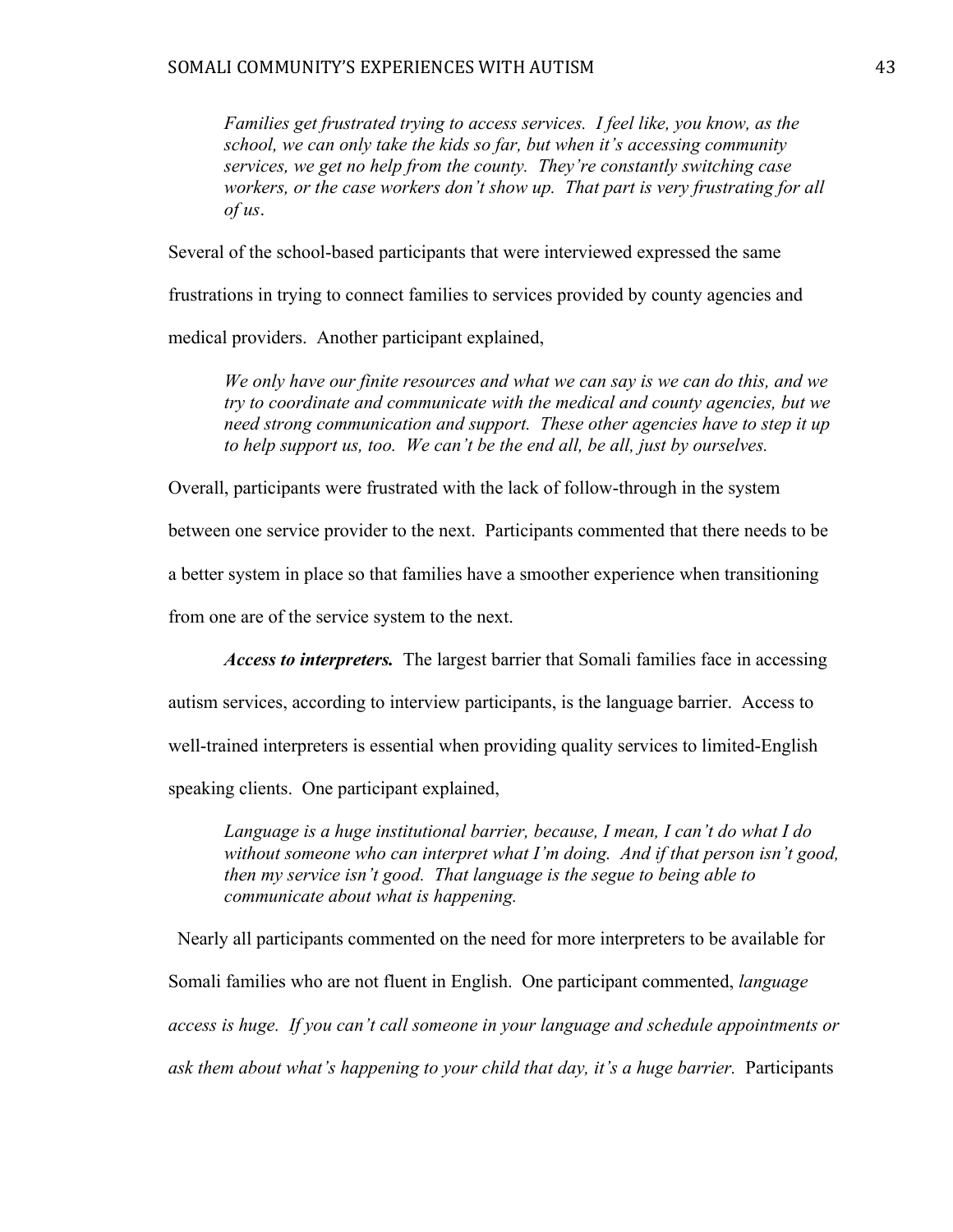# SOMALI COMMUNITY'S EXPERIENCES WITH AUTISM  $44$

noted that it is important not only for providers to have interpreters available for Somali

families that want them, but also that interpreters be trained and knowledgeable about the

resources available in the system and how the system works. One participant

commented:

*We need to have not only bilingual, bicultural providers, but we need to have good interpreters. They need to be on site and available at all times. They need*  to be partners in the care. And part of that needs to be providing ongoing patient *education the process.* 

Another participant commented on the particular need for interpreters outside of the

school system:

*One huge barrier is language. The school district has interpreters, but some other places, it's hard to find interpreters, and even if they have interpreters, they might not be trained enough. That creates too many barriers for families to move around in the system. Families need to learn the basics before they can move on to what they are entitled to get and how they can then access those services.* 

Participants generally agreed that the schools were doing a good job providing on-site

and culturally appropriate interpreters for the families they were serving, but that there

was a significant lack of well-trained, effective interpreters available in other areas of the system.

*Interpreters as facilitators into the system.* The use of culturally compatible

interpreters was found to be helpful in building the trust of Somali families and getting their buy-in to treatment services. One participant explained that, for many Somali families, having someone of their culture who can facilitate communication between the service providers and the family, and doing so in a culturally sensitive way, can help build the trust of families.

*Without having an interpreter, the worker is not usually a face right away that the family would recognize. We usually have a Somali interpreter that is right there,*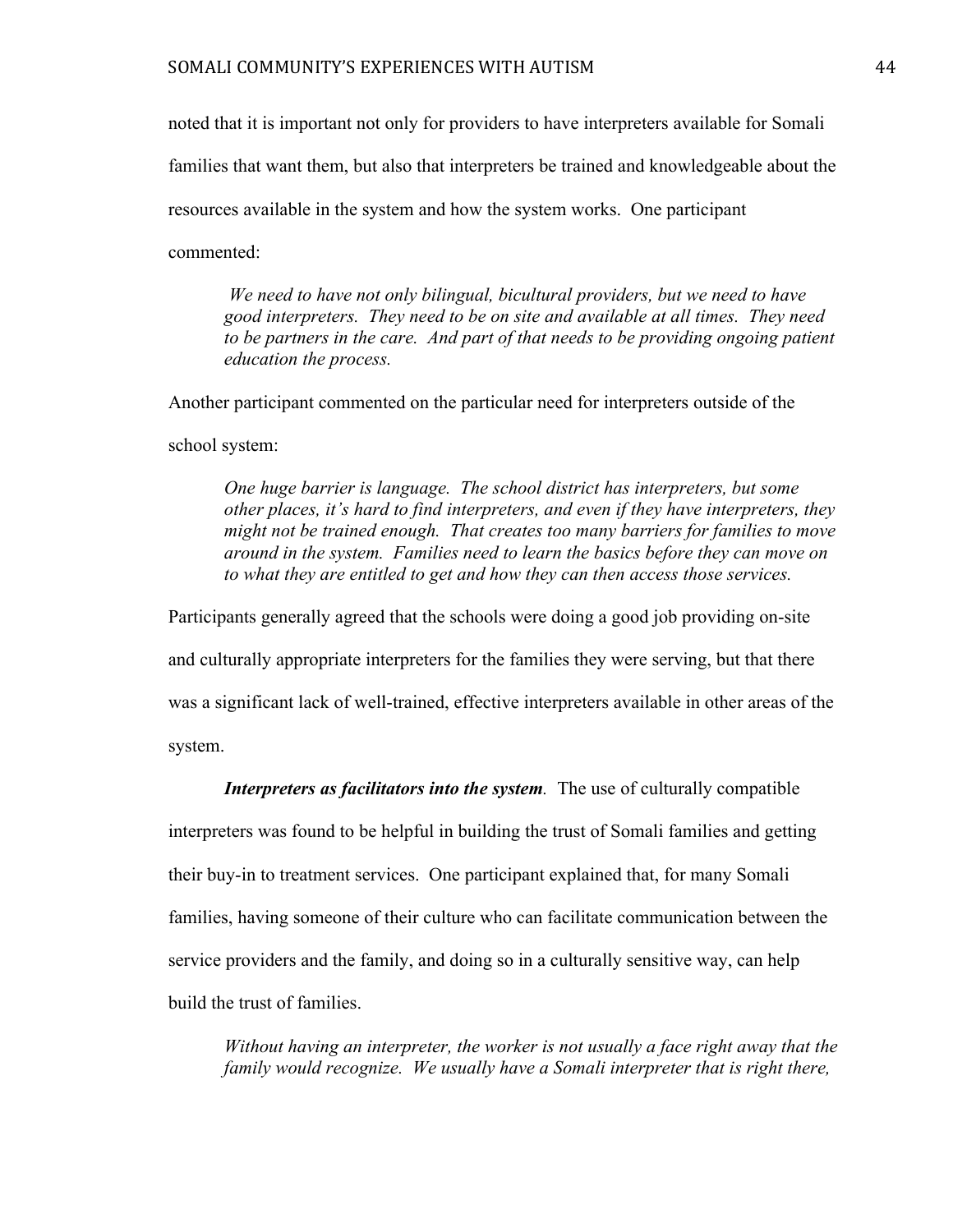*and that face is part of when the team is going out to meet with parents. It's not going to happen unless we have that support.*

Several participants reported that having trained Somali staff members as a visible part of the service delivery team was important in gaining Somali families' trust and acceptance of autism related services for their child.

# **Discussion**

This study explored the Somali community's experiences and perceptions of autism, which is an area that had not previously been addressed in the research literature. Autism is being diagnosed at increasingly higher rates (Matson & Kozlowski, 2011) and prior research has indicated that higher rates of autism have been found in some immigrant groups (Wing, 1980; Gillberg, Schaumann, & Gillberg, 1995; Helmer, Duncan, Peat, & Mellis, 2008). Recent studies in Sweden and Minneapolis (Barnevik-Olsson, Gillberg, & Fernell, 2010; Minnesota Department of Health, 2009) have confirmed that trend in the Somali population, as well. While no known research had previously explored this topic, the findings of this study were nonetheless compatible with some of the existing research on mental and developmental disabilities in other cultural groups.

One of the main findings from this study indicated that autism is a new concept for many Somali immigrants. Part of this may be related to the finding that the Somali people view the concept of childhood development differently than it is commonly viewed in the United States. Western cultures generally view the childhood development process in a very linear structure, defined by a series of developmental milestones appropriate at certain ages. The findings of this study found that some Somalis view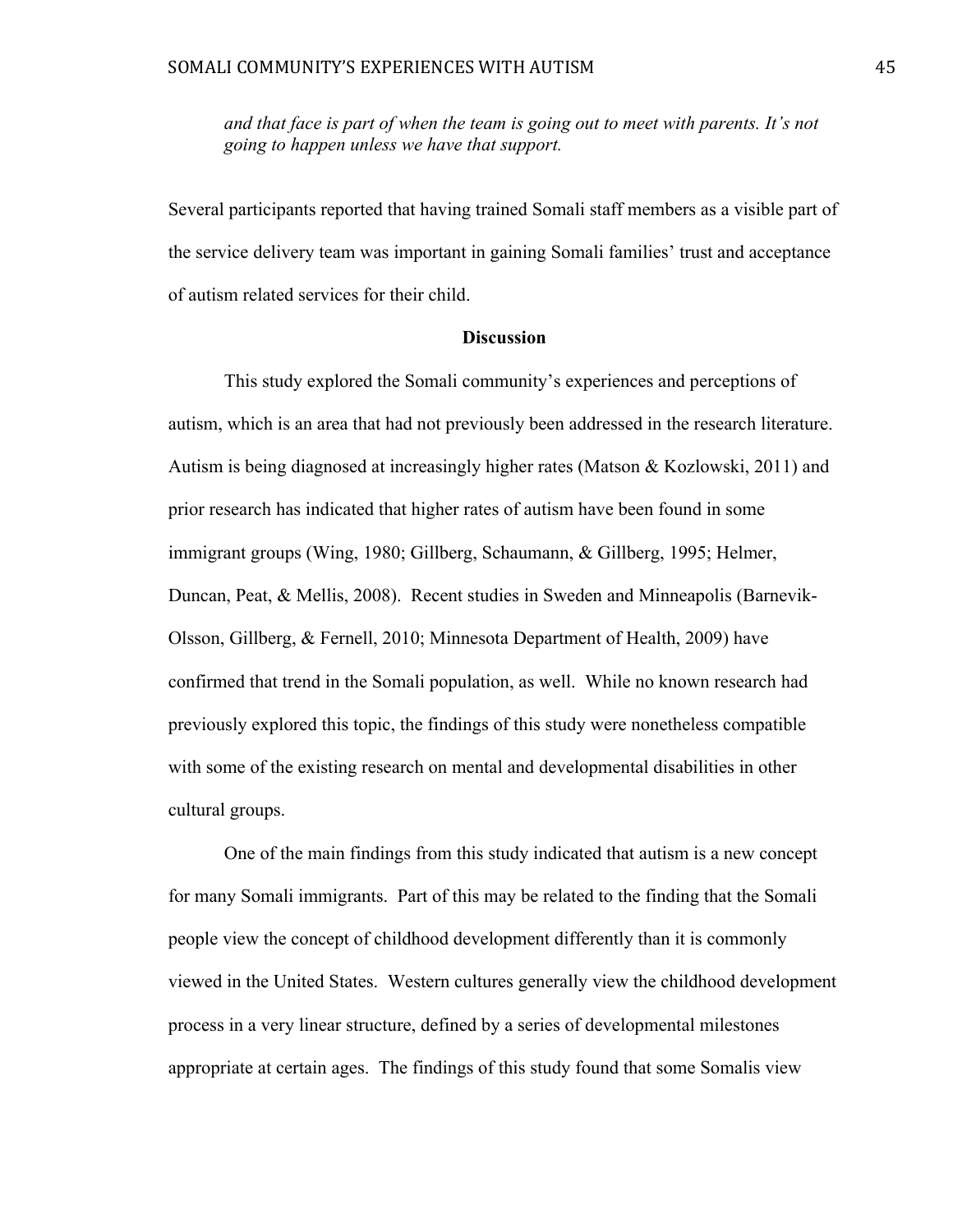childhood development in a much broader context, with less emphasis on age being associated with the normality of certain behaviors and abilities. This finding was consistent with the research literature that indicated that different cultural groups view child-rearing and child-development in many different ways (Pipher, 2002). Because autism is defined in the DSM-IV-TR (2000) as a developmental disorder first evident in childhood, it can thus be a hard concept for Somali families to understand. The idea that there is an expected universal progression of childhood development may be a foreign concept to some Somalis.

This study also found that there were some differences between Somali and American culture in expectations around the way children interact socially within their environment. Participants reported that Somali families often found the American society's expectations of childhood behavior to be more rigid and limiting than what families encountered in Somalia. Participants in this study indicated that Somali children are sometimes viewed as "hyper" by American standards. Interestingly, this is a finding that was backed up in the literature (Elmi, 1999) which indicated that Somalis traditionally did not have a word for hyperactivity, and were unfamiliar with the concept that children's behavior could be conceived as abnormally hyperactive. Providers also reported that, due to these conceptual differences, Somali families often waited longer to enroll their child in services with the belief that the delay was something the child might outgrow.

Conversely, many providers reported that one aspect of childhood development that was mutually understood between cultures was a delay in speech and language. Providers indicated that Somali families' concerns about their children's lack of language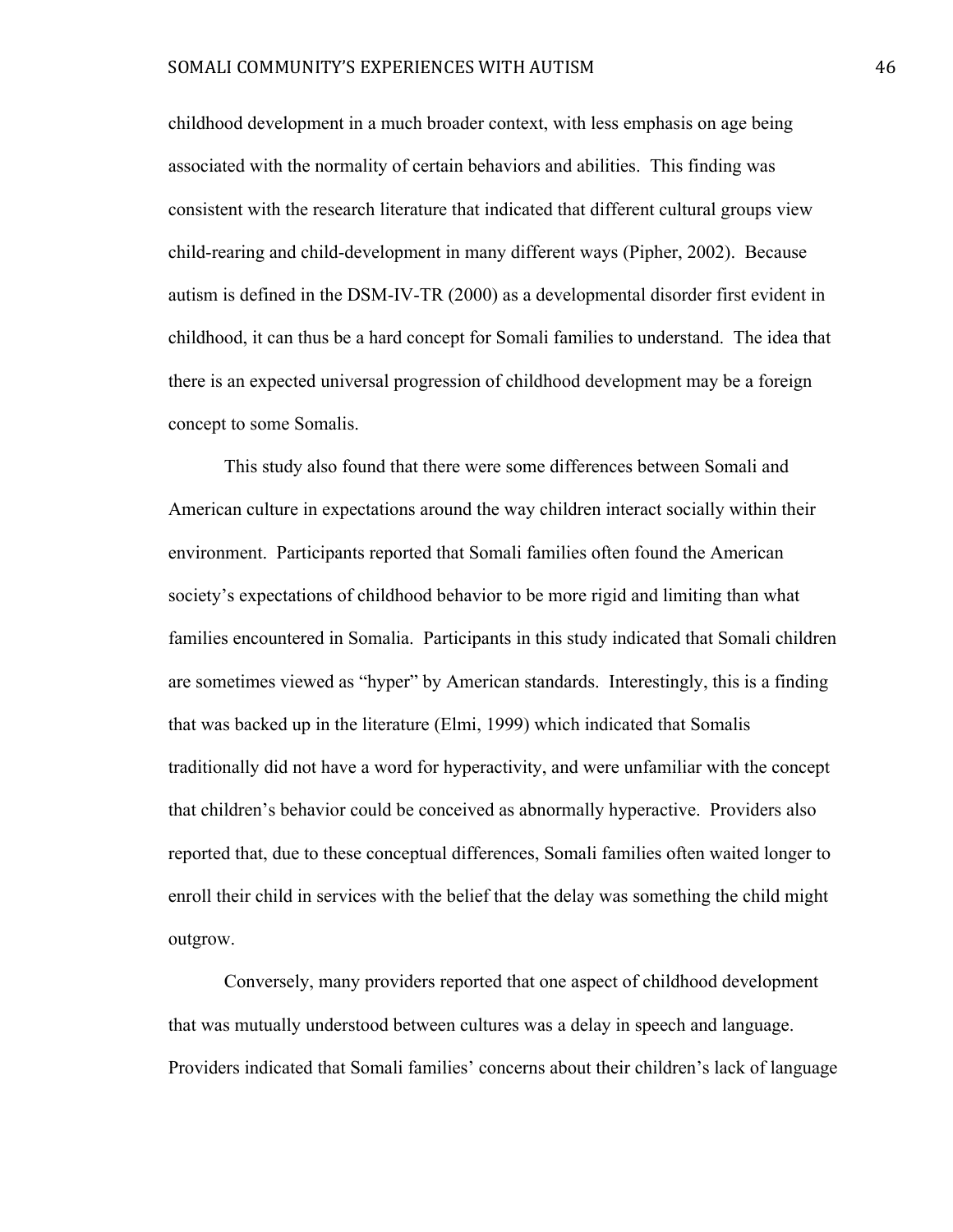development were often the primary reason they sought services for their child. Providers also indicated that they were often able to use those concerns over speech development as a common ground in obtaining parental consent to enrolling children in autism-related services, even if the parents did not necessarily agree with the autism diagnosis. This finding was also consistent with some of the previous literature that suggested that mental health providers find common goals with their clients (Zhang  $\&$ Bennett, 2003) and use an eco-cultural approach when working with diverse families (Welterlin & LaRue, 2007) to find ways to avoid a cultural mismatch in diagnosis and treatment (Guerin, Guerin, Diiriye, & Yates, 2004).

This study also found a prevalent belief in the Somali community that a child's autism may have been caused by factors related to the family immigrating to America. This belief is consistent with previous reports of autism being referred to as the "American disease" within the Somali community in Minnesota (McNeil, 2009). It is an interesting finding to note because previous research has established that rates of autism are significantly higher in some Somali immigrant populations (Barnevik-Olsson, Gillberg, & Fernell, 2008; Barnevik-Olsson, Gillberg, & Fernell, 2010). Although no research has found a formal causal link between immigration and autism, this is an area that may ellicit future studies. Participants reported that Somali families frequently cited other beliefs regarding possible causes of autism, including vaccinations and skin lotions containing mercury, which are beliefs that have become popular in the recent past (Gorman, 2008). However, it should be noted that most peer-accepted studies to-date have been unable to corroborate a direct causal link between vaccinations, mercury, and autism (Matson & Kozlowski, 2011).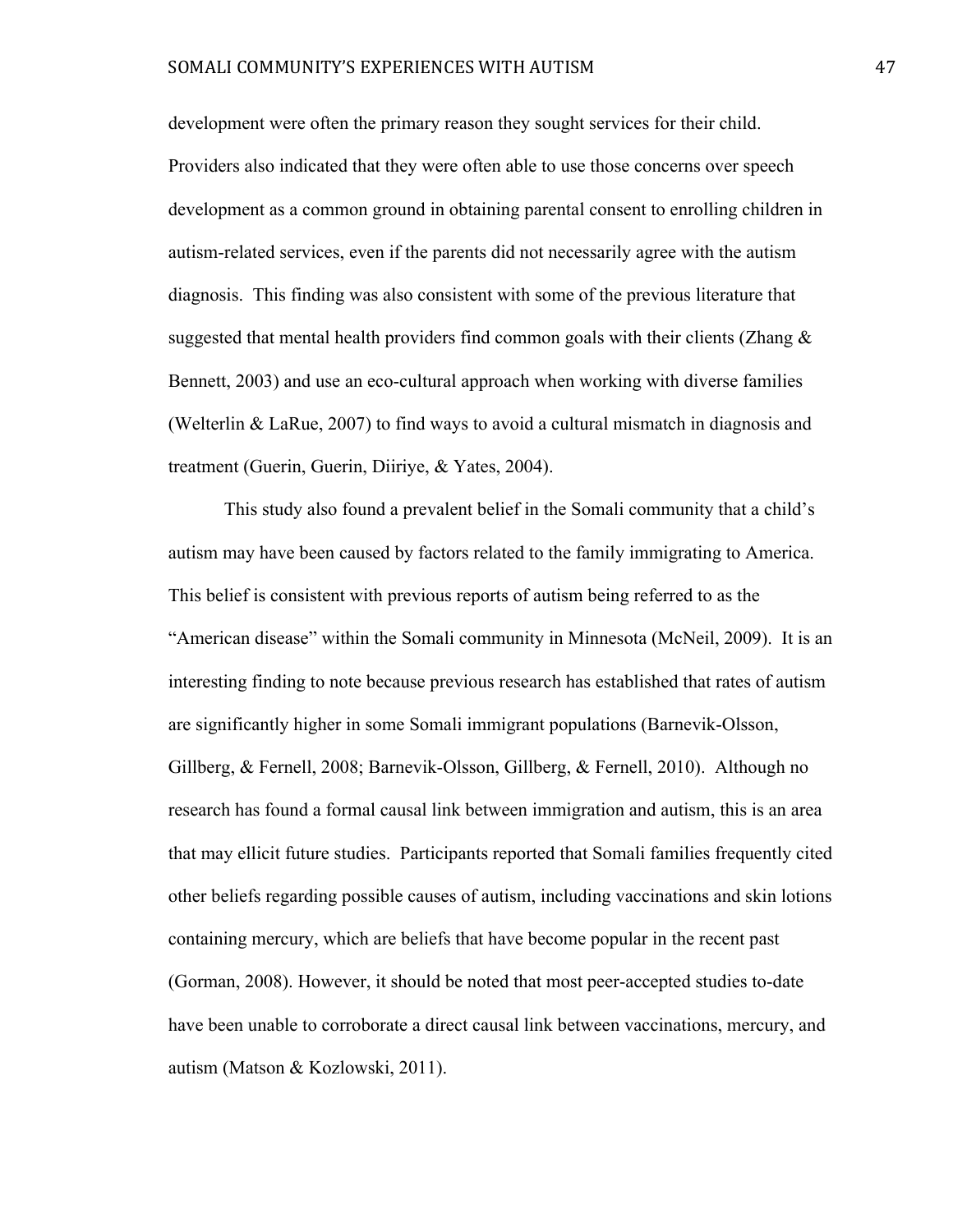Denial, anger, and isolation were reported by participants as some common reactions that Somali families may have towards receiving an autism diagnosis for their children. These reactions may be associated with the broader stigma that mental disorders carry in traditional Somali culture. Stigma towards mental illness in the Somali population has been noted by several studies (Elmi, 1999; Schuchman & McDonald, 2004). The findings of the current study suggest that the Somali attribute the same stigma towards the condition of autism, perhaps partially out of a general lack of knowledge about the condition. It is possible that the resulting isolation that individual Somalis feel may be self-imposed due to fear of negative response and stigma from the larger community (Schuchman & McDonald, 2004). This study's findings of stigma within the Somali community are also consistent with prior research on views toward mental disorders and disability within other cultural groups (Zhang & Bennett, 2003; Welterlin & LaRue, 2007). In many other cultures, mental illness has severe implications (Pipher, 2002), and often is directly associated with labeling the mentally ill person as "crazy" (Guerin, Guerin, Diiriye, & Yates, 2004). It is possible, therefore, that some recent Somali immigrants may not necessarily realize that mental disorders and developmental delays are not as stigmatize in the same way in American society.

Several findings regarding Somali families' experiences with the autism service system emerged from this data. Participants commonly reported that the special education system was frequently the initial point of entry for many Somali families into the autism service system. This finding may be skewed by the fact that more than half of the participants in this study worked in an educational setting. Future research may be needed to test the validity of this finding.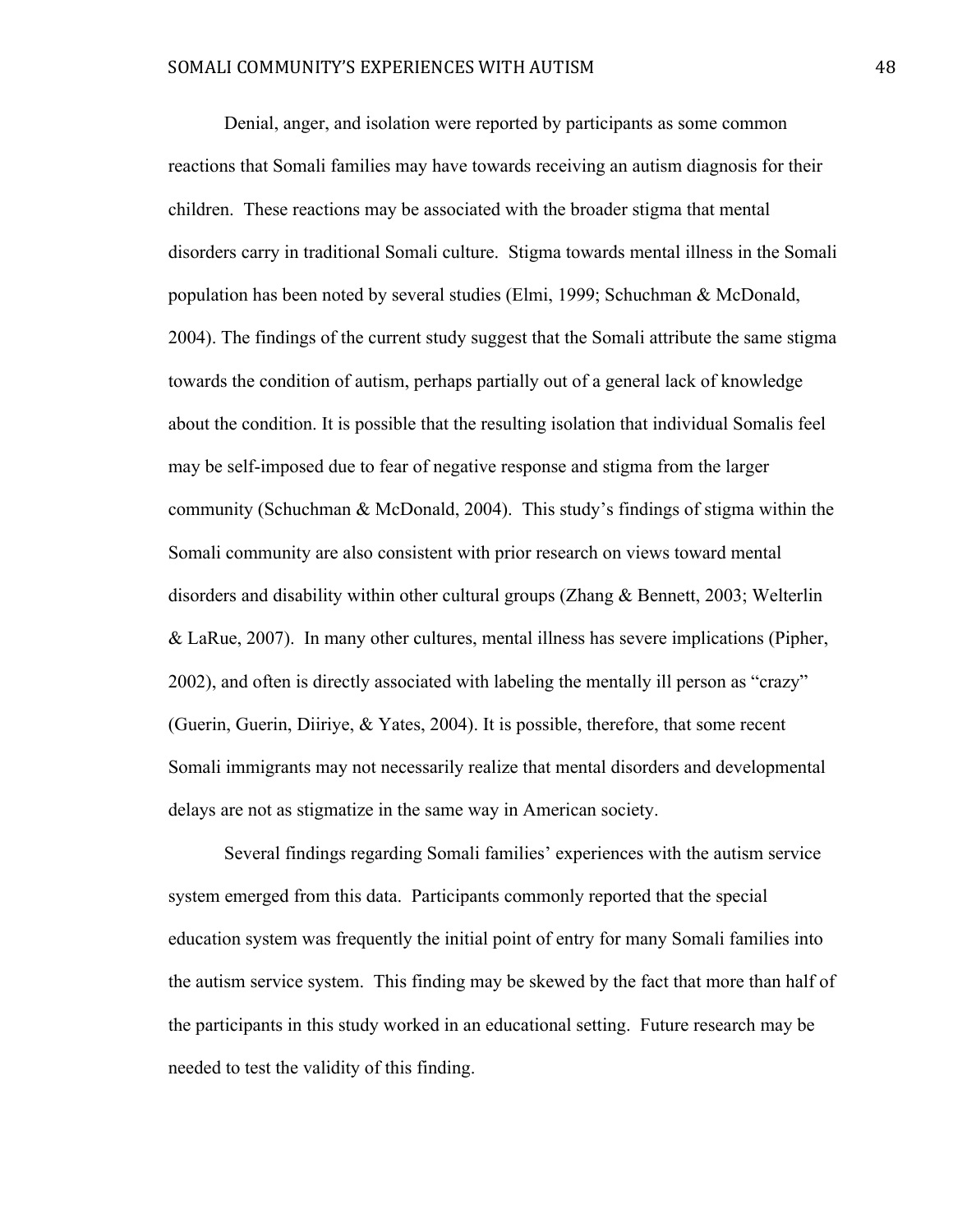Findings of this study indicated that several barriers exist for Somali families when trying to access services from the autism service system. Disconnects were reported between the county, medical doctors, and special education providers, as well as a consistent perception that county providers are not as responsive and helpful as families and providers would like them to be. Participants unanimously agreed that greater emphasis needs to be placed on improving the referral process of families throughout the various parts of the service system. This finding supported prior studies' suggestions of better overall coordination between Somali families and the service system (Schuchman & McDonald, 2004) and with multicultural populations in general (Zhang & Bennett, 2003).

Access to interpreters was also found to be a key factor in the way the Somali community experienced the delivery of autism services. Participants reported that the quality of service they provide to their limited-English clients is often dependent upon the availability of well-trained interpreters. Well trained, culturally competent interpreters help facilitate the communication process between providers and clients and also assist clients in understanding the service system (Schuchman & McDonald, 2004). Participants noted that interpreters need to be readily available and on site whenever services are provided. Participants noted that Somali families are often unaware of the services available to them, and without having an interpreter available, are therefore unable to ask questions and make informed decisions about their options. The findings of this study indicated that including culturally-appropriate interpreters and staff can often facilitate the trust-building process between Somali clients and their service providers.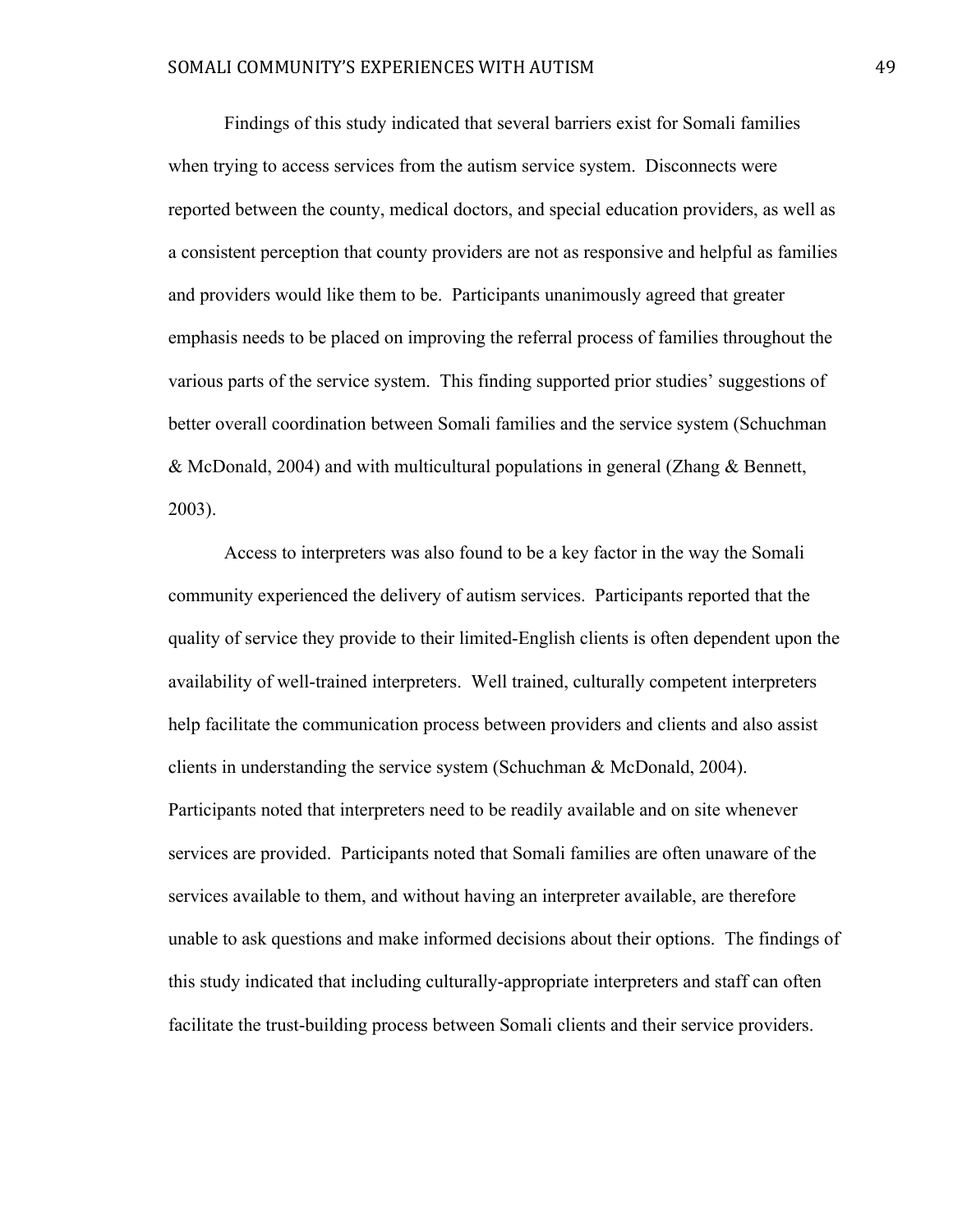Schuchman & McDonald (2004) previously found success when using these same techniques while treating Somali clients for mental health issues.

## **Implications for Social Work Practice**

The findings of this study have several important implications for social work practice. First, the findings demonstrated that the availability of interpreters and culturally specific staff is important when providing accessible and quality services to Somali families of children with autism. Prior research has found that using a multidisciplinary and multi-cultural team is important in order to effectively meet the needs of culturally diverse populations (Schuchman & McDonald, 2004). In using this type of approach, bilingual and bicultural staff can often act as the necessary link between Somali families and the service system. Service providers have found success when they are able to incorporate a culturally-similar staff person on the service team, as that person often serves as a "familiar face" to families, as well as a necessary bridge to the oftenconfusing service system. Social workers and other professionals who provide autismrelated services should work to include appropriately trained and qualified Somali community members in the delivery of services to this population whenever possible.

Another important implication is that social workers should be aware of the stigma that surrounds autism in the Somali community and should be prudent when using diagnostic labels to avoid alienating families from services. The findings of this research indicate that service providers can draw families into the service system by reframing the treatment plan around the family's perspective of the presenting problem and incorporating the families' goals into treatment. For example, if a Somali family is hesitant to enroll a child in services due reservations about an autism diagnosis for their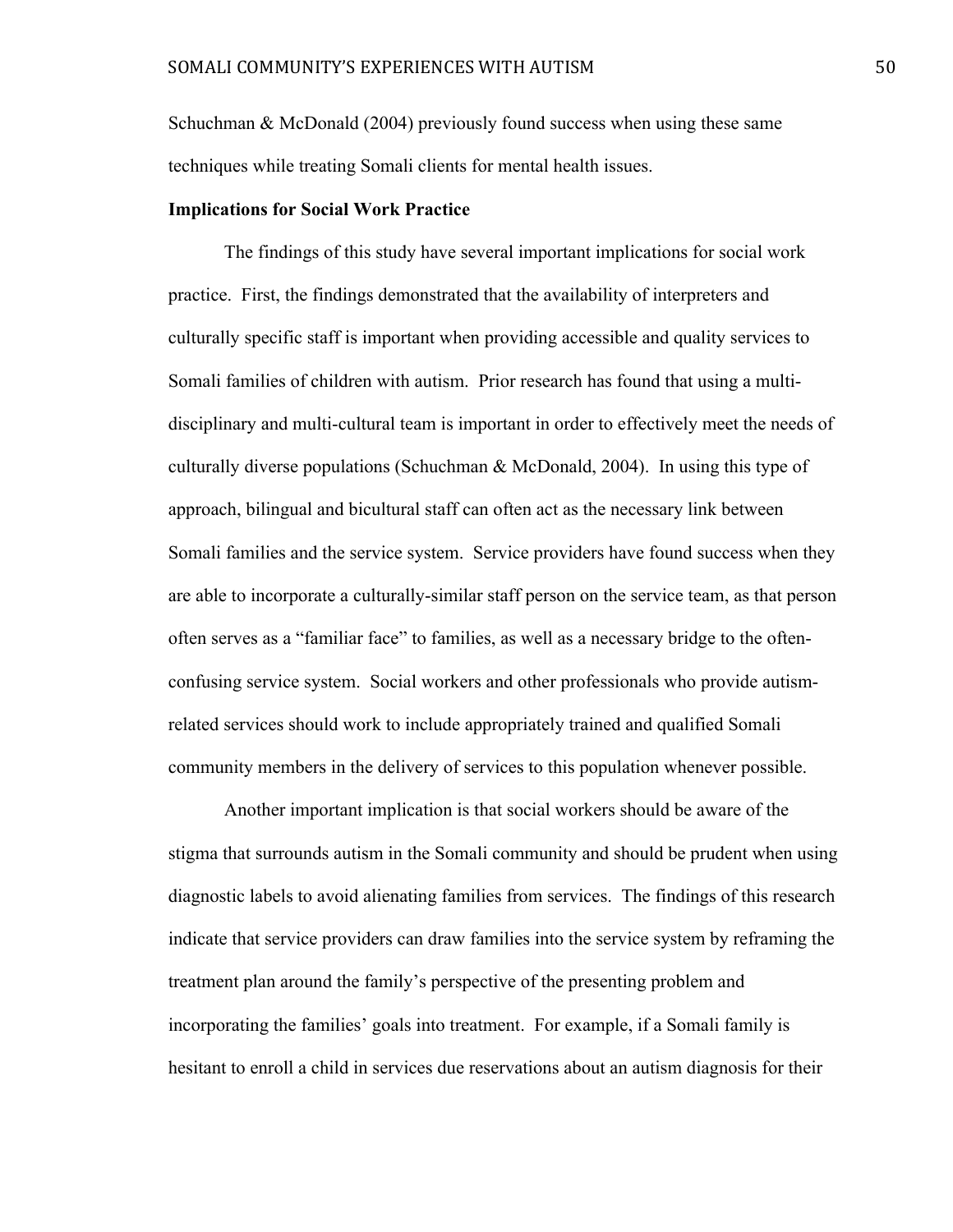child, service providers may still be able to meet the family's needs by offering services related to the child's language and speech delays. This is congruent with the social work profession's values of 'meeting clients where they are at.'

Social workers should also be mindful of the barriers that Somali families experience within the autism service system. Limited English abilities and lack of knowledge of available resources were found to be some of the barriers that Somali families experience when trying to access the service system. Additionally, Somali families were found to experience the service system as disconnected and fragmented. Social workers should, therefore, advocate for more robust referral channels between providers and also advocate for systemic changes that would create a more efficient and connected system. These changes have the potential to greatly increase the quality of services Somali families may receive. Without them, Somali families may risk disenfranchisement from an already complicated and hard-to-navigate service system. Moreover, the barriers that Somali families face in ease-of-access to services may be indicative of a larger social justice issue. Social workers have the professional responsibility to advocate for equal access policies for all clients regardless of language abilities, immigration status, and so forth.

Service providers should incorporate methods to ensure their clients fully understand the service options being presented to them. Language barriers and conceptual differences between cultures can potentially lead to misunderstandings about treatment plans and services. Somali families should be provided with service information in a way they can understand so that they can make informed decisions about services. Social workers should ensure that they obtain fully-informed consent from each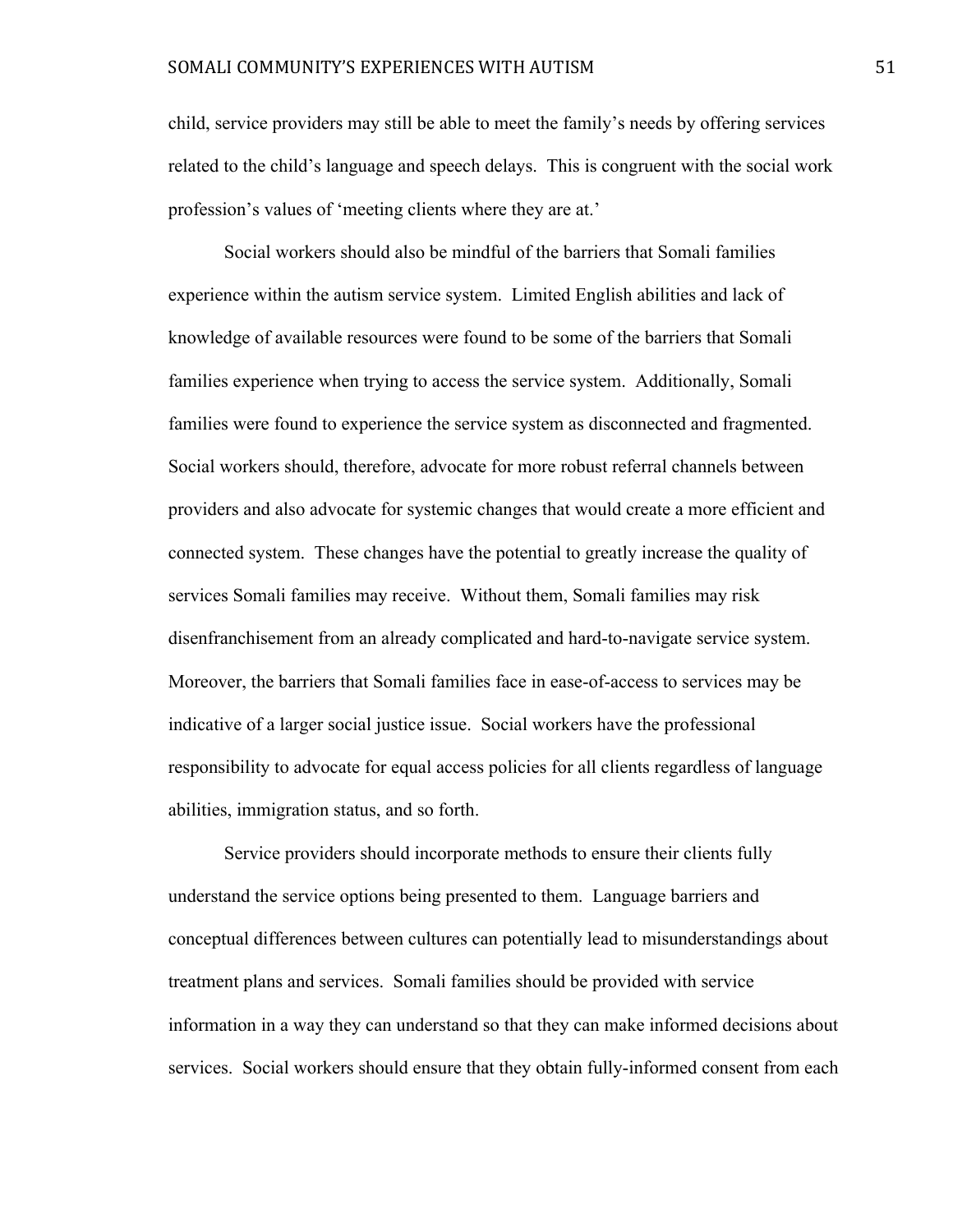client. It is not enough for a client to sign a treatment plan – they should also be able to repeat back their options, explain the potential risks and benefits of the service, and have the opportunity to ask questions. As noted earlier, use of professionally trained interpreters may be particularly helpful in situations where service providers are working with families who are not fluent in English.

Finally, social workers should be mindful of the findings that the Somali and American cultures conceptualize childhood development differently. This finding may suggest that further childhood development-related education and outreach to the Somali community is needed to help parents recognize the signs of autism. Alternatively, this finding could suggest that the service systems should work to embrace multicultural perspectives of childhood development and find innovative ways to provide education services without expecting conformity to Western concepts. This is a particularly important point for social workers, as the profession adheres to a series of ethical principles, including the respect of client autonomy.

#### **Strengths and Limitations**

*Strengths.* This research offered a number of strengths. Because there is minimal research regarding autism within the Somali community, and nothing specifically exploring the Somali community's experiences with autism, this research contributes to a currently limited knowledge base. In using a qualitative approach in this study, the researcher was able to gain in-depth information from participants on the topic in order to contribute detailed information to the field of literature. The use of a semi-structured interview model allowed the researcher greater flexibility to explore new or unfamiliar ideas that participants had reported. Another strength of the research was that all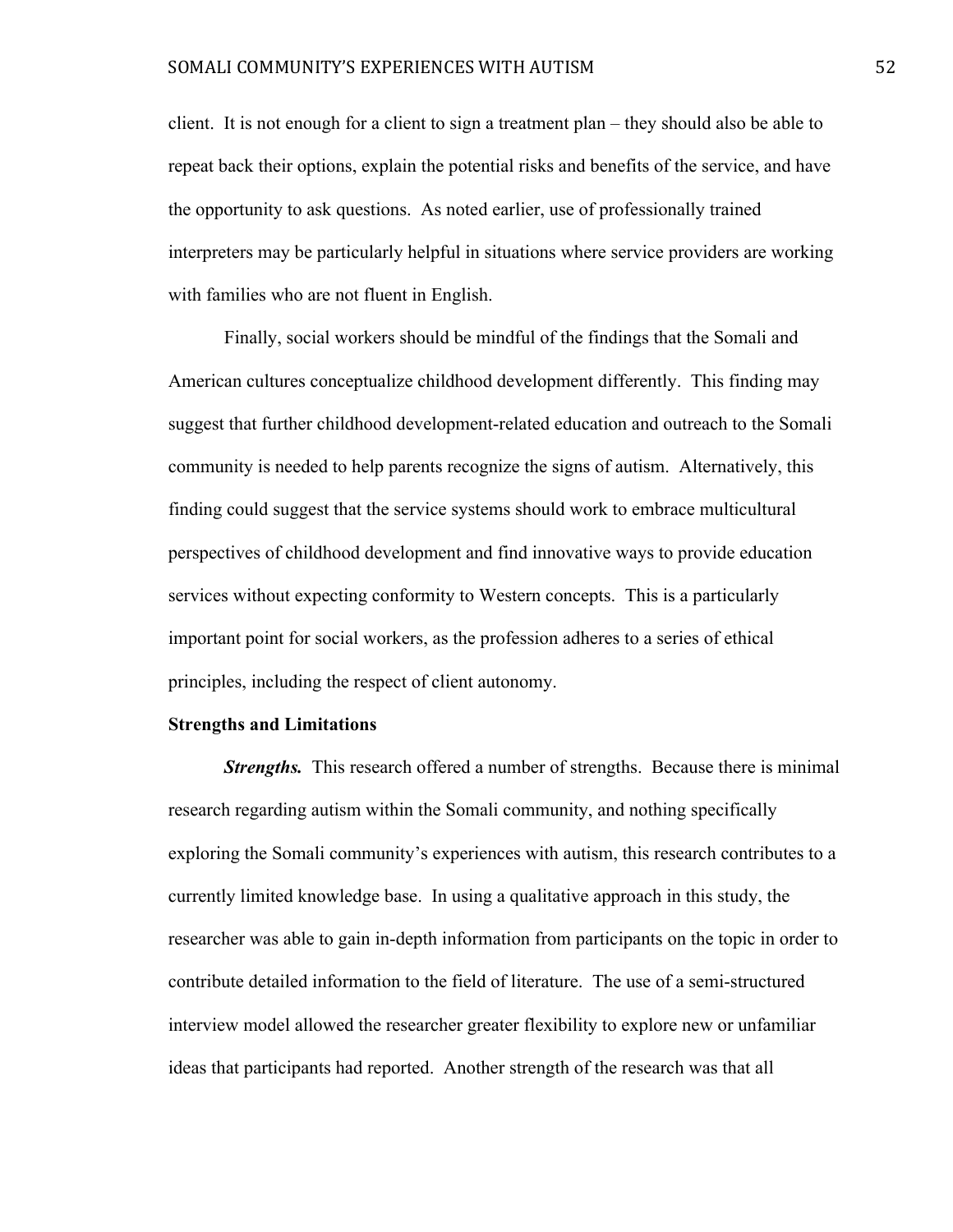#### SOMALI COMMUNITY'S EXPERIENCES WITH AUTISM 53

participants were very knowledgeable and experienced in working with Somali families and autism, and thus they were able to add a great deal of insight to the topic. Participants came from a variety of community settings and represented several key parts of the autism service system and this allowed for a diversity of opinions to be shared.

*Limitations.* There were several limitations to this research design. The sample size was relatively small, consisting of only seven participants. Therefore, the ability to generalize the findings to the entire Somali community is limited. The fact that more than half of the participants were not of Somali origin also limits the ability to generalize the findings. A striking limitation is that none of the participants were themselves Somali parents of children with autism. A research design that included Somali parents of children with autism in the sample would likely yield more representative results. While the study's sample of community professionals could speak to their own knowledge of autism in the Somali community, they were not able to speak about experiencing the autism system as a Somali parent of an autistic child firsthand. Moreover, the sample consisted of service providers, who may have a biased opinion due to their educational and professional backgrounds. Because participants were identified using snowball sampling methods, the sample was not random. Interview questions were reviewed with a research committee but were not tested for reliability. A final limitation of the study was that only professionals in the Twin Cities metropolitan area were interviewed. It is possible that professionals from other locations in Minnesota, or perhaps even in other metropolitan areas outside of Minnesota, have different opinions about the topic. This study focused only on the experiences of the Somali community in the Minneapolis/St.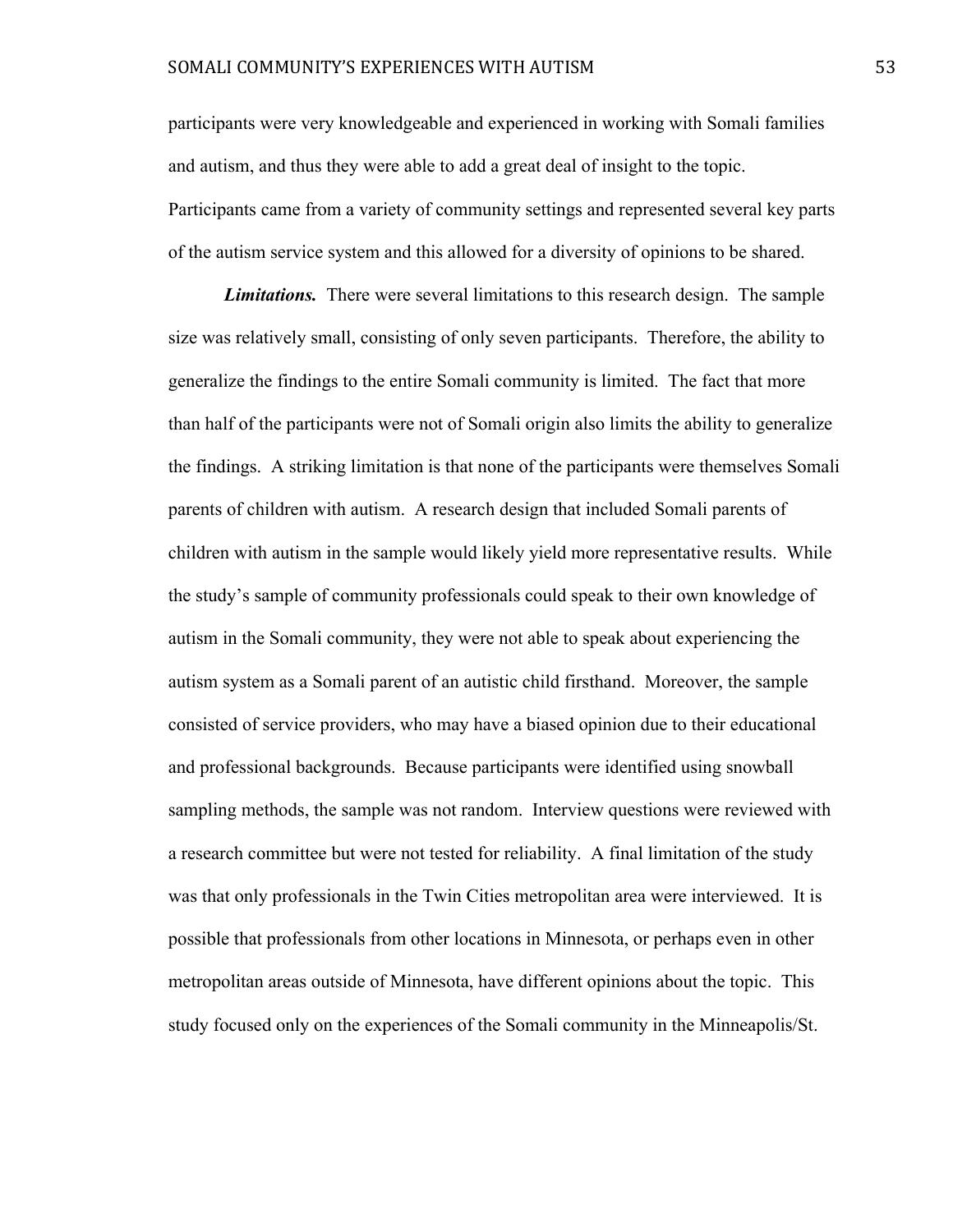Paul metropolitan area and cannot be generalized to other Somali communities outside of that geographic area.

# **Conclusion**

This research explored the Somali community's experiences with autism through the use of interviews with service providers who work with Somali families of children with autism. Previous research in this area suggests that prevalence rates of autism are higher in immigrant populations. This trend has been found in several Somali immigrant populations, including those in Minneapolis. Findings from this study suggest that Somali families experience several barriers in accessing the autism service system. It was also found that cultural variance in perspectives of childhood development influences the way Somali families experience autism and autism-related services.

This study shows the need for autism service providers to be aware of the cultural differences in the way autism is perceived by the Somali community, so that they can effectively and appropriately engage Somali families in the service system to meet mutual goals. The need for recognizing and respecting these differences is important for effective treatment and ensuring equal access for Somali families to and within the service system.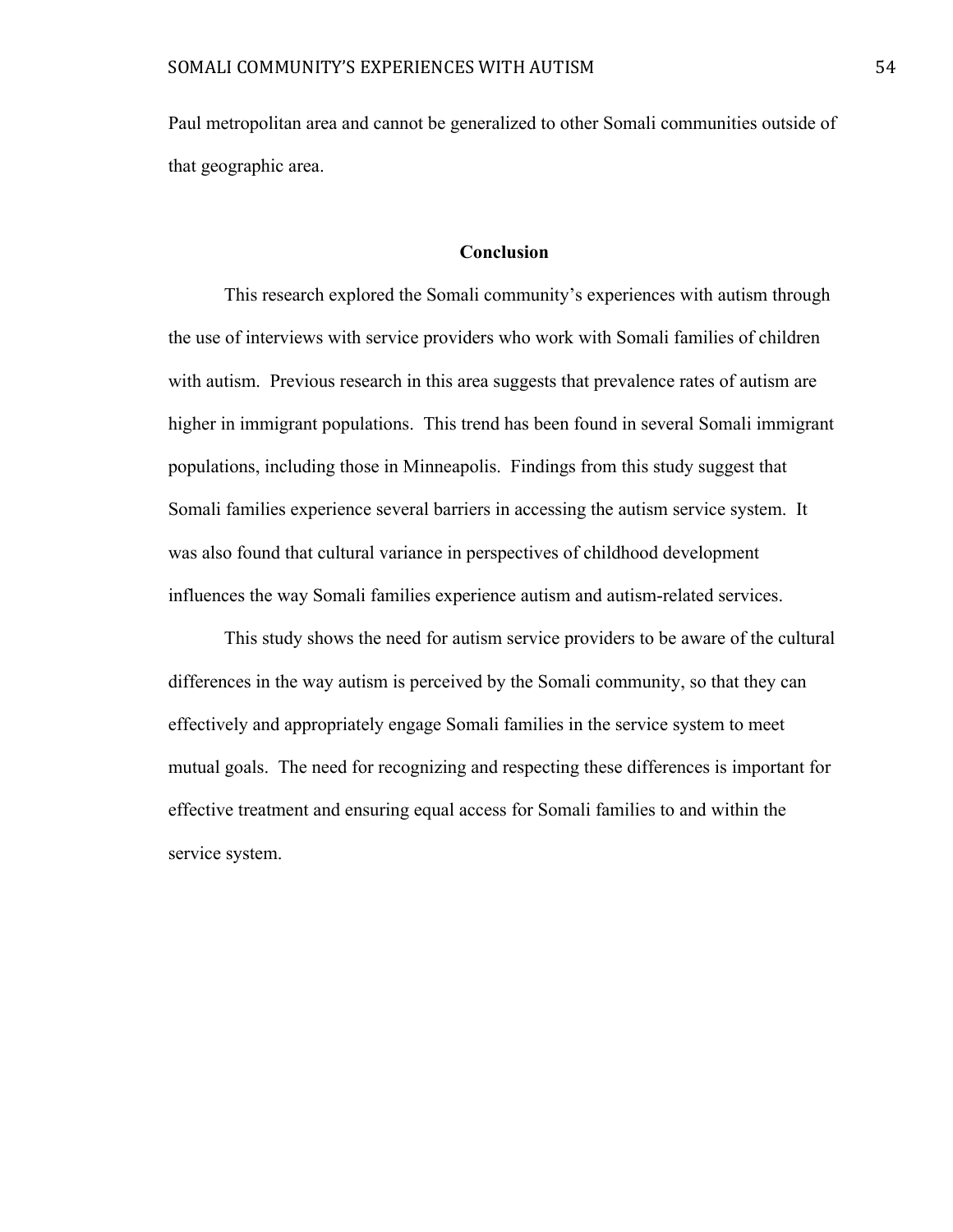# References

- American Psychiatric Association. (2000). *Diagnostic and Statistical Manual of Mental Disorders* (4<sup>th</sup> ed., text rev.). Washinton, DC: Author.
- Basher, T.A. (2001). Islam and mental health. *Eastern Mediterranean Health Journal, 7*(3), 372-376.

Barnevik-Olsson, M., Gillberg, C., & Fernell, E. (2008). Prevalence of autism in children born to Somali parents living in Sweden: a brief report. *Developmental Medicine & Child Neurology, 50*, 598-601. Doi: 10.1111/j.1469- 8749.2008.03036.x

- Barnevik-Olsson, M., Gillberg, C., & Fernell, E. (2010). Prevalence of autism in children born of Somali origin living in Stockholm: brief report of an at-risk population. *Developmental Medicine & Child Neurology,* 52, 117-1168. Doi: 10.1111/j.1469-8749.2010.03812.x
- Berg, B. L. (2009). *Qualitiative Research Methods for the Social Sciences* ( $7<sup>th</sup>$  ed.). Boston, MA: Allyn & Bacon.
- Berger, K.S. (2001). *The Developing Person Through The Life Span* (5<sup>th</sup> ed). New York, NY: Worth Publishing.
- Black, D.W., & and Andreasen, N.C. (2011). *Introductory Textbook of Psychiatry*. Washington, DC: American Psychiatric Publishing, Inc.
- Cho, S., Singer, G.H. & Brenner, B. (2003). A comparison of adaptation to childhood disability in Korean immigrant and Korean mothers. *Focus on Autism and Other Developmental Disabilities, 18*(1), 9-19.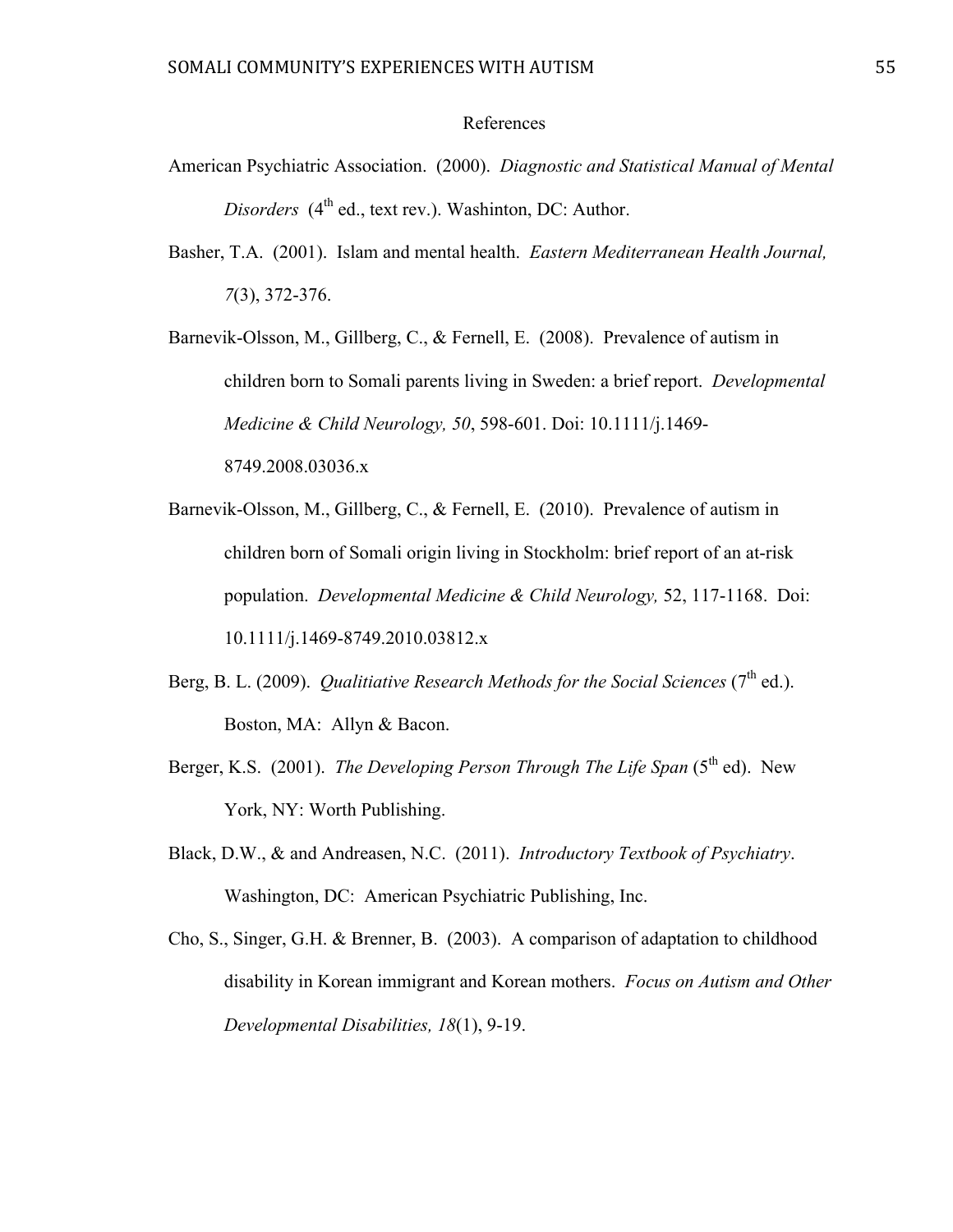- Corcoran, J., & Walsh, J. (2009.) Mental Health in Social Work: *A Casebook on Diagnosis and Strengths-based Assessment*. Boston, MA: Pearson Education, Inc.
- Croen, L. A., Grether, J. K., & Selvin, S. (2002). Descriptive epidemiology of autism in a California population: who is at risk? *Journal of Autism and Developmental Disorders*, *32*(3), 217-221.
- Elmi, A. (1999). A study on the mental health needs of the Somali community in Toronto. Toronto: York Community Services & Rexdale Community Health Centre.
- Fernell, E., Barnevik-Olsson, M., Bågenholm, Gillberg, C., Gustafsson, S., & Sääf, M. (2010). Serum levels of 25-hydroxyvitamin D in mothers of Swedish and of Somali origin who have children with and without autism. *Acta Paediatricia, 99*(5), 743-747.

Gelles, L. (1999). *Sociology (6th ed).* Boston, MA: McGraw Hill.

- Gillberg, C., & Gillberg, C. (1996). Autism in immigrants: a population-based study from Swedish rural and urban areas. *Journal of Intellectual Disability Research, 40*, 24-31.
- Gillberg, C., Schaumann, H., & Gillberg, I.C. (1995). Autism in immigrants: children born in Sweden to mothers born in Uganda. *Journal of Intellectual Disability Research, 39*(2), 141-144.
- Gillberg, C., Steffenburg, S., Bôrjesson, B., & Andersson, L. (1987). Infantile autism in children of immigrant parents: a population-based study from Goteborg, Sweden. *British Journal of Psychiatry, 150*, 856-858.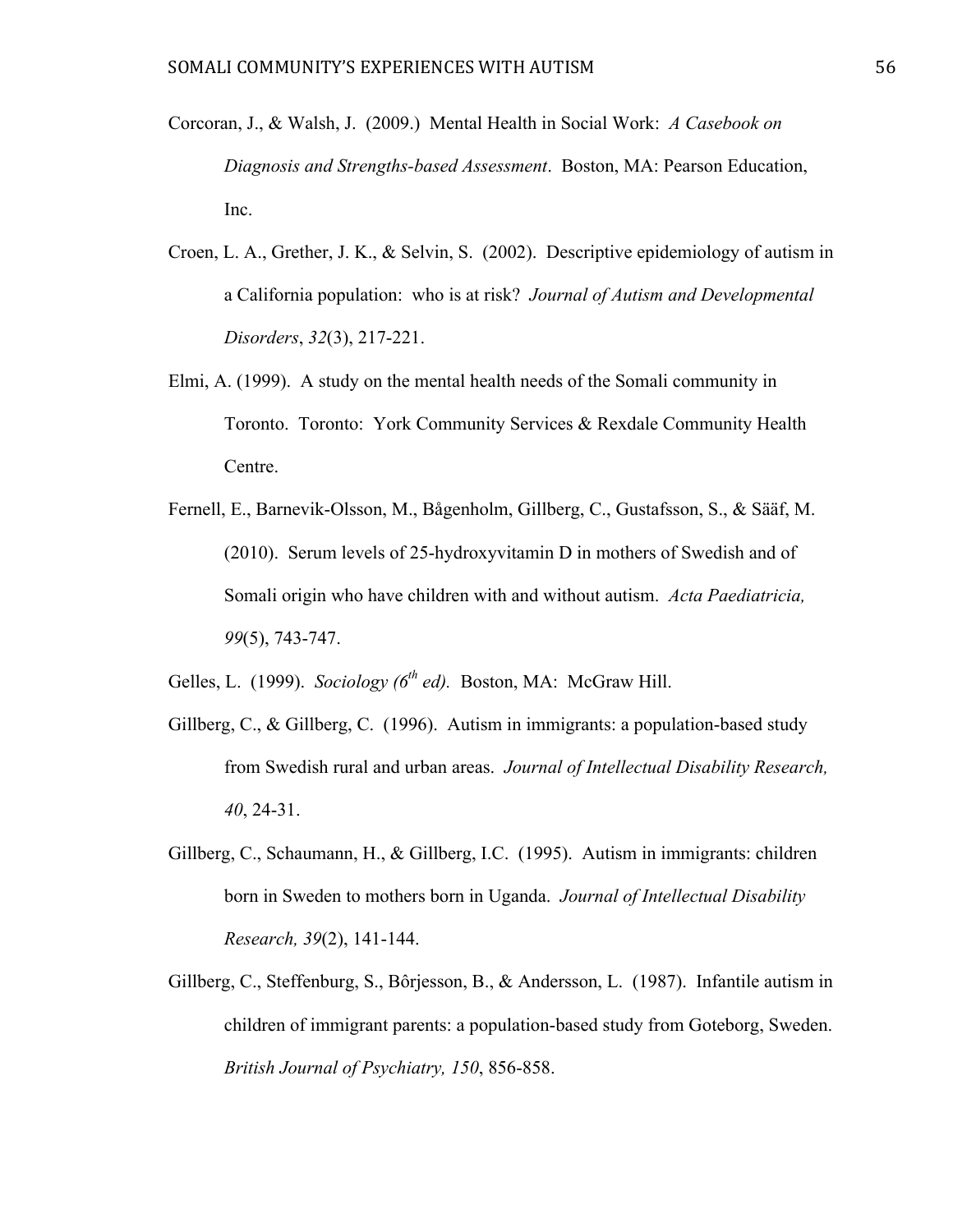- Gillberg, C., Steffenburg, S., & Schaumann, H. (1991). Is autism more common now than ten years ago? *British Journal of Psychiatry, 158*, 403-409. Doi: 10.1192/bjp.158.3.403
- Gorman, E. (2008, July 24). A mysterious connection: Autism and Minneapolis' Somali children. *Minnpost.* Retrieved from: http://www.minnpost.com/politicspolicy/2008/07/mysterious-connection-autism-and-minneapolis-somali-children
- Guerin, B., Guerin, P., Diiriye, R. O., & Yates, S. (2004). Somali conceptions and expectations concerning mental health: Some guidelines for mental health professionals. *New Zealand Journal of Psychology, 33*(2), 59-67.
- Haglund, N. & Källén, K. (2010). Risk factors for autism and Asperger syndrome: Perinatal factors and migration*. Autism, 15*(2), 163-183. doi: 10.1177/1362361309353614
- Jegatheesan, B., Miller, O.J., & Fowler, S.A. (2010). Autism from a religious perspective: A study of parental beliefs in south Asian Muslim immigrant families*. Focus on Autism and Other Developmental Disabilities, 25*, 98-109.
- Jegatheesan, B., Fowler, S., & Miller, P.J. (2010). From symptom recognition to services: how south Asian Muslim immigrant families navigate autism. *Disability & Society, 25*(7), 797-811.
- Keen, D.V., Reid, F.D., & Arnone, D. (2010). Autism, ethnicity, and maternal immigration. *British Journal of Psychiatry, 196*, 274-281. Doi: 10.1192/bjp.bp.109.065490
- Kirby, R. (2008, November 14). Minneapolis and Somali Autism Riddle. *The Huffington Post*. Retrieved from http://www.huffingtonpost.com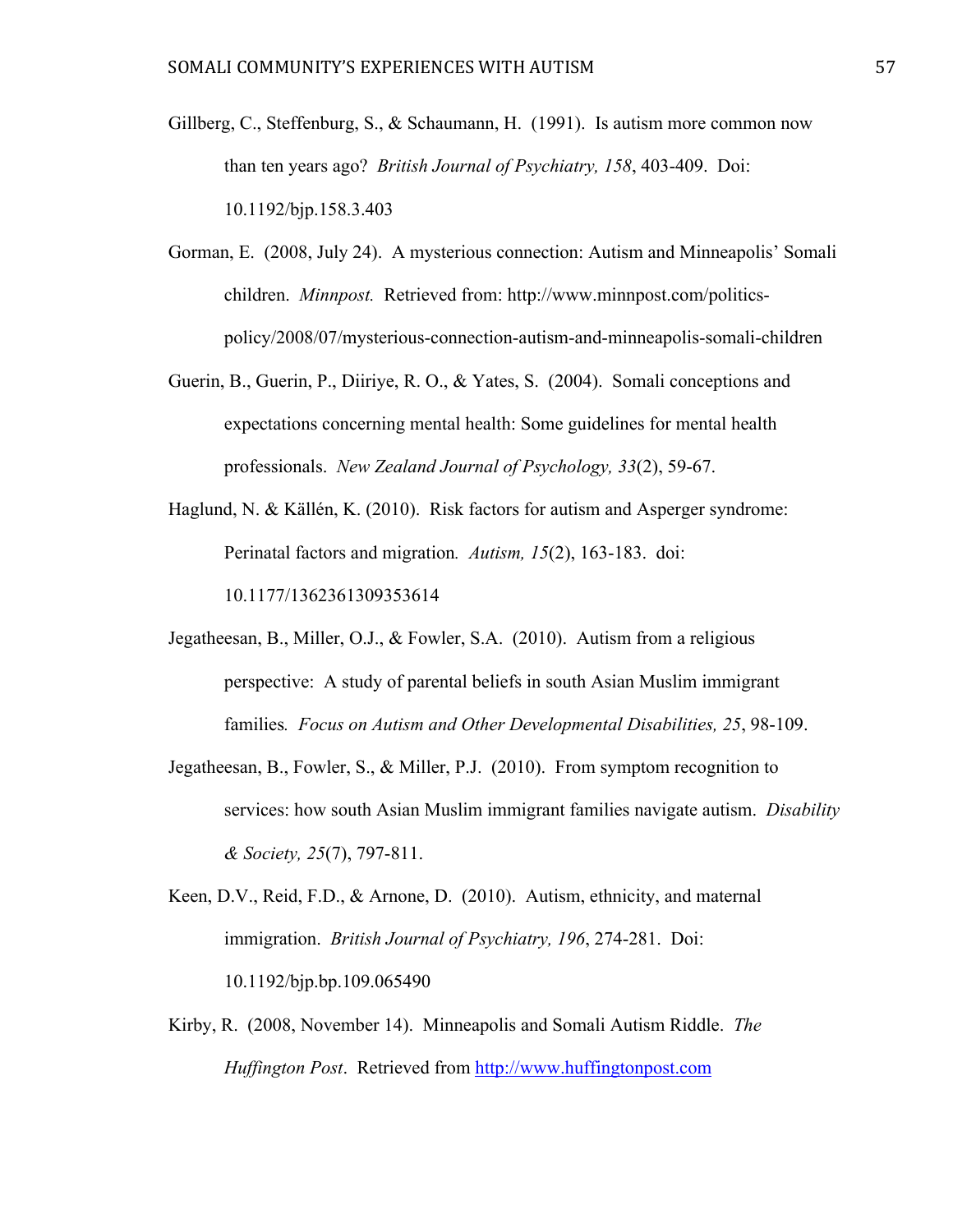- Lauritsen, M.B., Pedersen, C.B., & Mortensen, P.B. (2005). Effects of familial risk factors and place of birth on the risk of autism: a nationwide register-based study. *Journal of Child Psychology and Psychiatry*, 16(9), 963-971.
- Levy, S. E., Mandell, D. S., & Schutlz, R. T. (2009). Autism. *The Lancet, 374*(9701), 1627-1638.
- Matson, J. L.,  $\&$  Kozlowski, A. M. (2011). The increasing prevalence of autism spectrum disorders. *Research in Autism Spectrum Disorders, 5*, 418-425.
- Minnesota Department of Health. (2009). *Autism and Autism Spectrum Disorders Fact Sheet.* http://www.health.state.mn.us/ommh/projects/autism/factsheet.cfm
- Minnesota Department of Health. (2009). *Autism and the Somali Community Report of the Study Fact Sheet.*

http://www.health.state.mn.us/ommh/projects/autism/reportfs090331.cfm

Minnesota Department of Health. (2009). *Autism Spectrum Disorders Among Preschool Children Participating in the Minneapolis Public Schools Early Childhood Special Education Programs.*

http://www.health.state.mn.us/ommh/projects/autism/report090331.pdf

Schuchman, D. M. and McDonald, C. (2004) Somali Mental Health. *Bildhaan: An International Journal of Somali Studies*: Vol. 4, Article 8.

retrieved from http://digitalcommons.macalester.edu/bildhaan/vol4/iss1/8

- McNeil, D. (2009, March 17). An outbreak of autism, or a statistical fluke? *The New York Times*. Retrieved from http://www.nytimes.com
- Monette, D.R., Sullivan, T.J., & DeJong, C.R. (2011). *Applied Social Research: a Tool for the Human Services* (8<sup>th</sup> ed.). Belmont, CA: Brooks/Cole Publishing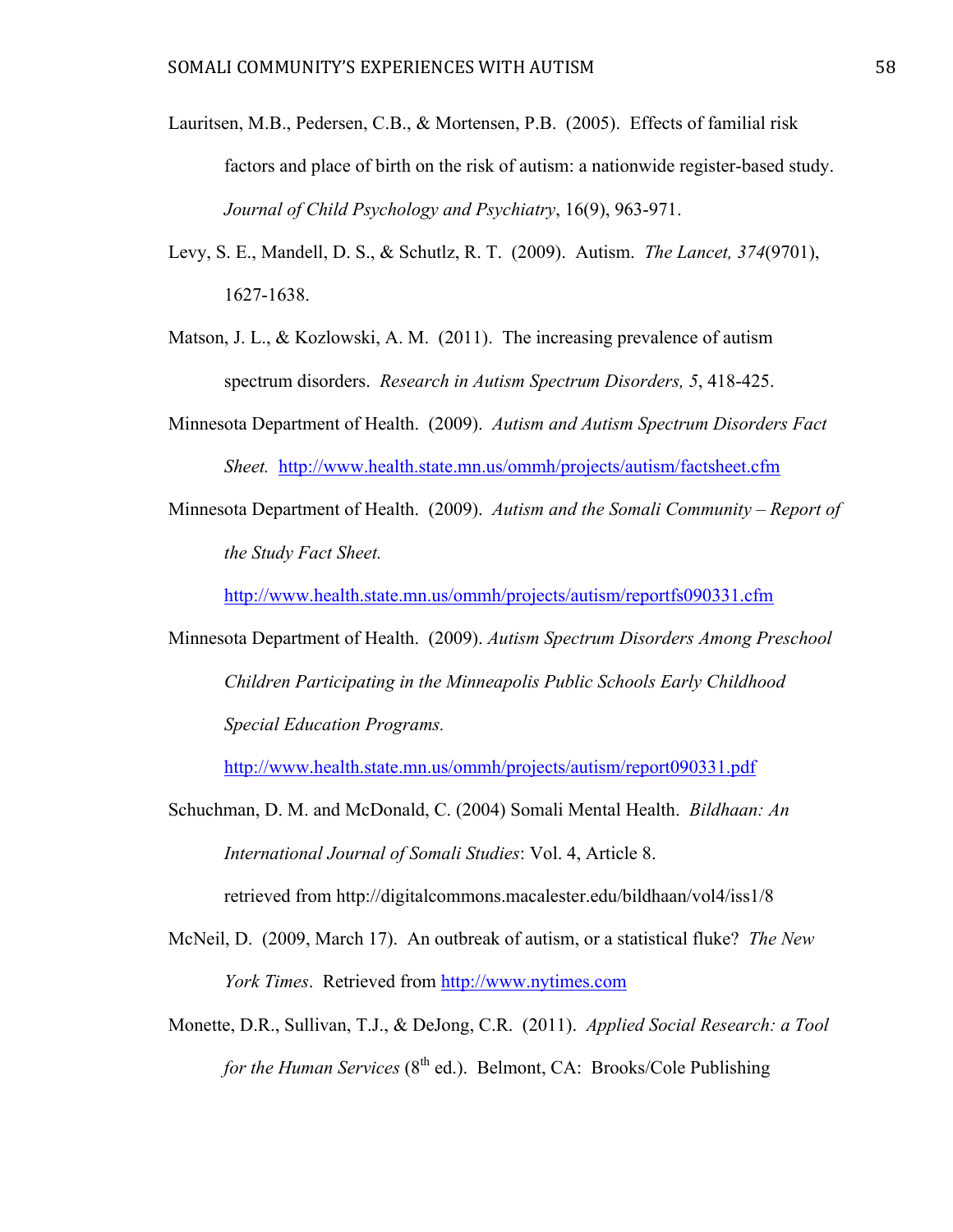- Phetrasuwan, S., Miles, M., & Mesibov, G. (2009). *Defining autism spectrum disorders*. *Journal for Specialists in Pediatric Nursing, 14*(3), 206-209.
- Pipher, M. (2002). *The Middle of Everywhere: Helping Refugees Enter the American Community.* Orlando, FL: Harcourt, Inc.
- Potocky-Tripodi, M. (2002). *Best Practices for Social Work with Refugees and Immigrants.* New York, NY: Columbia University Press.
- Shu-Minutoli, K. (1995). Family support: Diversity, disability, and delivery*. Yearbook in Early Childhood Education, 6*, 125-140.
- Skinner, D., Bailey, D., Correa, V., & Rodriguez, P. (1999). Narrating self and disability: Latino mothers' construction of identities vis-à-vis their child with special needs. *Exceptional Children, 65*, 481-495.
- Taylor, B., Lingam, R., Simmons, A., Stowe, J., Miller, E., & Andrews, N. Autism and MMR vaccination in North London; no causal relationship. *Molecular Psychiatry, 7(*2002), S7-S8.
- Welterlin, A., & LaRue, R.H. (2007). Serving the needs of immigrant families of children with autism. *Disability & Society, 22*(7), 747-760
- Williams, K., Helmer, M., Duncan, G.W., Peat, J.K., & Mellis, C.M. (2008). Paerinatal and maternal risk factors for autism spectrum disorders in New South Wales, Austrailia. *Child: Care, Health, and Development, 34*(2), 249-256. Doi: 10.1111/j.1365-2214.2007.00796.x
- Wing, L. (1980). Childhood autism and social class: a question of selection? *British Journal of Psychiatry, 137, 410-417.* Doi: 10.1192/bjp.137.5.410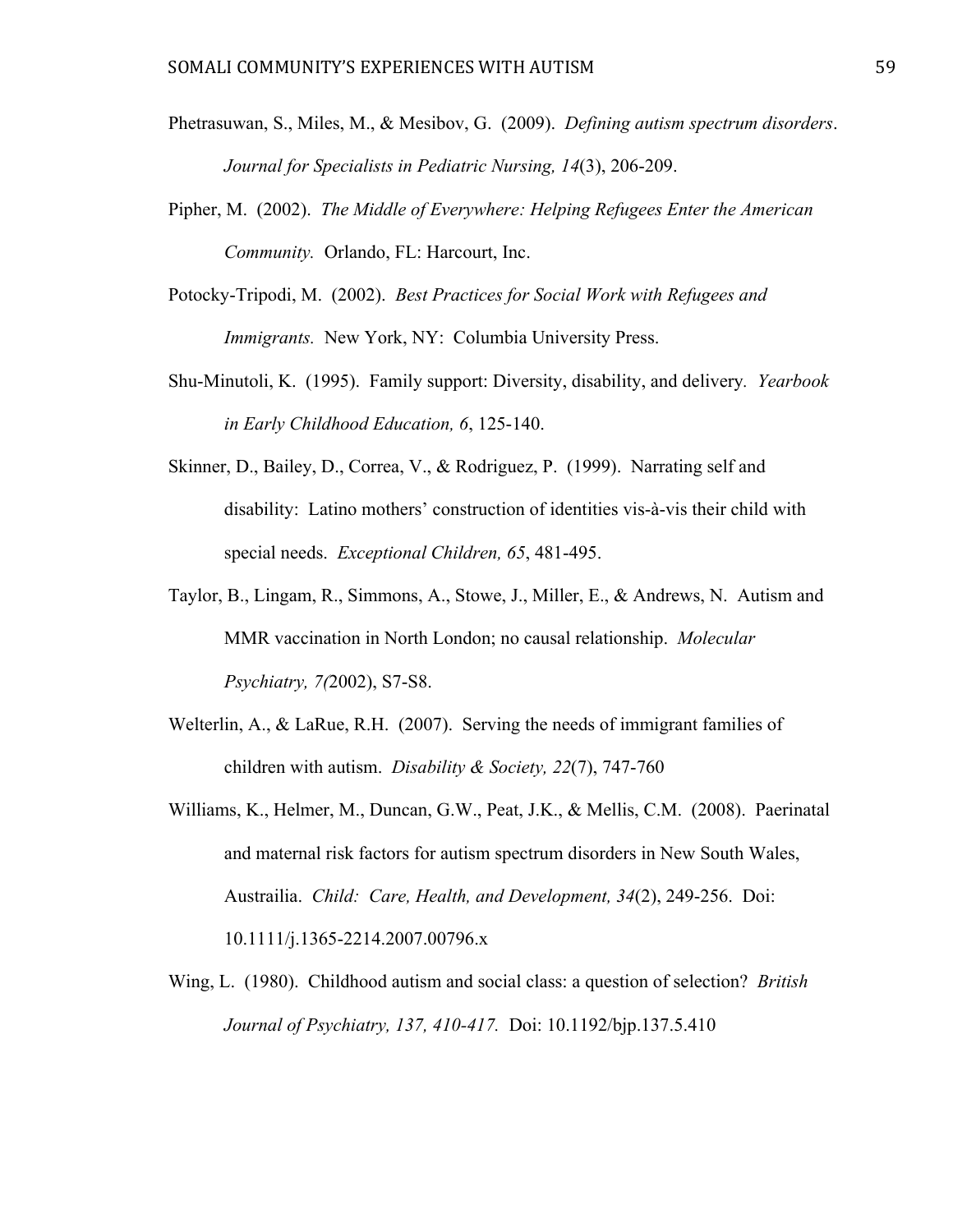Zhang, C., & Bennett, T. (2003). Facilitating the Meaningful participation of culturally and linguistically diverse families in the IFSP and IEP process. *Focus on Autism and Other Developmental Disabilities, 18*(1), 51-59.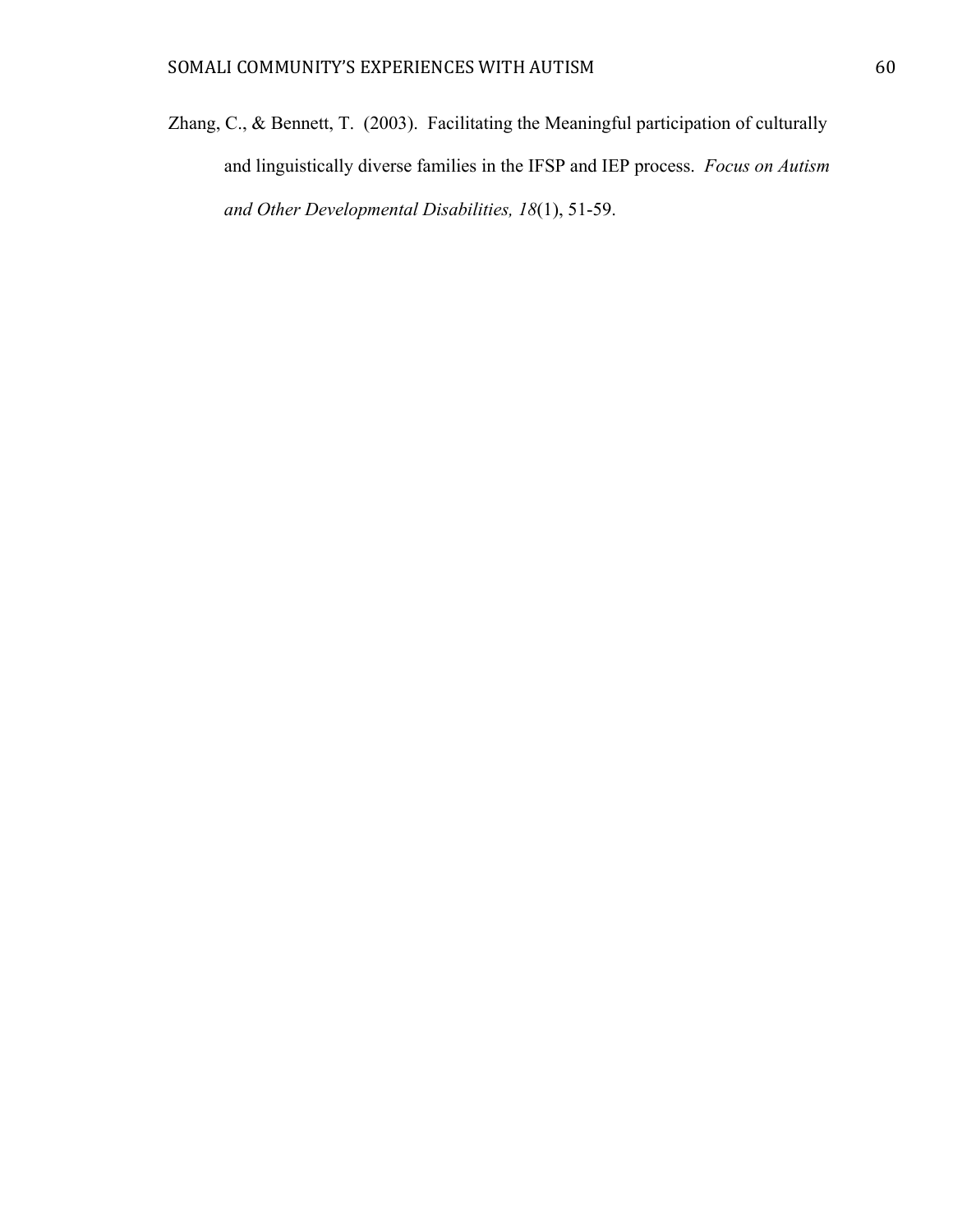# **Appendix(A**

#### THE SOMALI COMMUNITY'S EXPERIENCES WITH AUTISM: AN EXPLORATORY STUDY **OF COMMUNITY PROFESSIONALS' VIEWS**

# **RESEARCH INFORMATION AND CONSENT FORM**

#### **ST. CATHERINE UNIVERSITY**

#### **Introduction:**

You are invited to participate in a research study investigating the Somali community's experiences with autism. This study is being conducted by Jessica Kuenzli, a current Master of Social Work student at the University of St. Thomas/St. Catherine University's School of Social Work. You were selected as a possible participant in this research because of your work and perceived knowledge in working with autism in the Somali community. Please read this form and ask questions before you decide whether to participate in the study.

#### **Background Information:**

The purpose of this study is to gain a better understanding of the ways in which the Somali' community is affected by autism, and the ways in which the Somali community experiences and perceives the condition. Approximately eight to ten people are expected to participate in this research. The study's methodology is a qualitative study utilizing a semi-structured interview schedule with open-ended questions. The results of the study will be interpreted using grounded theory methods, which will allow the researcher to identify themes and relevant theoretical explanations in the data. A copy of the interview questions is attached.

#### **Procedures:**

If you decide to participate, you will be asked to do the following things. You will be asked to review and sign this consent form, then participate in a one-time audio-recorded interview. The interview should last approximately 45 minutes to an hour. Your participation in this study will end at the completion of the interview session. Findings obtained from the interviews will be transcribed and presented with other clinical research projects on May 14<sup>th</sup>, 2012 at the University of Saint Thomas. Findings (with de-identified data) will also be available for review in bound copies at the University of Saint Thomas and Saint Catherine University.

#### **Risks and Benefits:**

This study as no known risks. This study has no direct benefits.

#### **Compensation:**

There is no compensation for participation in this study. Participation is completely voluntary.'

#### **Confidentiality:**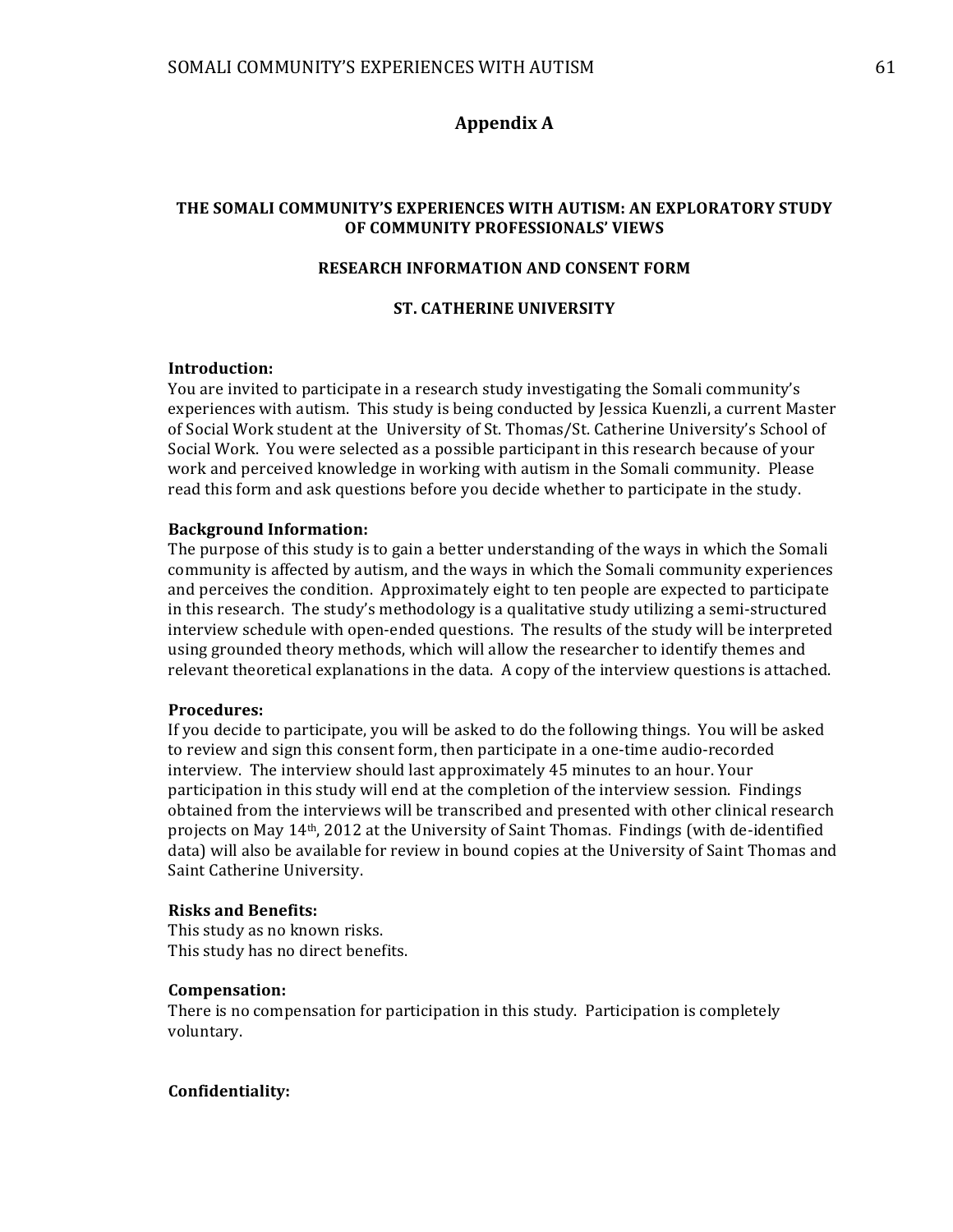# SOMALI COMMUNITY'S EXPERIENCES WITH AUTISM 62

Any information' obtained in connection with this study that could identify you will be kept confidential. In order to protect client confidentiality, the researcher requests that client identities are not disclosed during the interview. In any written reports or presentations, I will not include information that will make it possible to identify you or your clients in any way. The types of records I will create include audio recordings, transcripts of interviews, and consent forms of participants. These items will be kept in a locked file cabinet and in a password protected computer in the researcher's home. I will be the only one to have access to these records. I will finish analyzing the data by May  $14<sup>th</sup>$ , 2011. I will then destroy all original reports, audio recordings and identifying information that can be linked back to you. Audio recordings will be erased and printed copies and forms will be shredded.

# Voluntary nature of the study:

Participation in this research study is voluntary. Your decision whether or not to participate will not affect your future relations with the School of Social Work or St. Catherine University in any way. You have a right to refuse to answer any interview question asked of you. If you decide to participate, you are free to stop at any time without affecting these relationships, and no further data will be collected.

# **Contacts and questions:**

My name is Jessica Kuenzli. You may ask any questions you have now. If you have any additional questions later, please feel free to contact me at [phone number redacted for publishing] or by email at [email address redacted for publishing]. You may also contact Sarah Ferguson, Ph.D., my University of Saint Thomas/Saint Catherine University research chair, [contact info redacted for publishing]. If you have other questions or concerns regarding the study and would like to talk to someone other than the researcher, you may also contact Lynne Linder at the St. Catherine University Institutional Review Board, at  $(651)$  690-6203, or by email at lelinder@stkate.edu.

You may keep a copy of this form for your records.

# **Statement of Consent:**

You are making a decision whether or not to participate. Your signature indicates that you have read this information and your questions have been answered. Even after signing this form, please know that you may withdraw from the study at any time and no further data will be collected.

\_\_\_\_\_\_\_\_\_\_\_\_\_\_\_\_\_\_\_\_\_\_\_\_\_\_\_\_\_\_\_\_\_\_\_\_\_\_\_\_\_\_\_\_\_\_\_\_\_\_\_\_\_\_\_\_\_\_\_\_\_\_\_\_\_\_\_\_\_\_\_\_\_\_\_\_\_\_\_\_\_\_\_\_\_\_\_\_\_\_\_\_\_\_\_\_\_\_\_\_\_\_\_\_\_

\_\_\_\_\_\_\_\_\_\_\_\_\_\_\_\_\_\_\_\_\_\_\_\_\_\_\_\_\_\_\_\_\_\_\_\_\_\_\_\_\_\_\_\_\_\_\_\_\_\_\_\_\_\_\_\_\_\_\_\_\_\_\_\_\_\_\_\_\_\_\_\_\_\_\_\_\_\_\_\_\_\_\_\_\_\_\_\_\_\_\_\_\_\_\_\_\_\_\_\_\_\_\_\_

\_\_\_\_\_\_\_\_\_\_\_\_\_\_\_\_\_\_\_\_\_\_\_\_\_\_\_\_\_\_\_\_\_\_\_\_\_\_\_\_\_\_\_\_\_\_\_\_\_\_\_\_\_\_\_\_\_\_\_\_\_\_\_\_\_\_\_\_\_\_\_\_\_\_\_\_\_\_\_\_\_\_\_\_\_\_\_\_\_\_\_\_\_\_\_\_\_\_\_\_\_\_\_\_

I consent to participate in the study. I also agree to allow the interview to be audiorecorded for transcription and data analysis purposes.

Signature of Participant Date

Signature of Researcher **Date** Date